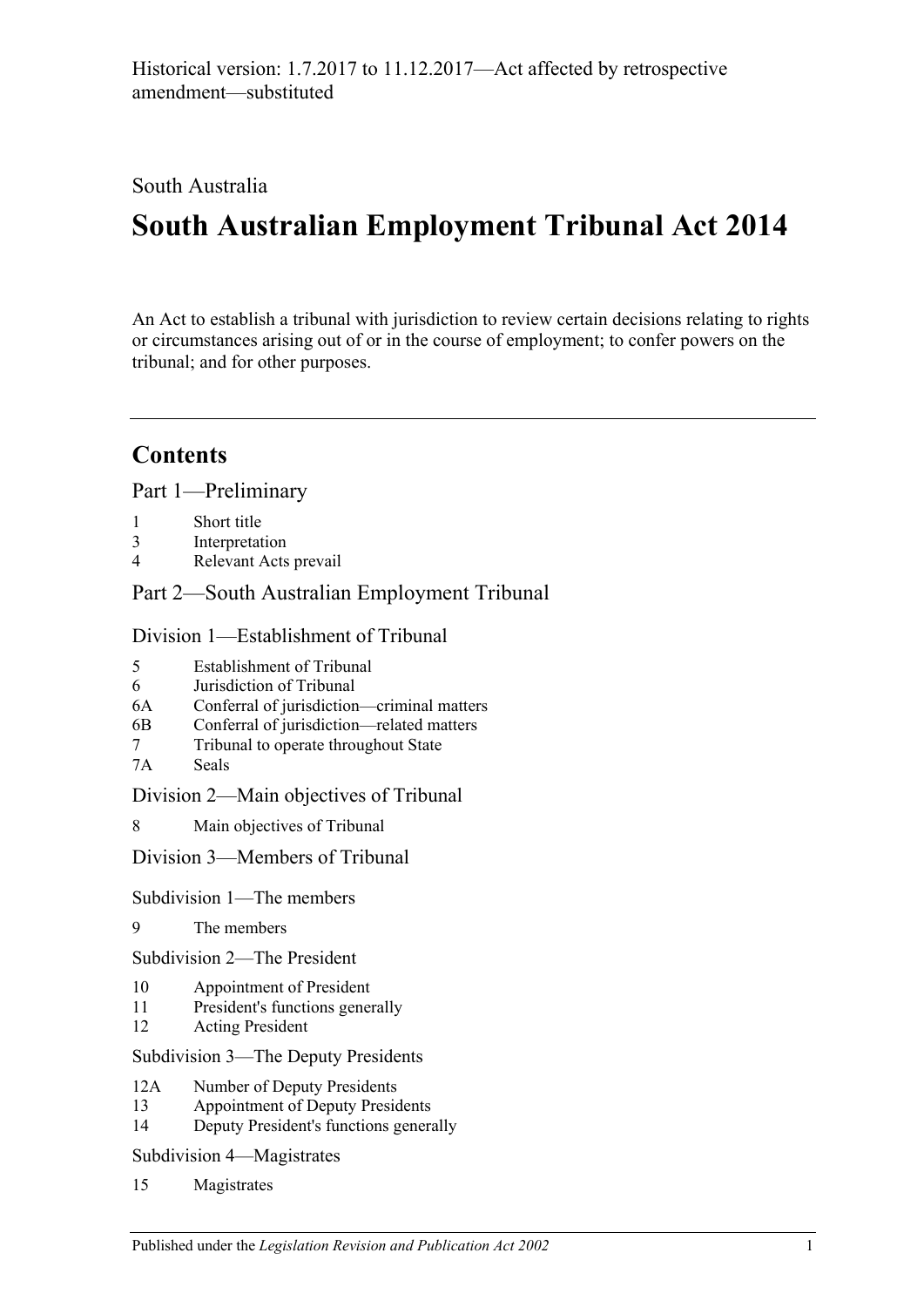#### Subdivision [5—Commissioners](#page-13-2)

- 16 [Appointment of Commissioners](#page-13-3)
- 17 [Commissioner ceasing to hold office and suspension](#page-14-0)
- 18 [Supplementary Commissioners](#page-15-0)

#### [Division 3A—Supplementary panel members](#page-16-0)

18A [Supplementary panel members](#page-16-1)

#### Division [4—Constitution of Tribunal and its decision-making processes](#page-16-2)

- 19 [Constitution of Tribunal and its decision-making processes](#page-16-3)
- 20 [Who presides at proceedings of Tribunal](#page-17-0)
- 21 [Decision if 2 or more members constitute Tribunal](#page-18-0)
- 22 [Determination of questions of law](#page-18-1)

#### Division [5—Related matters](#page-18-2)

- 24 [Validity of acts of Tribunal](#page-18-3)
- 25 [Disclosure of interest by members of Tribunal](#page-18-4)
- 26 [Delegation](#page-19-0)

# [Division 6—Additional provisions relating to jurisdiction](#page-19-1)

- 26A [Declaratory judgments](#page-19-2)
- 26B [Other provisions relating to civil jurisdiction of Court](#page-19-3)
- 26C [Binding nature of decisions](#page-19-4)

# [Division 7—Additional provisions relating to jurisdiction under](#page-20-0) *Return to Work Act [2014](#page-20-0)*

- 26D [Civil jurisdiction under](#page-20-1) *Return to Work Act 2014*
- 26E [Rights of action and recovery against third parties](#page-20-2)
- 26F [Review jurisdiction under](#page-20-3) *Return to Work Act 2014*
- 26G [Injuries that develop gradually](#page-20-4)
- 26H [Criminal jurisdiction](#page-21-0)
- 26I [Appeals](#page-21-1)

# [Division 8—Additional provisions relating to jurisdiction under](#page-21-2) *Workers [Compensation Act 1971](#page-21-2)*

26IA [Additional provisions relating to jurisdiction under](#page-21-3) *Workers Compensation Act 1971*

# Part [3—Exercise of jurisdiction](#page-22-0)

# [Division 1—Review jurisdiction](#page-22-1)

- 26J [Application of Division](#page-22-2)
- 27 [General nature of proceedings](#page-22-3)
- 28 [Decision-maker must assist Tribunal](#page-22-4)
- 29 [Effect of review proceedings on decision being reviewed](#page-23-0)
- 30 [Decision on review](#page-24-0)
- 31 [Tribunal may invite decision-maker to reconsider decision](#page-24-1)

#### [Division 2—Application of Division](#page-25-0)

31A [Application of Division](#page-25-1)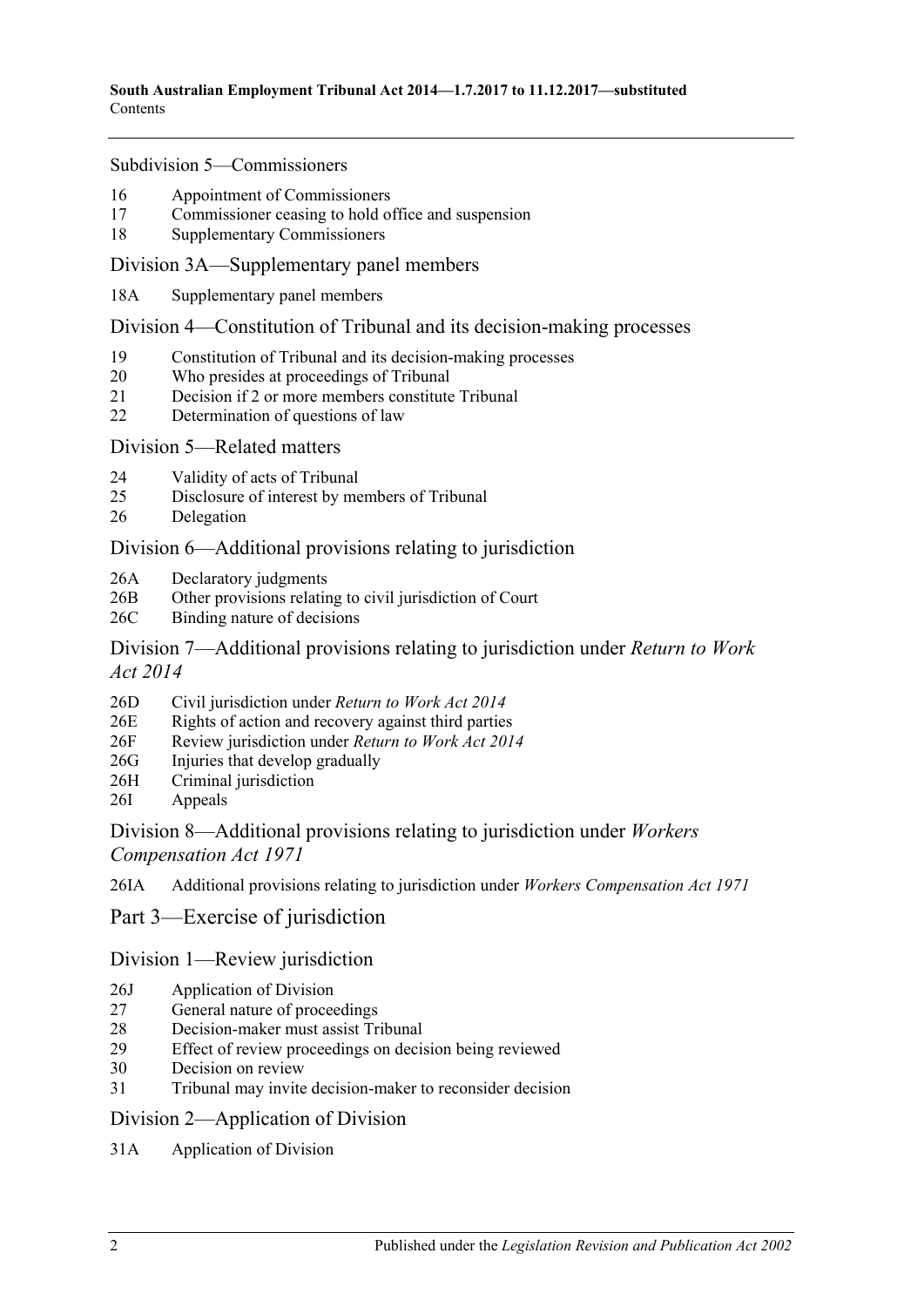# Part [4—Principles, powers and procedures](#page-25-2)

#### Division [1—Principles governing hearings](#page-25-3)

[Principles governing hearings](#page-25-4)

#### Division [2—Evidentiary powers](#page-26-0)

- [Power to require person to give evidence or to produce evidentiary material](#page-26-1)
- [Entry and inspection](#page-27-0)
- [Expert reports](#page-27-1)

#### Division [3—Procedures](#page-27-2)

- [Practice and procedure generally](#page-27-3)
- [Directions for conduct of proceedings](#page-28-0)
- [Consolidating and splitting proceedings](#page-28-1)
- [More appropriate forum](#page-29-0)
- [Dismissing proceedings on withdrawal or for want of prosecution](#page-29-1)
- [Frivolous, vexatious or improper proceedings](#page-29-2)
- [Proceedings being conducted to cause disadvantage](#page-29-3)

#### Division [4—Conferences, mediation and settlement](#page-30-0)

#### Subdivision [1—Conferences](#page-30-1)

- [Compulsory conciliation conferences](#page-30-2)
- [Referral of matters for hearing and determination](#page-32-0)
- [Pre-hearing conferences](#page-32-1)

#### Subdivision [2—Mediation](#page-32-2)

[Mediation](#page-32-3)

#### Subdivision [3—Settling proceedings](#page-33-0)

[Settling proceedings](#page-33-1)

# Division [5—Parties](#page-34-0)

- [Parties](#page-34-1)<br>49 Joinder
- [Joinder of parties etc](#page-34-2)
- [Intervening](#page-35-0)

#### Division [6—Representation](#page-35-1)

# [Representation](#page-35-2)

#### Division [7—Costs](#page-35-3)

- [Costs](#page-35-4)
- [Costs—related matters](#page-35-5)

# Division [8—Other procedural and related provisions](#page-36-0)

- [Sittings](#page-36-1)
- [Hearings in public](#page-36-2)
- [Preserving subject matter of proceedings](#page-37-0)
- [Security as to costs etc](#page-37-1)
- [Interlocutory orders](#page-38-0)<br>59 Conditional alternat
- [Conditional, alternative and ancillary orders and directions](#page-38-1)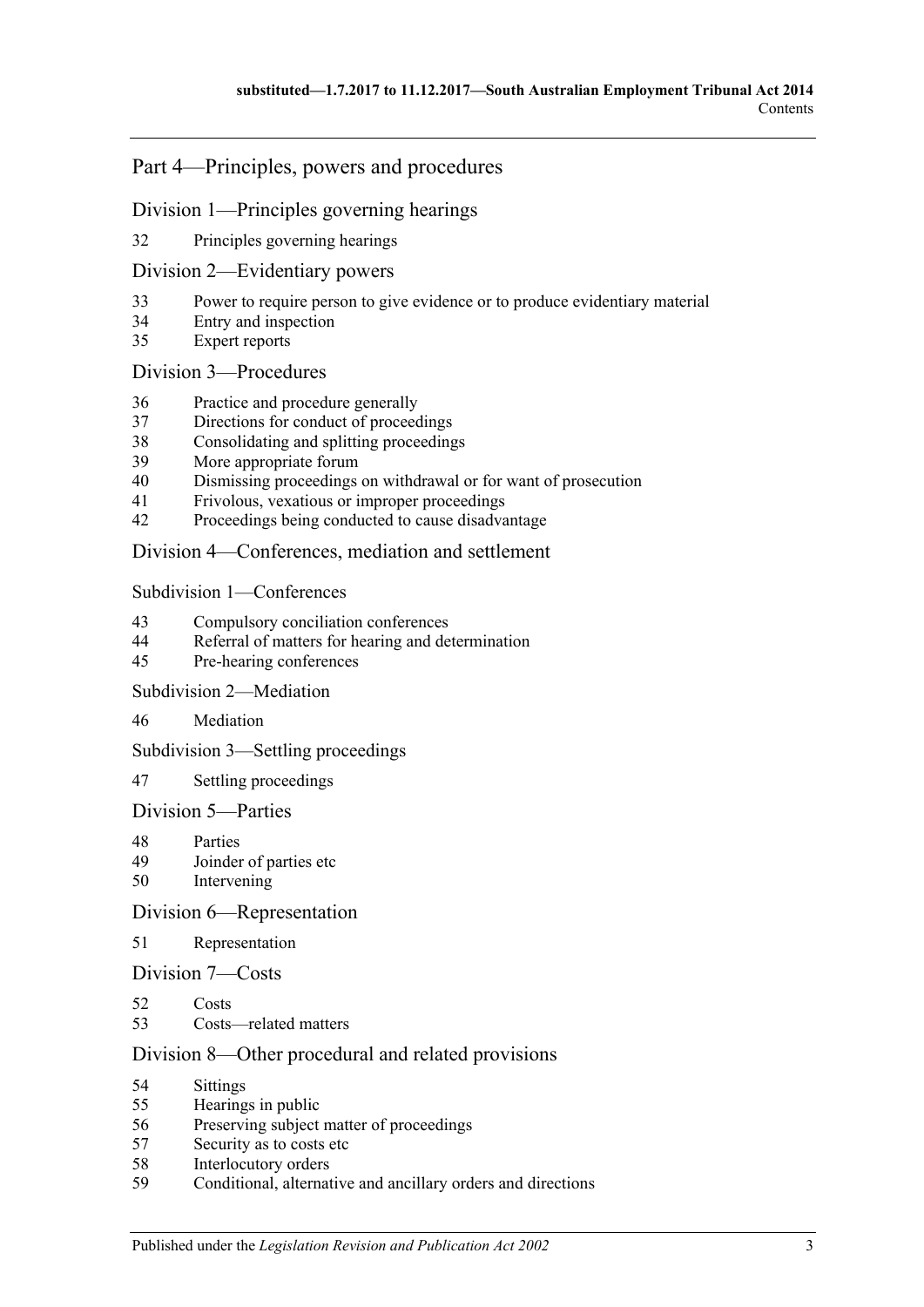- [Special referees](#page-38-2)
- [Relief from time limits](#page-38-3)
- [Electronic hearings and proceedings without hearings](#page-38-4)
- [Completion of part-heard matters](#page-39-0)
- [Other claims of privilege](#page-39-1)
- [Power to enlarge scope](#page-39-2)

#### Part [5—Review and appeals](#page-39-3)

#### Division [1—Review and appeals](#page-39-4)

- [Internal review](#page-39-5)
- [Appeals](#page-40-0)
- [Final appeal to Supreme Court](#page-40-1)

#### Division [2—Related matters](#page-41-0)

- [Effect of appeal on decision](#page-41-1)
- [Reservation of questions of law](#page-41-2)
- Part [6—Staff](#page-41-3)

# Division [1—Registrars](#page-41-4)

- [Registrars](#page-41-5)
- [Functions of registrars](#page-42-0)
- [Delegation](#page-42-1)

#### Division [2—Other staff of Tribunal](#page-43-0)

[Other staff of Tribunal](#page-43-1)

#### Division [3—Use of services or staff](#page-43-2)

[Use of services or staff](#page-43-3)

#### Part [7—Miscellaneous](#page-43-4)

- [Immunities](#page-43-5)
- [Protection from liability for torts](#page-44-0)
- [Protection for compliance with Act](#page-44-1)
- [Alternative orders and relief](#page-44-2)
- [Power to cure irregularities](#page-44-3)
- [Correcting mistakes](#page-44-4)
- [Tribunal may review its decision if person was absent](#page-45-0)
- [Tribunal may authorise person to take evidence](#page-45-1)
- 83A [Transfer of proceedings](#page-46-0)
- [Miscellaneous provisions relating to legal process and service](#page-47-0)
- [Proof of decisions and orders of Tribunal](#page-47-1)
- [Enforcement of decisions and orders of Tribunal](#page-47-2)
- [Accessibility of evidence](#page-48-0)
- [Costs of proceedings](#page-48-1)
- 88A [Production of persons held in custody](#page-49-0)
- [Annual report](#page-49-1)
- [Additional reports](#page-49-2)
- [Disrupting proceedings of Tribunal](#page-49-3)
- 91A [Punishment of contempts](#page-50-0)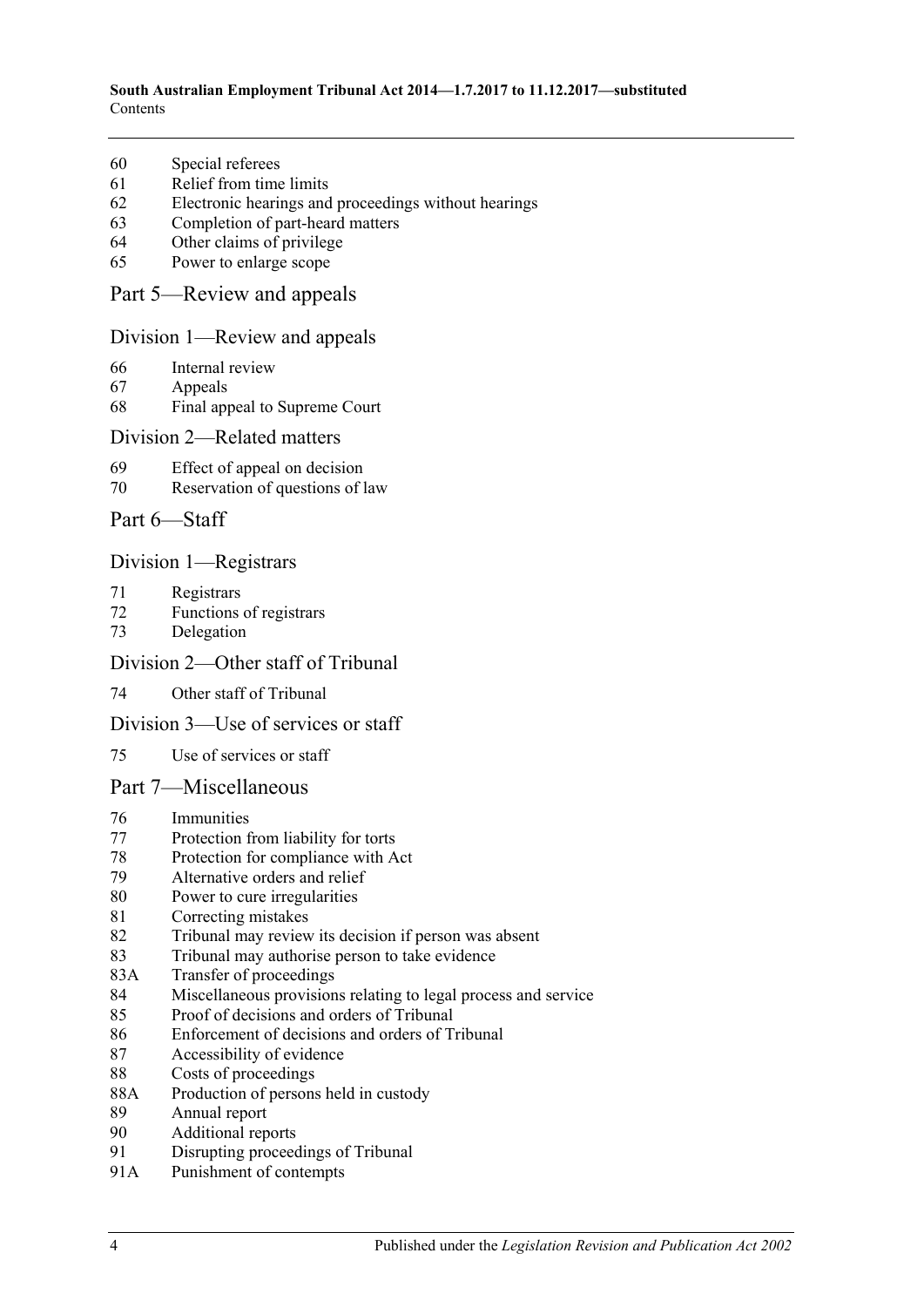91B [Offences](#page-50-1) 92 [Rules](#page-50-2) 93 [Regulations](#page-51-0) [Legislative history](#page-52-0)

# <span id="page-4-0"></span>**The Parliament of South Australia enacts as follows:**

# **Part 1—Preliminary**

# <span id="page-4-1"></span>**1—Short title**

This Act may be cited as the *South Australian Employment Tribunal Act 2014*.

# <span id="page-4-2"></span>**3—Interpretation**

(1) In this Act, unless the contrary intention appears—

*appear*, at a hearing, means to appear in person or participate in a way allowed under this Act or a relevant Act;

*applicant* means the person who—

- (a) brings a matter before the Tribunal; or
- (b) requests, requires, or otherwise seeks that a matter be referred to, or otherwise brought before, the Tribunal,

except to the extent that the regulations or the rules otherwise provide;

*Commissioner* means a person holding office as a Commissioner of the Tribunal;

*decision*, of a person or body (other than the Tribunal) under an Act includes a direction, determination or order of that person or body;

*decision*, of the Tribunal, includes a direction, determination or order of the Tribunal but, in prescribed circumstances, does not include an interlocutory direction, determination or order;

*decision-maker*—see [section](#page-22-5) 27(2);

*Department* means the administrative unit of the Public Service that is responsible for assisting a Minister in the administration of this Act;

*Deputy President* means a Deputy President of the Tribunal;

**District Court** means the District Court of South Australia;

*evidentiary material* includes any document, object or substance of evidentiary value in proceedings before the Tribunal and includes any other document, object or substance that should, in the opinion of the Tribunal, be produced for the purpose of enabling the Tribunal to determine whether or not it has evidentiary value;

#### *legally qualified member* means—

- (a) a Presidential member; or
- (b) a magistrate who is a member of the Tribunal; or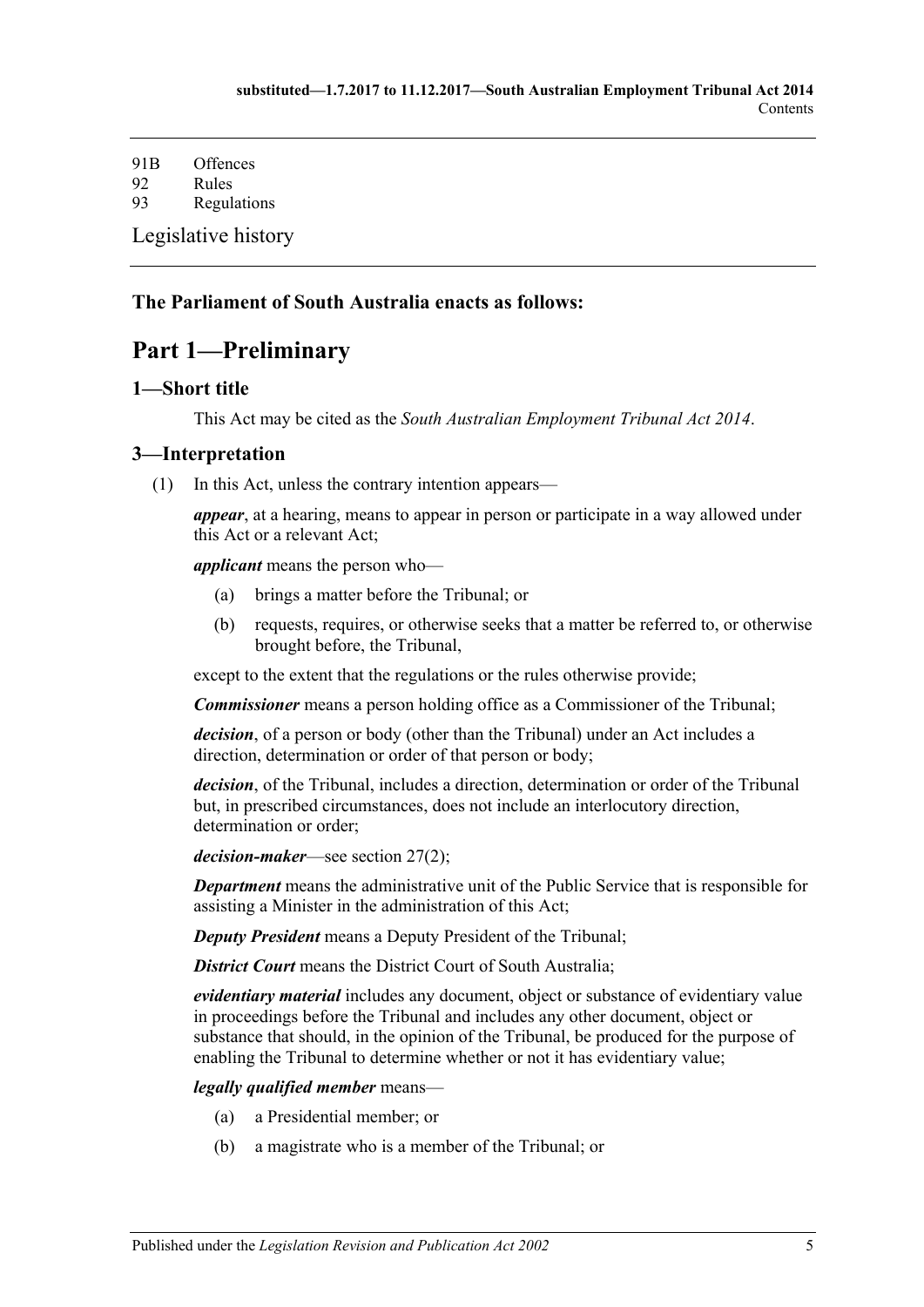(c) another member of the Tribunal who is a legal practitioner of at least 5 years standing;

*Magistrates Court* means the Magistrates Court of South Australia;

*monetary order* means an order of the Tribunal requiring the payment of money and includes—

- (a) an order made for the payment of a fine or other pecuniary penalty; and
- (b) an order as to the payment of any costs; and
- (c) an order for the payment of compensation for breach of an Act;

*President* means the President of the Tribunal;

*Presidential member* means the President or a Deputy President of the Tribunal;

*registrar* means the Registrar or a Deputy Registrar of the Tribunal;

*relevant Act* means an Act (including this Act) which confers jurisdiction on the Tribunal;

*rules* means the rules of the Tribunal in force under this Act;

*Tribunal* means the South Australian Employment Tribunal established by this Act (including, if the context so permits, the Tribunal in Court Session—see [section](#page-6-2) 5).

- (2) If under a relevant Act a person's failure or omission to do something is reviewable under this Act as a decision—
	- (a) this Act applies as if that person had made that decision; and
	- (b) any provision of the relevant Act as to when the decision is taken to have been made has effect.
- (3) The members of the staff of the Tribunal are—
	- (a) the registrars; and
	- (b) the other members of staff appointed or made available for the purposes of the Tribunal under this Act.
- (4) The officers of the Tribunal are—
	- (a) the registrars; and
	- (b) members of the staff of the Tribunal who are designated as officers of the Tribunal by the Registrar of the Tribunal; and
	- (c) other persons who are designated as officers of the Tribunal under this Act.

#### <span id="page-5-0"></span>**4—Relevant Acts prevail**

If there is an inconsistency between this Act and a relevant Act, the relevant Act prevails to the extent of the inconsistency.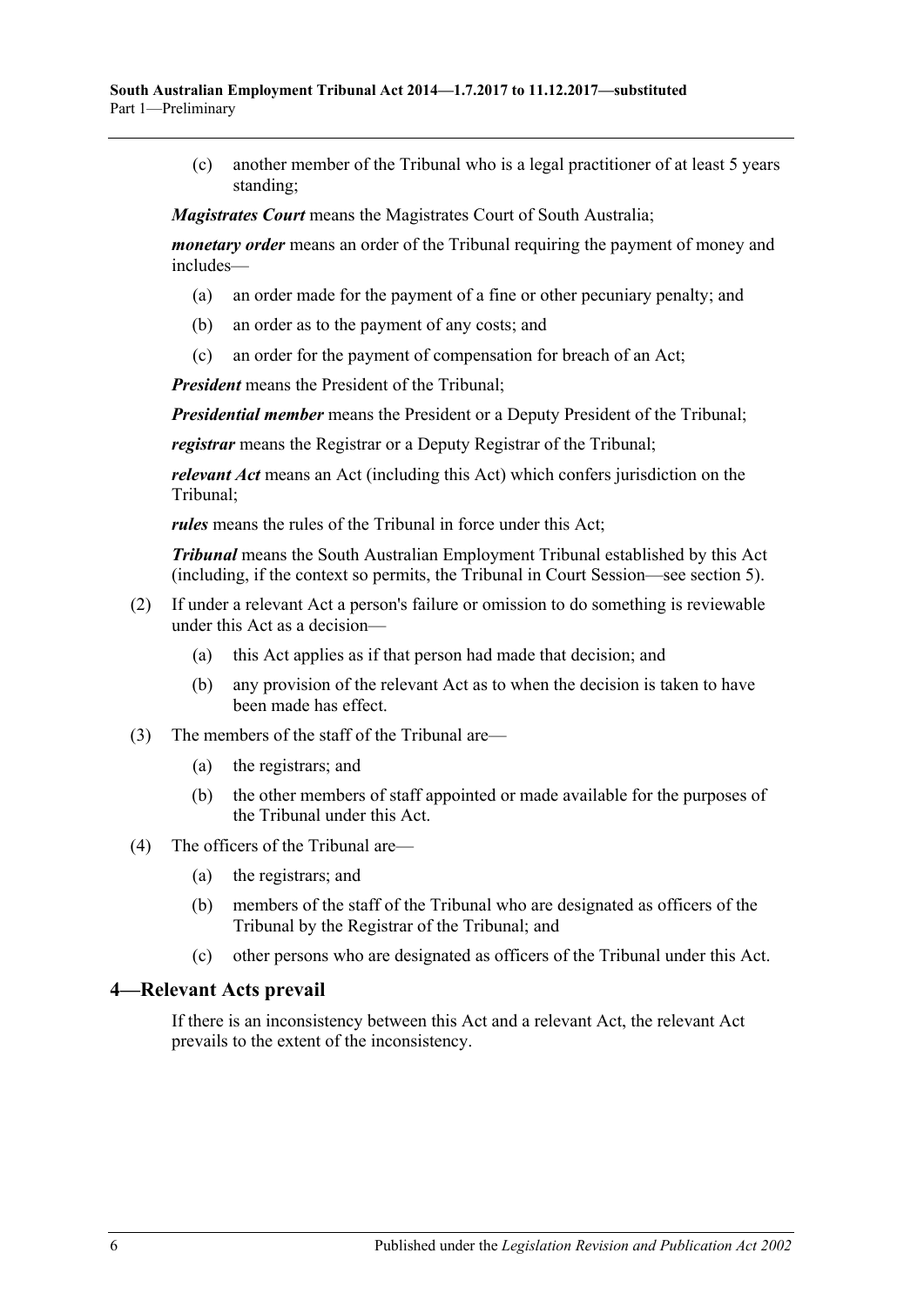# <span id="page-6-0"></span>**Part 2—South Australian Employment Tribunal**

# <span id="page-6-1"></span>**Division 1—Establishment of Tribunal**

# <span id="page-6-2"></span>**5—Establishment of Tribunal**

- (1) The *South Australian Employment Tribunal* is established.
- (2) The Tribunal will have a part that is the Tribunal in Court Session and, as so established by force of this Act, is a court of record.
- (3) The Tribunal in Court Session is to be the *South Australian Employment Court*.
- (4) The Tribunal will also have a part that is the Tribunal acting as an industrial relations commission.

# <span id="page-6-3"></span>**6—Jurisdiction of Tribunal**

- (1) Subject to this or any other Act, the Tribunal will have the jurisdiction (including the jurisdiction to try a charge for an offence) conferred on it by or under this or any other Act.
- (2) Matters within the jurisdiction of the Tribunal will be assigned to the South Australian Employment Court as follows:
	- (a) an Act conferring jurisdiction on the Tribunal may specifically assign matters to the South Australian Employment Court;
	- (b) the rules may (unless to do so is inconsistent with a provision of a relevant Act)—
		- (i) assign matters to the South Australian Employment Court;
		- (ii) assign matters to the South Australian Employment Court for resolution or determination after initial consideration or other steps having been undertaken in that part of the Tribunal that does not sit as the Court;
	- (c) the jurisdiction to try a charge for an offence is assigned to the South Australian Employment Court.
- (3) Matters within the jurisdiction of the Tribunal (and not assigned to the South Australian Employment Court) and dealt with by the Tribunal acting as an industrial relations commission do not need to be specifically assigned to such a commission.

# <span id="page-6-4"></span>**6A—Conferral of jurisdiction—criminal matters**

- (1) Subject to this section, the criminal jurisdiction of the South Australian Employment Court does not include jurisdiction in respect of major indictable offences.
- (2) In addition to any jurisdiction conferred by or under another Act, the regulations may confer on the South Australian Employment Court jurisdiction in respect of a summary or minor indictable offence against a specified Act or statutory provision.
- (3) If jurisdiction is conferred on the South Australian Employment Court under this or any other Act in respect of a summary or minor indictable offence, any proceedings for the offence must be commenced in the Court.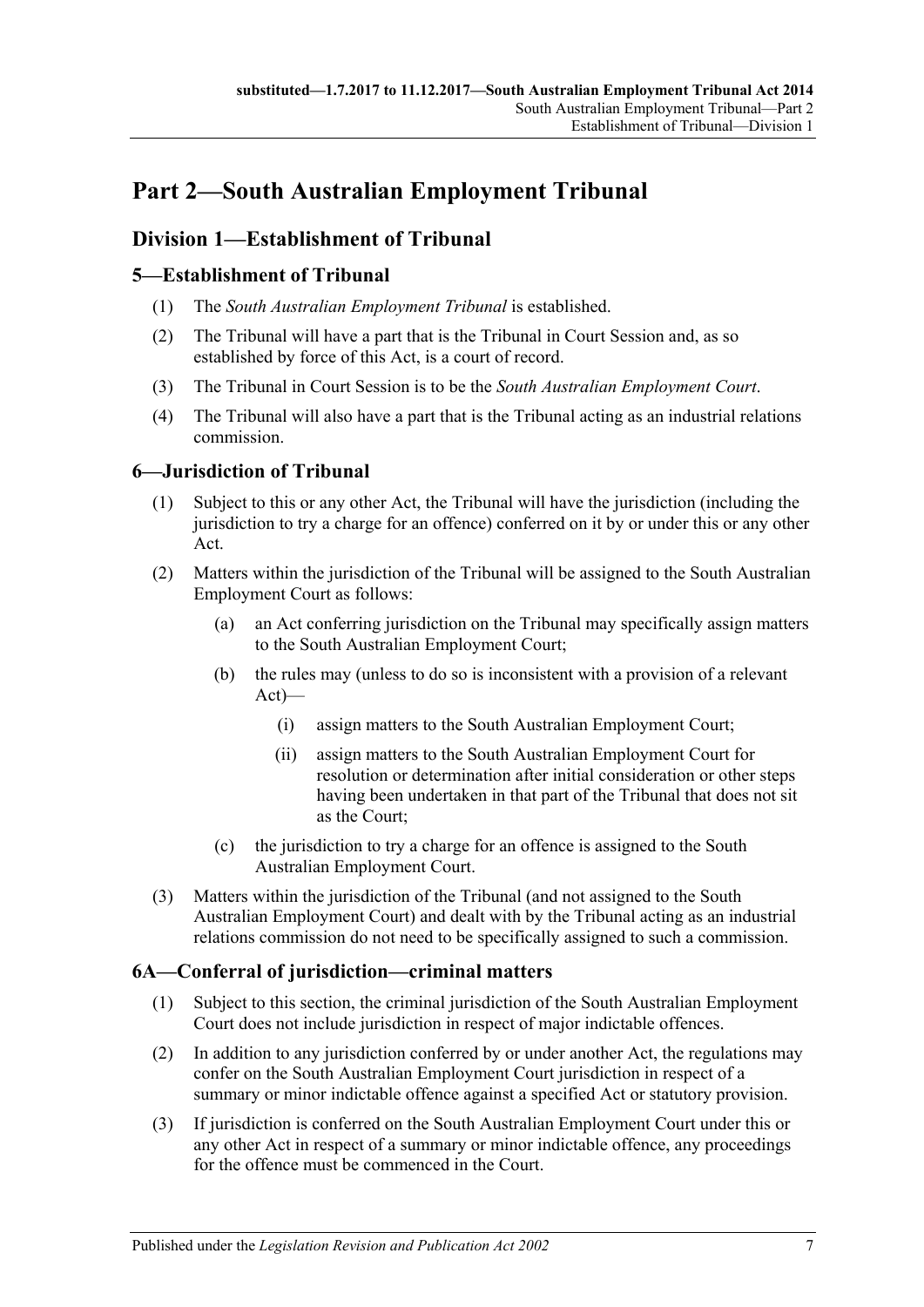- (4) The South Australian Employment Court will deal with a charge of a summary or minor indictable offence in the same way as the Magistrates Court deals with such a charge (and in accordance with the procedures that would apply if the Magistrates Court were dealing with such a charge) and the *[Summary Procedure Act](http://www.legislation.sa.gov.au/index.aspx?action=legref&type=act&legtitle=Summary%20Procedure%20Act%201921) 1921* (including the provisions of that Act allowing an award of costs for or against a party to criminal proceedings) applies to the South Australian Employment Court subject to any exclusions or modifications prescribed by the regulations as if references to the Magistrates Court extended to the South Australian Employment Court.
- (5) For the avoidance of doubt, if a person charged with a minor indictable offence elects, in accordance with the *[Summary Procedure Act](http://www.legislation.sa.gov.au/index.aspx?action=legref&type=act&legtitle=Summary%20Procedure%20Act%201921) 1921*, for a trial in a superior court, the South Australian Employment Court must commit the defendant for trial by jury in the District Court.
- <span id="page-7-3"></span>(6) Where proceedings for a minor indictable offence are dealt with by a magistrate of the South Australian Employment Court—
	- (a) the magistrate cannot impose a fine that exceeds the maximum fixed by the relevant Act or \$300 000 (whichever is the lesser); and
	- (b) the magistrate cannot impose a sentence of imprisonment that exceeds the maximum fixed by the relevant Act or 5 years (whichever is the lesser).
- (7) If a magistrate of the South Australian Employment Court is of the opinion in any particular case that a sentence should be imposed that exceeds the limit prescribed by [subsection](#page-7-3) (6), the magistrate may remand the defendant to appear for sentence before a judge of the South Australian Employment Court.
- (8) In the exercise of the criminal jurisdiction to which this section applies, summary proceedings will be heard by a Deputy President of the South Australian Employment Court who is also a magistrate unless the President determines that the proceedings should be heard by a judge of the Court.

# <span id="page-7-0"></span>**6B—Conferral of jurisdiction—related matters**

- (1) Without limiting any other provision, if a provision of an Act specifically enables an application to be made to the Tribunal, or a claim to be brought before the Tribunal, the Act will be taken to confer jurisdiction on the Tribunal to deal with the matter concerned.
- (2) Without limiting any other provision, [Divisions 6](#page-19-1) and [7](#page-20-0) provide for additional jurisdiction, powers and other matters relating to the conferral of jurisdiction on the Tribunal or the Tribunal in Court session.

# <span id="page-7-1"></span>**7—Tribunal to operate throughout State**

- (1) The Tribunal is to facilitate access to its services throughout the State and may sit at any place (either within or outside the State).
- (2) Registries of the Tribunal will be at the places determined by the President after consultation with the Minister.

# <span id="page-7-2"></span>**7A—Seals**

- (1) The Tribunal will have such seals as are necessary for the transaction of its business.
- (2) The Tribunal must have a seal for the South Australian Employment Court.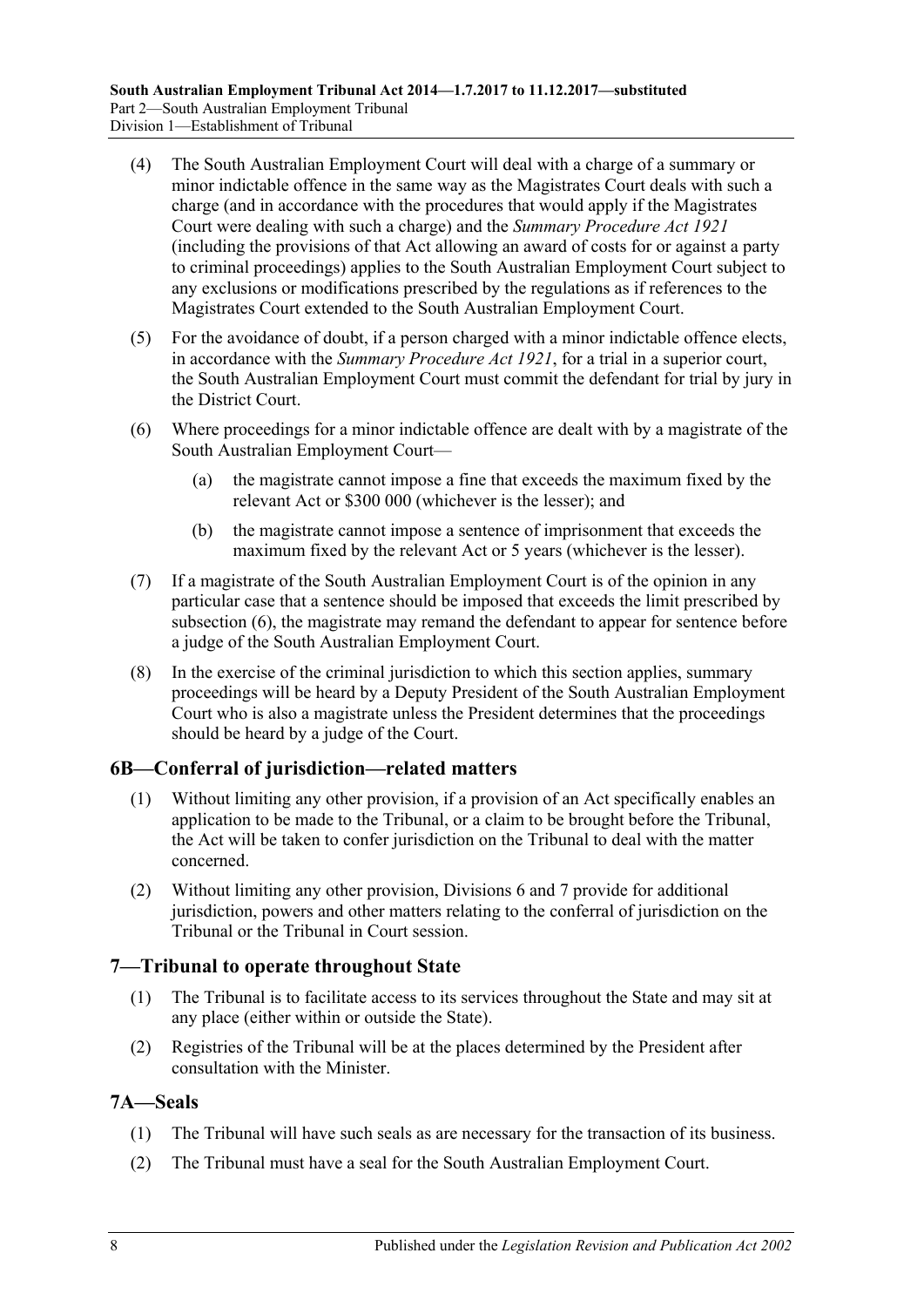(3) A document apparently sealed with a seal of the Tribunal (including with respect to the South Australian Employment Court) will, in the absence of evidence to the contrary, be taken to have been duly issued under the authority of the Tribunal.

# <span id="page-8-0"></span>**Division 2—Main objectives of Tribunal**

# <span id="page-8-1"></span>**8—Main objectives of Tribunal**

The main objectives of the Tribunal in dealing with matters within its jurisdiction are—

- (a) in the exercise of its jurisdiction, to promote the best principles of decision-making, including—
	- (i) independence in decision-making; and
	- (ii) natural justice and procedural fairness; and
	- (iii) high-quality, consistent decision-making; and
	- (iv) transparency and accountability in the exercise of statutory functions, powers and duties; and
- (b) to be accessible by being easy to find and easy to access, and to be responsive to parties, especially people with special needs; and
- (c) to ensure that applications are processed and resolved as quickly as possible while achieving a just outcome, including by resolving disputes through high-quality processes and the use of mediation and alternative dispute resolution procedures wherever appropriate; and
- (d) to keep costs to parties involved in proceedings before the Tribunal to a minimum insofar as is just and appropriate; and
- (e) to use straightforward language and procedures (including, insofar as is reasonably practicable and appropriate, by using simple and standardised forms); and
- (f) to act with as little formality and technicality as possible, including by informing itself in such manner as the Tribunal thinks fit; and
- (g) to be flexible in the way in which the Tribunal conducts its business and to adjust its procedures to best fit the circumstances of a particular case or a particular jurisdiction.

# <span id="page-8-2"></span>**Division 3—Members of Tribunal**

# <span id="page-8-3"></span>**Subdivision 1—The members**

# <span id="page-8-4"></span>**9—The members**

The members of the Tribunal are—

- (a) the President; and
- (b) the Deputy Presidents; and
- (c) the magistrates who are designated as members of the Tribunal under this Act; and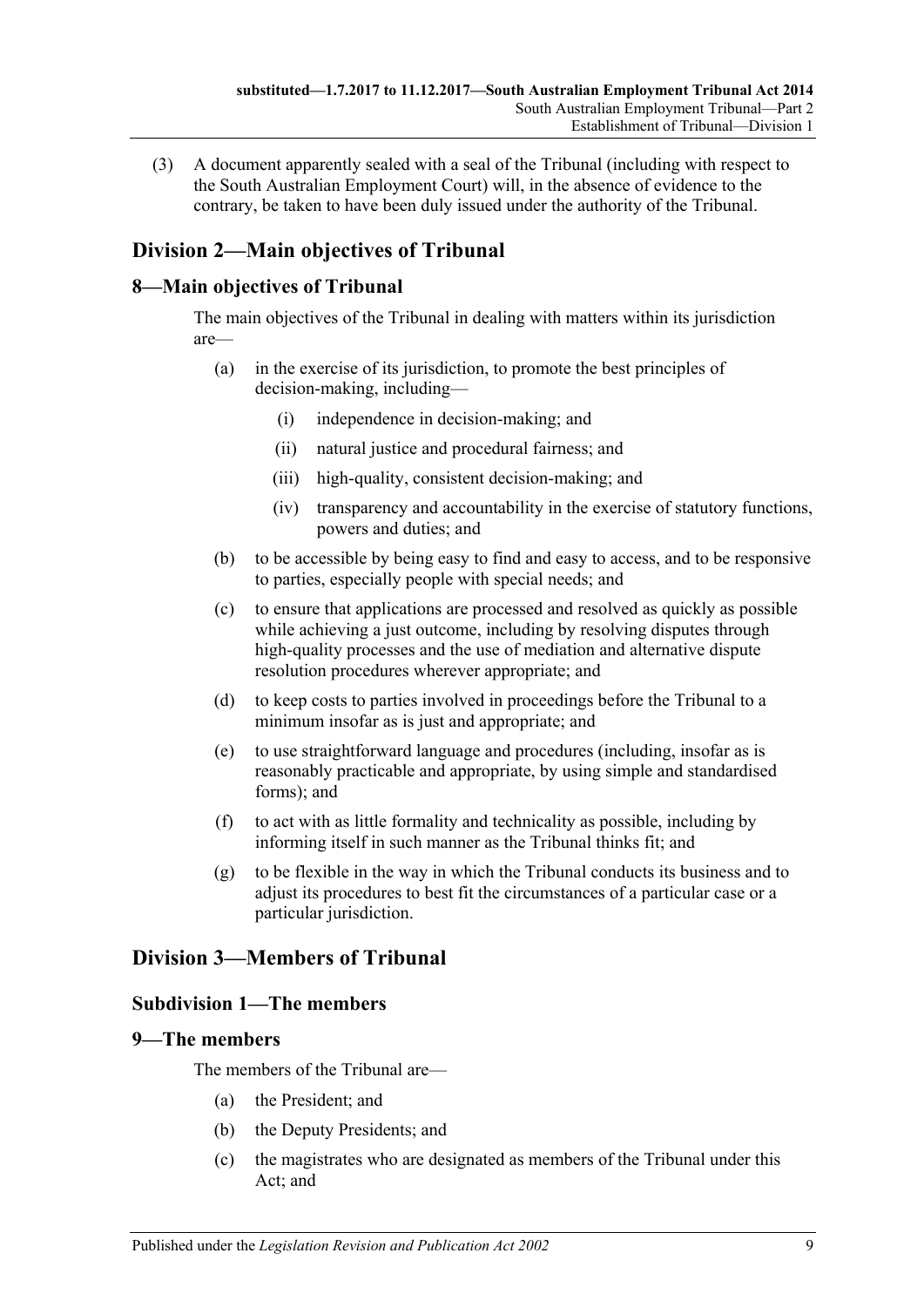- (d) the Commissioners; and
- (e) the supplementary panel members.

# <span id="page-9-0"></span>**Subdivision 2—The President**

#### <span id="page-9-1"></span>**10—Appointment of President**

- (1) The President of the Tribunal will be a judge of the District Court appointed by the Governor, by proclamation, to be the President of the Tribunal.
- (2) The President of the Tribunal will, by virtue of holding that office, have the same rank, title, status and precedence as a judge of the Supreme Court.
- <span id="page-9-4"></span>(3) Furthermore, the appointment of a judge of the District Court as President of the Tribunal does not affect—
	- (a) the judge's tenure of office or status as a judge; or
	- (b) the payment of the judge's salary or allowances as a judge (subject to the operation of [subsection](#page-9-3) (7)); or
	- (c) the ability of the person to do anything in the person's capacity as a judge (including as to the exercise of the jurisdiction of the District Court); or
	- (d) any other right or privilege that the judge has as a judge.
- <span id="page-9-5"></span>(4) Service in the office of President of the Tribunal is taken, for all purposes, to constitute service as a judge of the District Court.
- <span id="page-9-6"></span>(5) Subject to [subsections](#page-9-4) (3) and [\(4\),](#page-9-5) an appointment may be subject to conditions determined by the Governor.
- <span id="page-9-7"></span>(6) Without limiting [subsection](#page-9-6) (5), the Remuneration Tribunal may determine that the President's salary or allowances as a judge will have an additional component on account of holding office under this Act (and the jurisdiction to make such a determination is conferred on the Remuneration Tribunal by this Act).
- <span id="page-9-3"></span>(7) Any salary or allowances payable as an additional component of remuneration under [subsection](#page-9-7) (6) cannot be reduced during the person's term of office as President.
- <span id="page-9-8"></span>(8) A person ceases to be the President of the Tribunal if—
	- (a) the person ceases to be a judge of the District Court; or
	- (b) the person, with the approval of the Governor, resigns as President by written notice to the Attorney-General; or
	- (c) the person dies.
- (9) Nothing under [subsection](#page-9-8) (8)(b) affects the person's tenure or status as a judge.
- (10) Before the Governor makes a proclamation under this section, the Attorney-General must consult with the Chief Justice and the Chief Judge.

#### <span id="page-9-2"></span>**11—President's functions generally**

(1) The President of the Tribunal has the functions conferred on the President under this Act or any other Act.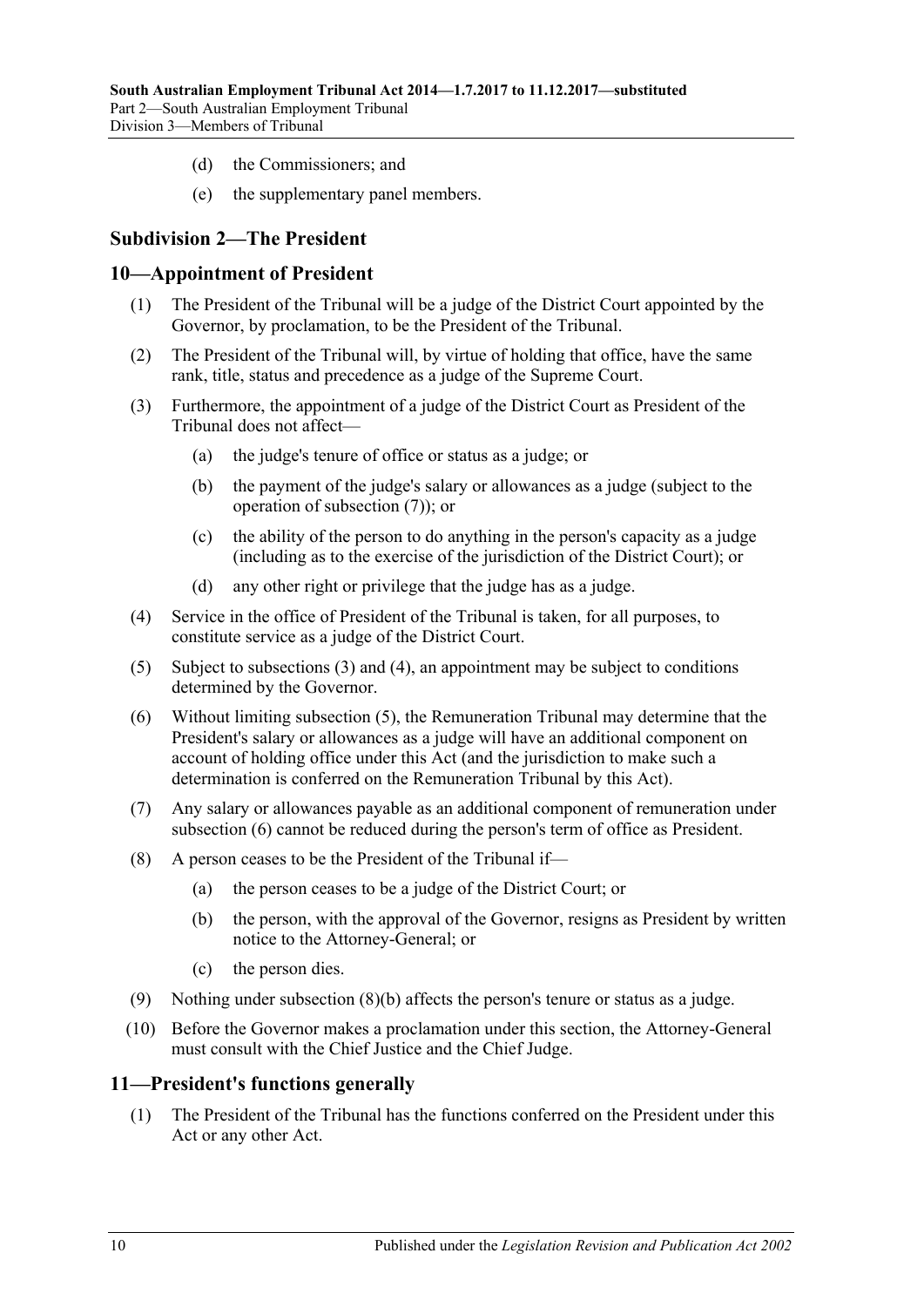- (2) The functions of the President include—
	- (a) participating as a member of the Tribunal; and
	- (b) having primary responsibility for the administration of the Tribunal; and
	- (c) managing the business of the Tribunal, including by ensuring that the Tribunal operates efficiently and effectively and continually improves the way in which it carries out its functions; and
	- (d) providing leadership and guidance to the Tribunal and engendering cohesiveness and collaboration amongst the members and staff of the Tribunal; and
	- (e) giving directions about the practices and procedures to be followed by the Tribunal; and
	- (f) developing and implementing performance standards and setting benchmarks for the Tribunal; and
	- (g) being responsible for promoting the training, education and professional development of members of the Tribunal; and
	- (h) overseeing the proper use of the resources of the Tribunal; and
	- (i) providing advice about—
		- (i) the membership of the Tribunal; and
		- (ii) the operations and activities of the Tribunal.
- (3) The President may do all things necessary or convenient to be done in the performance of the President's functions.
- (4) In the performance of the President's functions, the President is not subject to direction or control by the Minister.

#### <span id="page-10-1"></span><span id="page-10-0"></span>**12—Acting President**

- (1) If there is a vacancy in the office of President or the President is absent or for any other reason is unable to perform the functions of office, the Governor may, by proclamation, appoint a person to act as President of the Tribunal.
- (2) The Governor may only appoint—
	- (a) a Deputy President; or
	- (b) a judge of the District Court,

to act as President.

- (3) A person appointed to act as President—
	- (a) has all the functions of the President; and
	- (b) is taken to be the President for all purposes related to this Act or a relevant Act.
- (4) A person appointed to act as President is, for the period of his or her appointment, entitled to be paid additional salary and allowances to ensure that his or her salary and allowances equal the salary and allowances payable to a President of the Tribunal.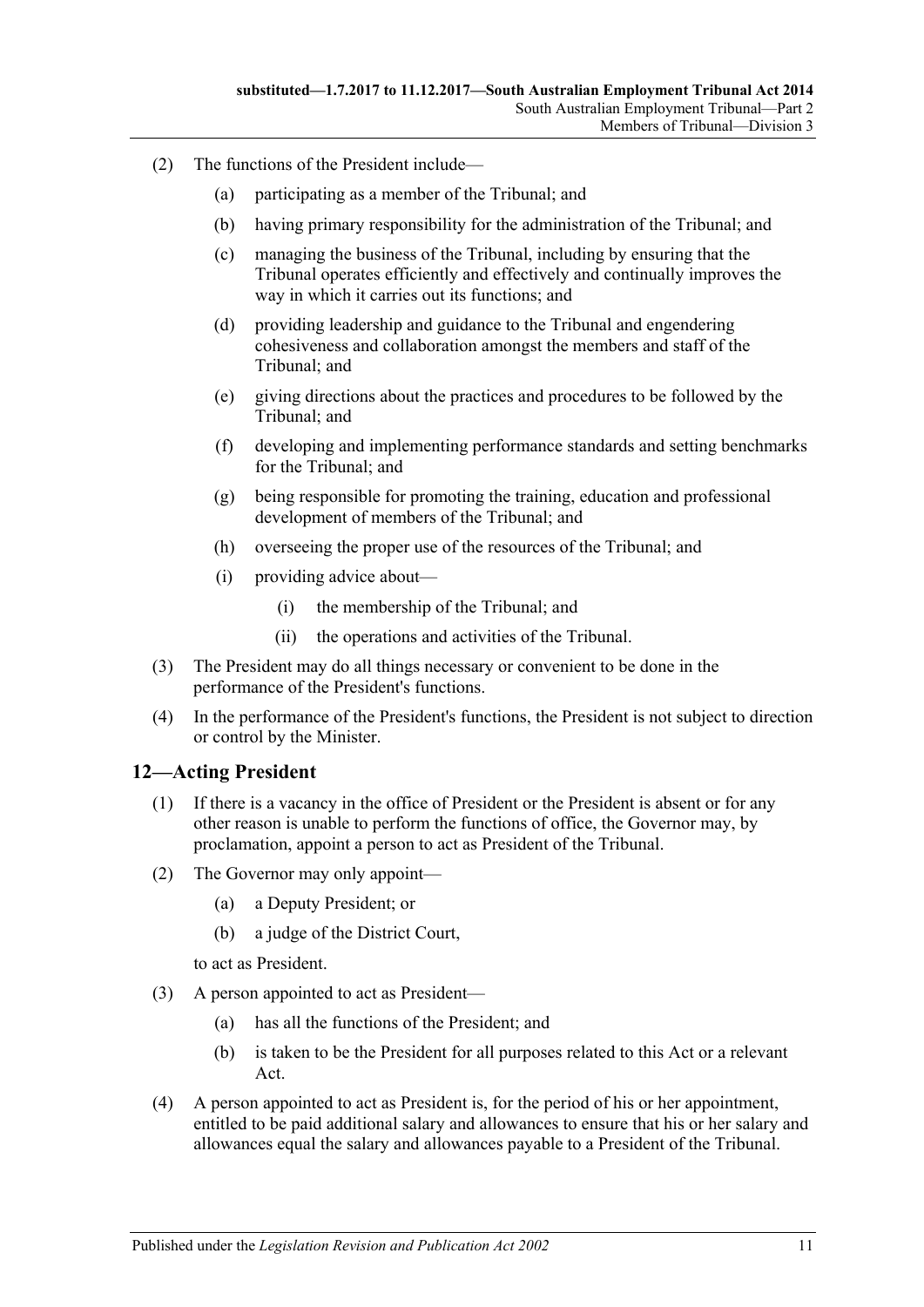- (5) The Governor may, by further proclamation—
	- (a) extend or renew an appointment under this section; or
	- (b) revoke an appointment under this section.
- (6) Until an appointment is made under [subsection](#page-10-1) (1) (or unless such an appointment is made) the most senior Deputy President who is also a judge of the District Court will be taken to hold an appointment to act as the President of the Tribunal.

# <span id="page-11-0"></span>**Subdivision 3—The Deputy Presidents**

#### <span id="page-11-1"></span>**12A—Number of Deputy Presidents**

There will be at least 2 Deputy Presidents of the Tribunal.

#### <span id="page-11-2"></span>**13—Appointment of Deputy Presidents**

- <span id="page-11-3"></span>(1) A Deputy President will be—
	- (a) a judge of the District Court appointed by the Governor, by proclamation, to be a Deputy President of the Tribunal; or
	- (b) a magistrate appointed by the Governor, by proclamation, to be a Deputy President of the Tribunal.
- <span id="page-11-8"></span><span id="page-11-5"></span>(2) The appointment of a judge of the District Court as a Deputy President of the Tribunal under [subsection](#page-11-3) (1)(a) does not affect—
	- (a) the judge's tenure of office or status as a judge; or
	- (b) the payment of the judge's salary or allowances as a judge (subject to the operation of [subsection](#page-11-4) (5)); or
	- (c) the ability of the person to do anything in the person's capacity as a judge (including as to the exercise of the jurisdiction of the District Court); or
	- (d) any other right or privilege that the judge has as a judge of the District Court.
- <span id="page-11-6"></span>(3) Service in the office of Deputy President of the Tribunal by a judge of the District Court is taken, for all purposes, to constitute service as a judge of that Court.
- <span id="page-11-7"></span>(4) Subject to [subsections \(2\)](#page-11-5) and [\(3\),](#page-11-6) an appointment under [subsection](#page-11-3) (1)(a) may be subject to conditions determined by the Governor.
- <span id="page-11-4"></span>(5) Without limiting [subsection](#page-11-3) (4), in the case of an appointment under subsection  $(1)(a)$ , the Remuneration Tribunal may determine that a Deputy President's salary or allowance as a judge will have an additional component on account of holding office under this Act (and the jurisdiction to make such a determination is conferred on the Remuneration Tribunal by this Act).
- (6) Any salary or allowances payable as an additional component of remuneration under [subsection](#page-11-4) (5) cannot be reduced during the person's term of office as a Deputy President of the Tribunal.
- <span id="page-11-9"></span>(7) The appointment of a magistrate as a Deputy President of the Tribunal under [subsection](#page-11-8) (1)(b) does not affect—
	- (a) the magistrate's tenure of office or status as a magistrate; or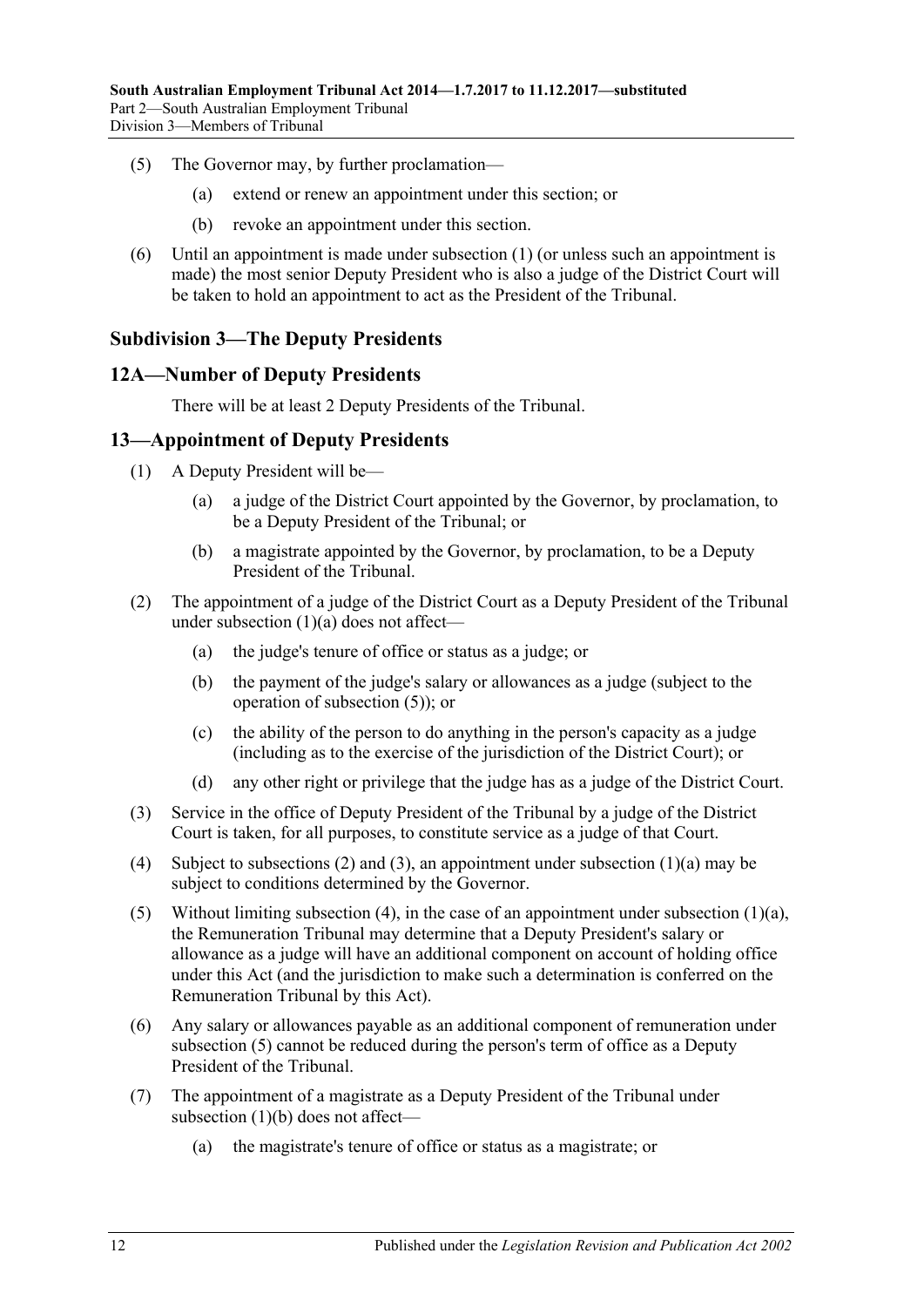- (b) the payment of the magistrate's salary or allowances as a magistrate (subject to the operation of [subsection](#page-12-1) (10)); or
- (c) the ability of the person to do anything in the person's capacity as a magistrate; or
- (d) any other right or privilege that the magistrate has by virtue of the office of magistrate.
- <span id="page-12-2"></span>(8) Service in the office of Deputy President of the Tribunal by a magistrate is taken, for all purposes, to constitute service as a magistrate.
- <span id="page-12-3"></span>(9) Subject to [subsections](#page-11-9) (7) and [\(8\),](#page-12-2) an appointment under [subsection](#page-11-8) (1)(b) may be subject to conditions determined by the Governor.
- <span id="page-12-1"></span>(10) Without limiting [subsection](#page-11-8)  $(9)$ , in the case of an appointment under subsection  $(1)(b)$ , the Remuneration Tribunal may determine that a Deputy President's salary or allowance as a magistrate will have an additional component on account of holding office under this Act (and the jurisdiction to make such a determination is conferred on the Remuneration Tribunal by this Act).
- (11) A person ceases to be a Deputy President of the Tribunal if
	- (a) in the case of an appointment under [subsection](#page-11-3)  $(1)(a)$ —the person ceases to be a judge of the District Court; or
	- (b) in the case of an appointment under [subsection](#page-11-8)  $(1)(b)$ —the person ceases to be a magistrate; or
	- (c) the person resigns as Deputy President by written notice to the Attorney-General; or
	- (d) the person dies.
- <span id="page-12-4"></span>(12) Nothing in [subsection](#page-12-4)  $(11)(c)$  affects a person's tenure or status as a judge (in the case of an appointment under [subsection](#page-11-3)  $(1)(a)$  or as a magistrate (in the case of an appointment under [subsection](#page-11-8) (1)(b)).
- (13) Before the Governor makes a proclamation under this section, the Attorney-General must consult with—
	- (a) the Chief Justice; and
	- (b) in the case of an appointment under [subsection](#page-11-3)  $(1)(a)$ —the Chief Judge; and
	- (c) in the case of an appointment under [subsection](#page-11-8)  $(1)(b)$ —the Chief Magistrate.

# <span id="page-12-0"></span>**14—Deputy President's functions generally**

- (1) A Deputy President of the Tribunal has the functions conferred on the Deputy President under this Act or any other Act.
- (2) The functions of a Deputy President include—
	- (a) participating as a member of the Tribunal; and
	- (b) assisting the President in the management of the business of the Tribunal; and
	- (c) assisting the President in managing the members of the Tribunal, including in connection with the training, education and professional development of members of the Tribunal; and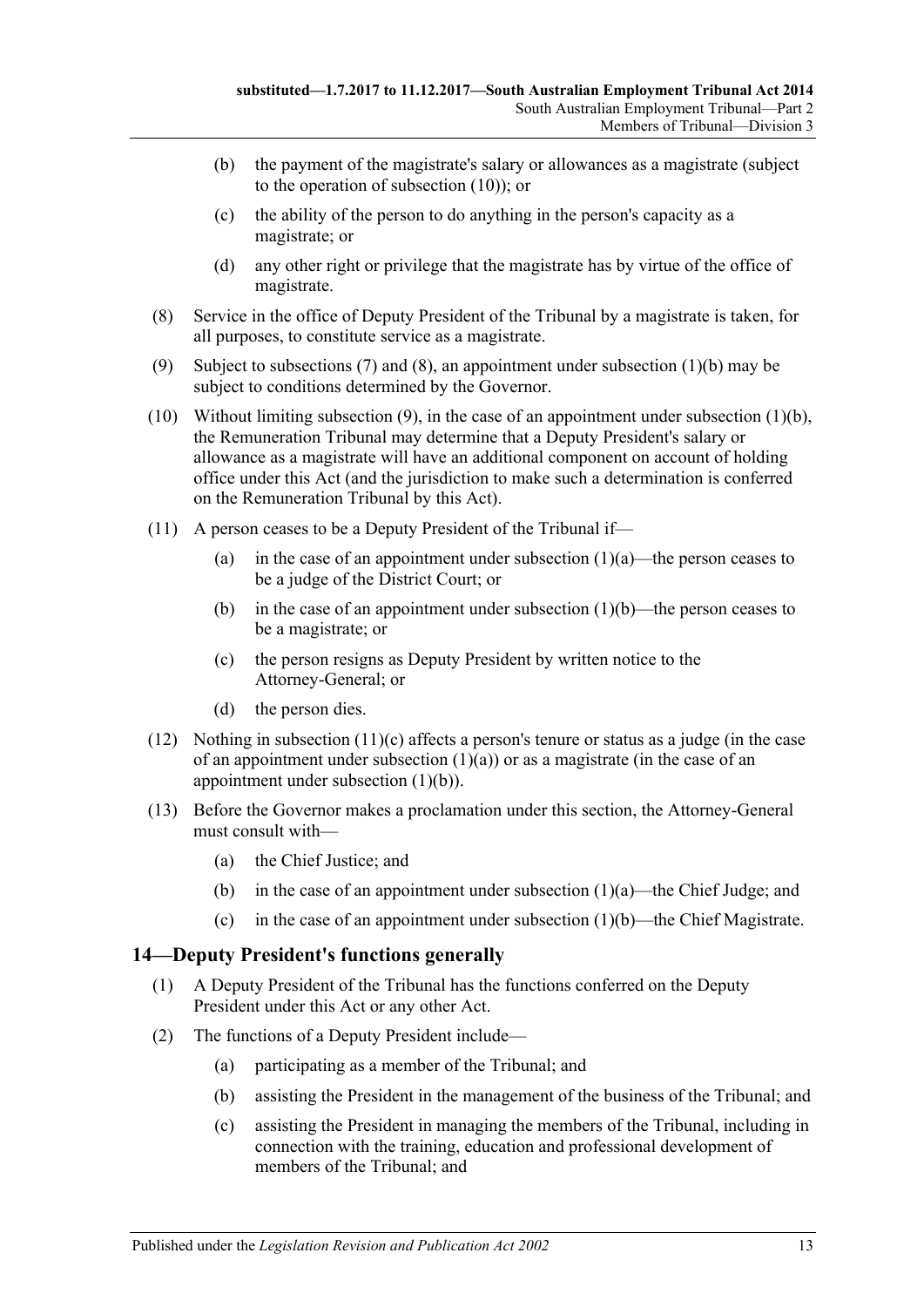- (d) other functions assigned by the President.
- (3) A Deputy President may do all things necessary or convenient to be done in the performance of the Deputy President's functions.
- (4) A Deputy President is subject to the direction of the President in performing the Deputy President's functions, other than adjudicating in the Tribunal.

### <span id="page-13-0"></span>**Subdivision 4—Magistrates**

#### <span id="page-13-4"></span><span id="page-13-1"></span>**15—Magistrates**

- (1) Any magistrate holding office under the *[Magistrates Act](http://www.legislation.sa.gov.au/index.aspx?action=legref&type=act&legtitle=Magistrates%20Act%201983) 1983* who is designated by the Governor, by proclamation, as a member of the Tribunal on a recommendation of the Attorney-General will (while he or she continues to hold office as a magistrate) be a member of the Tribunal.
- (2) The Attorney-General must consult with the President of the Tribunal and the Chief Magistrate before making a recommendation under [subsection](#page-13-4) (1).
- (3) A magistrate appointed under this section will act as a full-time, part-time or sessional member of the Tribunal under an arrangement established by the President and the Chief Magistrate (being an arrangement that may be varied from time to time).
- (4) The designation of a magistrate under this section does not affect—
	- (a) the magistrate's tenure of office or status as a magistrate; or
	- (b) the payment of the magistrate's salary or allowances as a magistrate; or
	- (c) the ability of the person from doing anything in the person's capacity as a magistrate; or
	- (d) any other right or privilege that the magistrate has as a magistrate.

#### <span id="page-13-2"></span>**Subdivision 5—Commissioners**

#### <span id="page-13-5"></span><span id="page-13-3"></span>**16—Appointment of Commissioners**

- (1) The Governor may, on the recommendation of the Minister, appoint a person as a Commissioner.
- <span id="page-13-8"></span><span id="page-13-6"></span>(2) The Minister may from time to time appoint a panel of persons who will, at the request of the Minister—
	- (a) after consultation with the President, recommend the selection criteria for Commissioners;
	- (b) assess a candidate or candidates for appointment as a Commissioner (and, as appropriate, to provide advice to the Minister for the purposes of [subsection](#page-13-5) (1)).
- <span id="page-13-7"></span>(3) A person is eligible for appointment as a Commissioner only if the person—
	- (a) is a legal practitioner of at least 5 years standing (taking into account, for that purpose, periods of legal practice and judicial service within and outside the State): or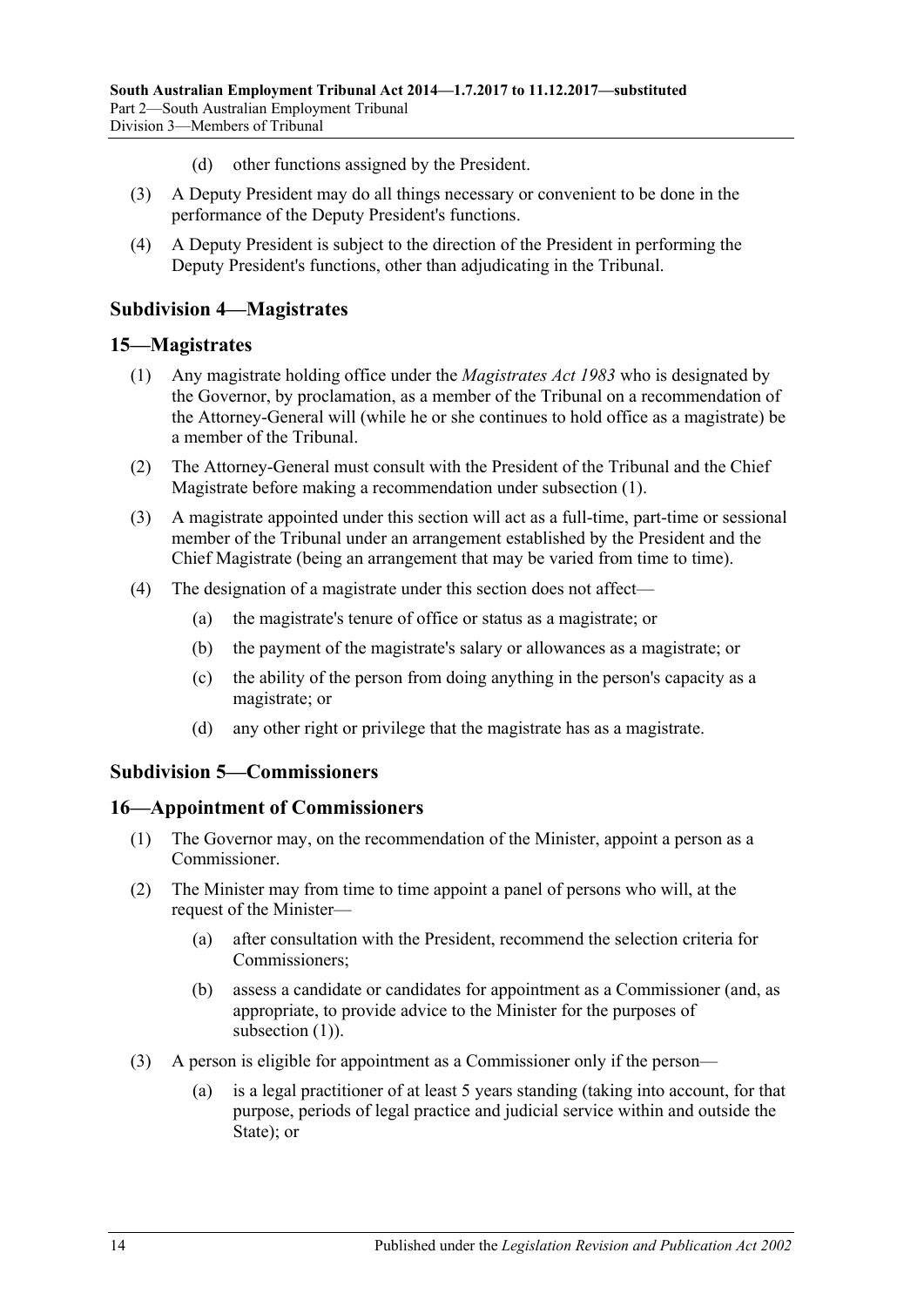- (b) has, in the Minister's opinion, extensive knowledge, expertise or experience relating to a class of matter for which functions may be exercised by the Tribunal.
- (4) In recommending persons for appointment as Commissioners, the Minister must have regard to
	- (a) any criteria applying under [subsection](#page-13-6)  $(2)(a)$ ; and
	- (b) any advice provided under [subsection](#page-13-7) (2)(b); and
	- (c) the following:
		- (i) the need for balanced gender representation in the membership of the Tribunal;
		- (ii) the need for the membership of the Tribunal to reflect social and cultural diversity;
		- (iii) the range of knowledge, expertise and experience required within the membership of the Tribunal.
- (5) The Minister must consult with the President of the Tribunal before making a recommendation under [subsection](#page-13-5) (1).
- (6) A Commissioner will be appointed for a term of office, not exceeding 5 years, specified in the instrument of appointment.
- (7) A person appointed as a Commissioner is eligible for reappointment at the expiration of a term of office (and without the need for seeking advice from a panel established under [subsection](#page-13-8) (2)).
- <span id="page-14-1"></span>(8) A Commissioner is appointed on conditions specified in the instrument of appointment.
- <span id="page-14-2"></span>(9) A Commissioner may be appointed on a full-time, part-time or sessional basis (and this may be altered from time to time with the agreement of the Minister).
- (10) A Commissioner—
	- (a) must advise the President of the Tribunal of the nature of any paid employment or professional work undertaken outside his or her duties as a member of the Tribunal; and
	- (b) must not engage in any such employment or work if the President informs the member that, in the President's opinion, to do so would or may conflict with the proper performance of the member's duties of office.
- (11) The Minister must consult with the President about—
	- (a) the conditions of an appointment under [subsection](#page-14-1) (8); and
	- (b) the basis of an appointment under [subsection](#page-14-2) (9).

#### <span id="page-14-3"></span><span id="page-14-0"></span>**17—Commissioner ceasing to hold office and suspension**

- (1) The Governor may, on the recommendation of the Minister, remove a Commissioner from office for—
	- (a) misconduct; or
	- (b) neglect of duty; or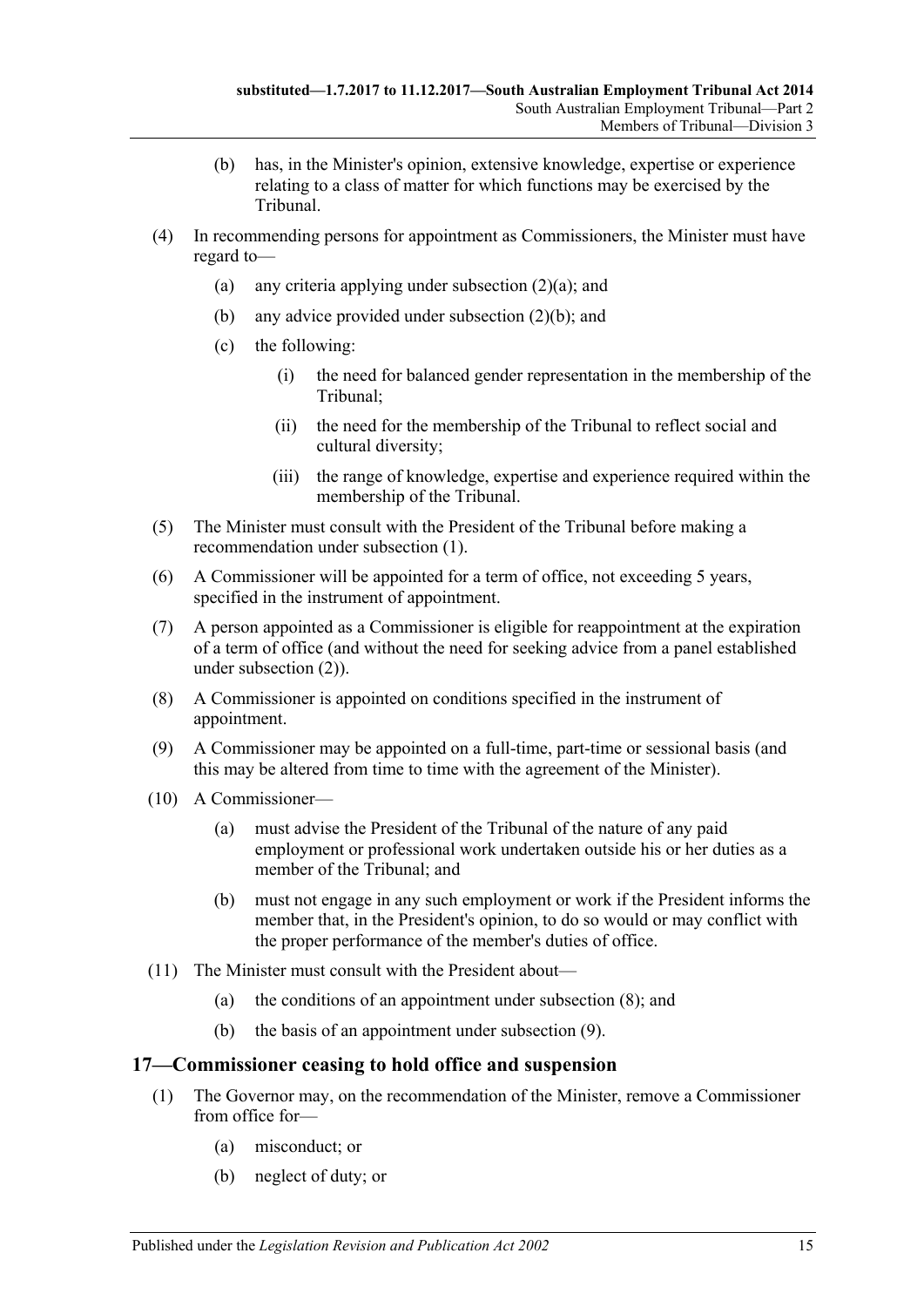- (c) incompetence; or
- (d) incapacity to carry out official duties satisfactorily.
- (2) A person ceases to be a Commissioner if the person—
	- (a) dies; or
	- (b) completes a term of office and is not reappointed; or
	- (c) resigns by written notice to the Minister; or
	- (d) ceases to satisfy any qualification by virtue of which the person was eligible for appointment to the Tribunal; or
	- (e) is removed from office under [subsection](#page-14-3) (1).
- (3) The Minister must consult with the President before making a recommendation under [subsection](#page-14-3)  $(1)$ .
- <span id="page-15-1"></span>(4) The President may, on his or her own initiative or at the request of the Minister, suspend a Commissioner from office if it appears that there may be grounds for the removal of the Commissioner from the Commissioner's office.
- (5) If a Commissioner who is appointed on a full-time or part-time basis is suspended under [subsection](#page-15-1) (4), the Commissioner remains entitled to the Commissioner's usual remuneration and allowances during the period of suspension.

#### <span id="page-15-0"></span>**18—Supplementary Commissioners**

- (1) The Minister may, at the request or with the agreement of the President of the Tribunal, temporarily appoint a person to act as a supplementary Commissioner in relation to a particular matter or matters or for a specified period.
- (2) The Minister may only appoint a person under this section if he or she is eligible for appointment as a Commissioner.
- (3) An appointment under this section must be made in writing.
- (4) The person may act as a member of the Tribunal in relation to a matter, or for the period, for which the person is appointed, and when acting under the appointment the person is to be regarded as a Commissioner for the purposes of this Act and any relevant Act (and the other provisions of this Subdivision apply with any necessary modifications in relation to a person appointed under this section).
- (5) A person appointed under this section is, for the period of appointment, entitled to be paid any salary or allowances determined by the Minister after consultation with the President of the Tribunal.
- (6) A person appointed under this section for a particular period may be appointed to act for a further period by the Minister after consultation with the President of the Tribunal.
- <span id="page-15-2"></span>(7) The Governor may at any time, on the recommendation of the Minister, cancel the appointment of a person under this section.
- (8) Before the Governor acts under [subsection](#page-15-2) (7), the Minister must consult with the President of the Tribunal (unless the Minister is acting at the request of the President).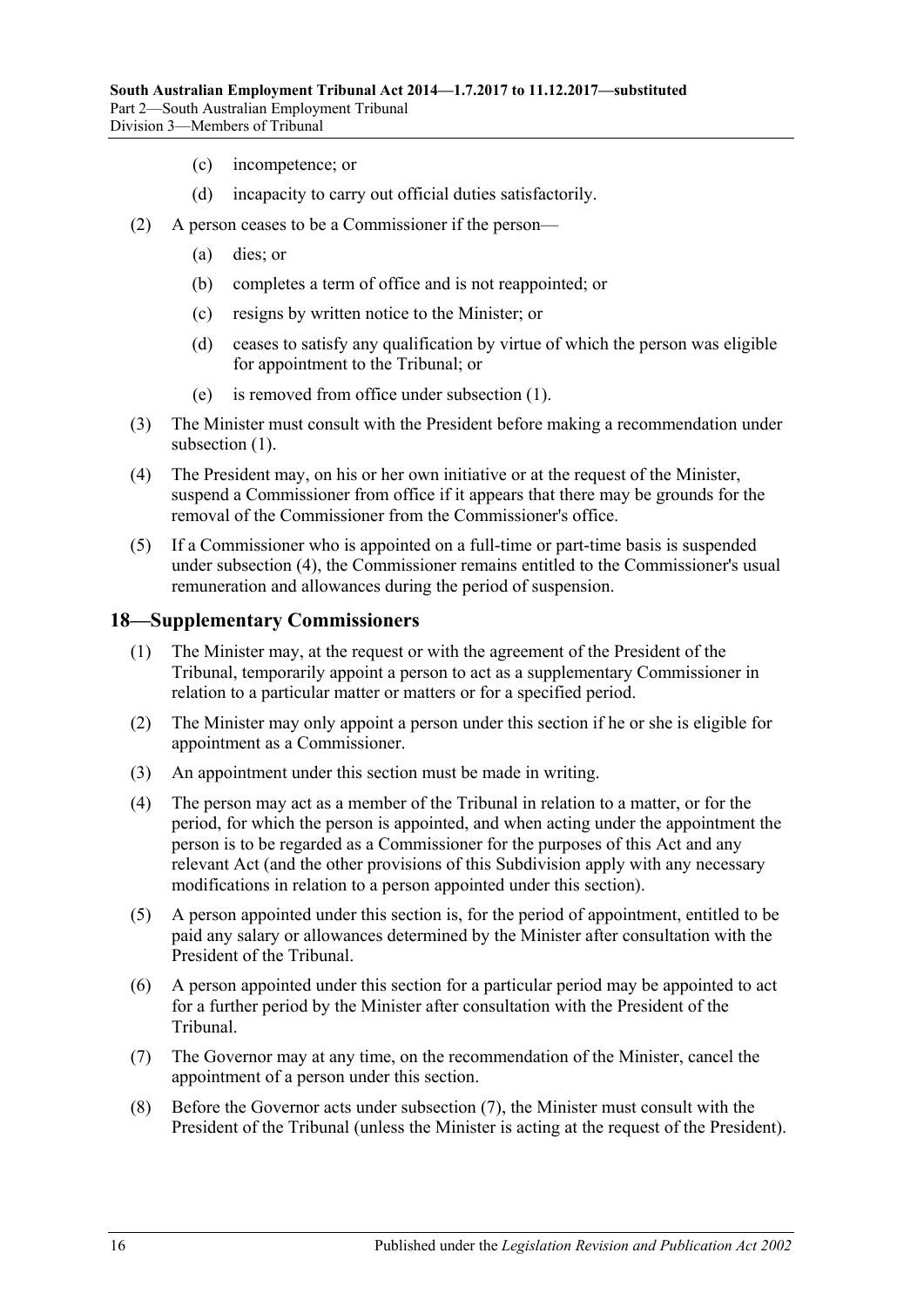# <span id="page-16-0"></span>**Division 3A—Supplementary panel members**

# <span id="page-16-1"></span>**18A—Supplementary panel members**

- (1) There will be such panels of supplementary panel members as may be necessary for the purposes of any relevant Act.
- (2) A supplementary panel member will be appointed by the Governor on the recommendation of the Minister responsible for the administration of this Act in consultation with the Minister responsible for the administration of the relevant Act (unless otherwise provided by the relevant Act).
- (3) A supplementary panel member will be appointed for a term of office, not exceeding 5 years, specified in the instrument of appointment and is eligible for reappointment at the expiration of a term of office.
- (4) A supplementary panel member is appointed on conditions specified in the instrument of appointment.
- (5) A supplementary panel member will sit on a sessional basis.
- (6) Subject to the conditions of appointment, a supplementary panel member may perform work outside the Tribunal.
- <span id="page-16-4"></span>(7) The Governor may, on the recommendation of the Minister responsible for the administration of this Act after consultation with the Minister responsible for the administration of the relevant Act, remove a supplementary panel member from office for—
	- (a) misconduct; or
	- (b) neglect of duty; or
	- (c) incompetence; or
	- (d) incapacity to carry out official duties satisfactorily.
- (8) A person ceases to be a supplementary panel member if the person—
	- (a) dies; or
	- (b) completes a term of office and is not reappointed; or
	- (c) resigns by written notice to the Minister; or
	- (d) ceases to satisfy any qualification by virtue of which the person was eligible for appointment to the panel; or
	- (e) is removed from office under [subsection](#page-16-4) (7).
- (9) The Governor may make appointments from time to time for the purpose of maintaining or increasing the membership of panels established under this section.

# <span id="page-16-2"></span>**Division 4—Constitution of Tribunal and its decision-making processes**

# <span id="page-16-3"></span>**19—Constitution of Tribunal and its decision-making processes**

(1) Subject to this section, the President may determine, in relation to a particular matter or matters, or particular classes of matters, which member or members of the Tribunal will constitute the Tribunal.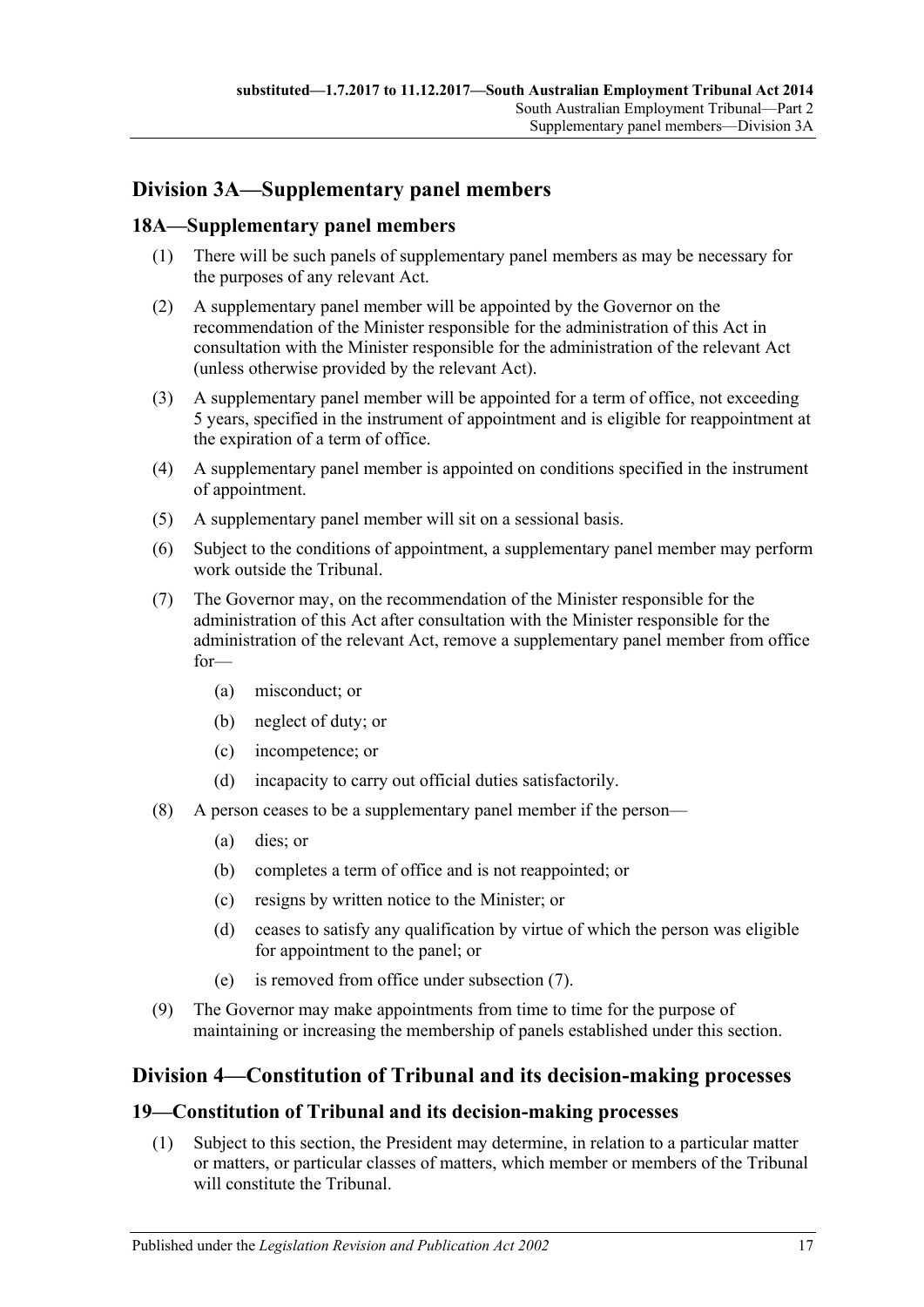- (1a) The Tribunal sitting as the South Australian Employment Court may only be constituted by members of the Tribunal who are also judges or magistrates (sitting alone or in any combination as the President thinks fit).
- (2) The Tribunal is not to be constituted by more than 3 members.
- (3) A Full Bench of the Tribunal (including a Full Bench of the South Australian Employment Court) consists of 3 Presidential members.
- (4) The President may, as he or she thinks fit—
	- (a) alter who is to constitute the Tribunal for the purpose of dealing with a matter, or anything relating to a matter, and the Tribunal as constituted after the alteration can have regard to any record of the proceedings of the Tribunal in relation to the matter before the alteration or any evidence taken in the proceedings before the alteration;
	- (b) provide that different aspects of the same matter may be dealt with by different members of the Tribunal, and the members of the Tribunal may then come together and have regard to any evidence taken by the respective members of the Tribunal for the purposes of the proceedings of the Tribunal.
- (5) In addition, the Tribunal may be constituted of—
	- (a) a registrar for the purpose of adjourning proceedings; or
	- (b) a registrar or other member of the staff of the Tribunal for any other purpose specified by this Act or a relevant Act, prescribed by the rules of the Tribunal, or determined by the President.
- (5a) In addition, a member of the Tribunal (not being a judge or magistrate), or a registrar or other member of the staff of the Tribunal, may assist with the business of the South Australian Employment Court to the extent that it may be appropriate to do so.
- (6) The Tribunal may, at any one time, be separately constituted in accordance with this section for the hearing and determination of any number of separate matters.
- (7) The Tribunal may, if it considers it appropriate to do so, organise its business and regulate proceedings before the Tribunal in such a way that 2 or more proceedings in respect of the same matter are heard together.
- (8) Where a registrar or other member of the staff of the Tribunal exercises the jurisdiction of the Tribunal, the registrar or other member of the staff may, and must if the Tribunal or the President of the Tribunal so directs, refer the matter to the Tribunal for determination by the Tribunal.
- (9) If a provision of this Act and the provisions of a relevant Act deal with the manner in which the Tribunal is to be constituted for the purposes of proceedings or any other business under a relevant Act, this section applies subject to those provisions of the relevant Act.

# <span id="page-17-0"></span>**20—Who presides at proceedings of Tribunal**

- (1) If, for dealing with a particular matter, the Tribunal is constituted by 2 or more members, the most senior of them is to preside at the proceedings of the Tribunal.
- (2) The seniority of members of the Tribunal depends on which of the offices held takes precedence and, if that does not determine a member's seniority, the matter is to be resolved by the President of the Tribunal.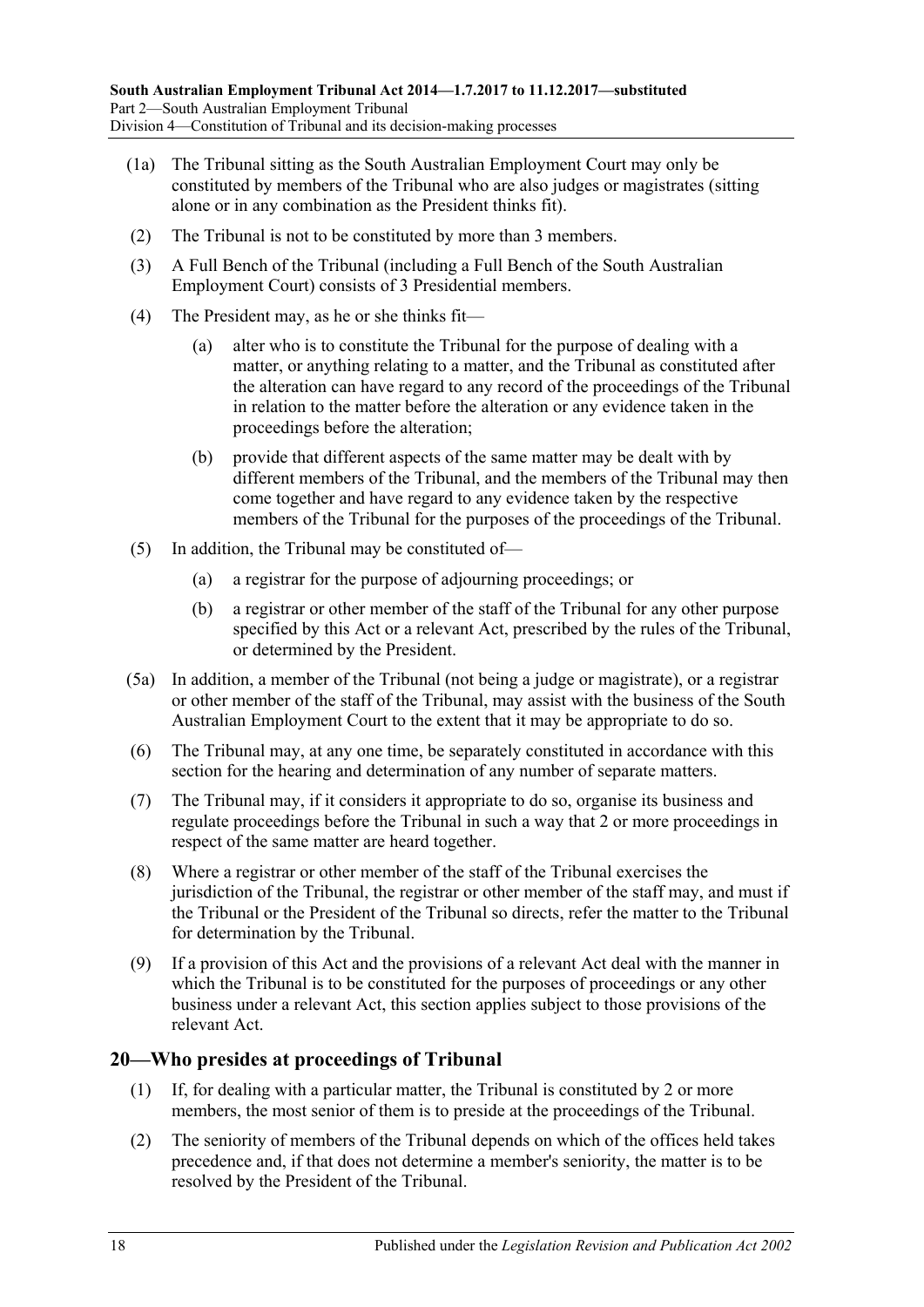- (3) The order of precedence of offices is as follows:
	- (a) President;
	- (b) Deputy President;
	- (c) magistrate;
	- (d) Commissioner;
	- (e) supplementary panel member.

#### <span id="page-18-0"></span>**21—Decision if 2 or more members constitute Tribunal**

If the Tribunal is constituted by 2 or more members, a question they are required to decide is resolved, unless [section](#page-18-1) 22 applies, according to the opinion of the majority of them but, if their opinions on the question are equally divided, the question is to be resolved according to the opinion of the presiding member.

#### <span id="page-18-1"></span>**22—Determination of questions of law**

- (1) The member of the Tribunal constituting the Tribunal or, if the Tribunal is constituted by 2 or more members, the presiding member, may refer a question of law to a Full Bench of the South Australian Employment Court.
- <span id="page-18-5"></span>(2) If a question of law is referred under this section—
	- (a) the question is decided by the Tribunal according to the opinion of the Full Bench of the South Australian Employment Court; or
	- (b) the Full Bench may refer the question to the Supreme Court for decision by the Full Court of the Supreme Court.
- (3) If a Full Bench of the Court decides a question of law under [subsection](#page-18-5) (2), the Full Bench may, in addition—
	- (a) decide any other questions remaining between the parties; and
	- (b) make such orders that are necessary to dispose of the matter.

# <span id="page-18-2"></span>**Division 5—Related matters**

#### <span id="page-18-3"></span>**24—Validity of acts of Tribunal**

An act or proceeding of the Tribunal is not invalid by reason only of a vacancy in the membership of, or a defect in the appointment of a person to, the Tribunal or a panel from which members of the Tribunal are drawn, or a defect in the appointment of any other person to act on behalf of the Tribunal.

# <span id="page-18-4"></span>**25—Disclosure of interest by members of Tribunal**

If the Tribunal is constituted of, or includes, a member who has a pecuniary or other interest that could conflict with the proper performance of the member's functions in proceedings before the Tribunal, the member—

- (a) must disclose the interest to the parties to the proceedings and to the President of the Tribunal; and
- (b) must not take part in the proceedings or exercise powers affecting the proceedings—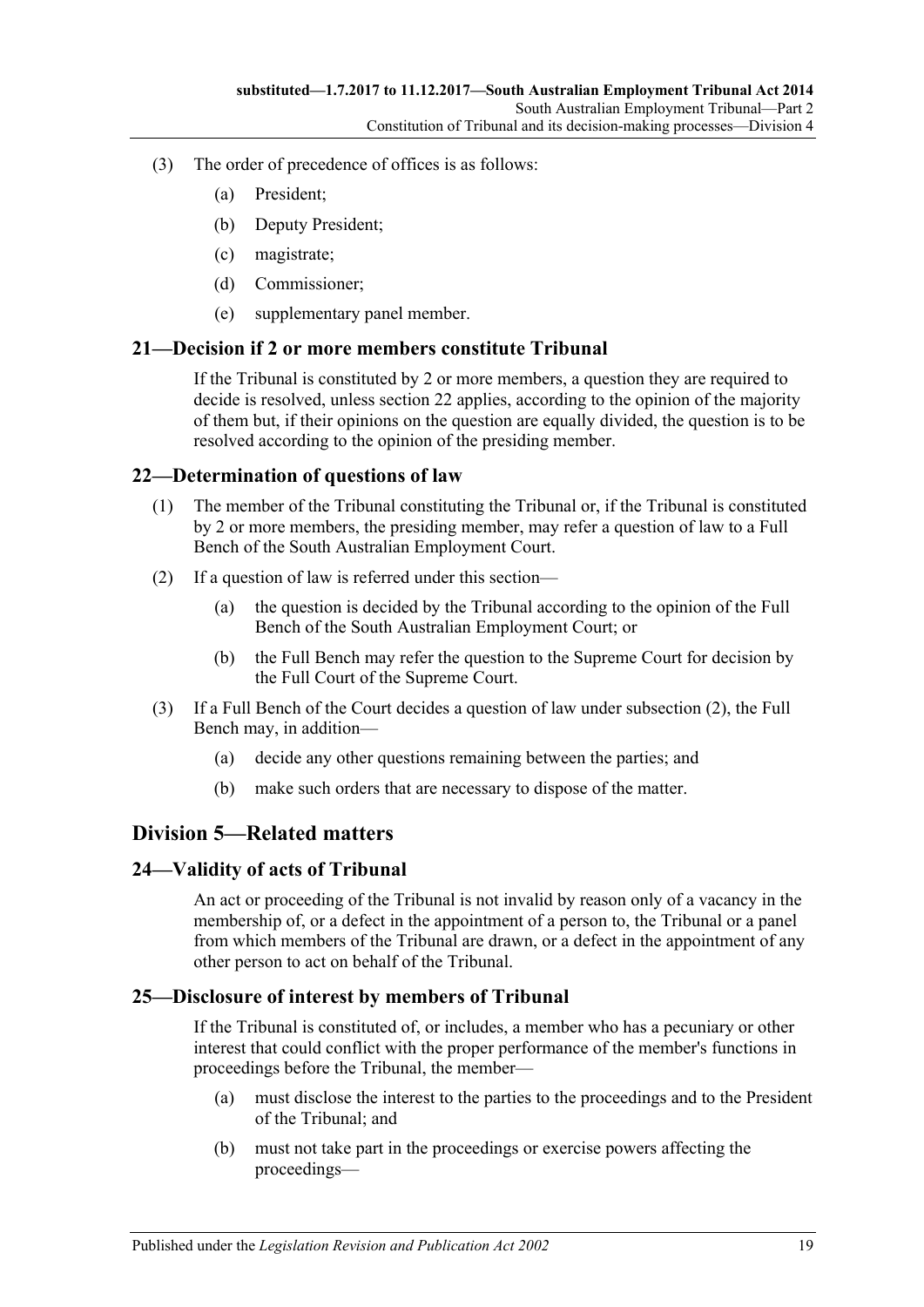- (i) if the President directs the member to withdraw from the proceedings; or
- (ii) if a party to the proceedings does not consent to the member hearing and determining, or participating in the hearing and determination of, the proceedings.

# <span id="page-19-5"></span><span id="page-19-0"></span>**26—Delegation**

- (1) The President of the Tribunal may delegate a function or power of the President under this or any other Act—
	- (a) to another member of the Tribunal; or
	- (b) to a member of the staff of the Tribunal; or
	- (c) to the person (being either a member of the Tribunal or a member of the staff of the Tribunal) for the time being performing particular duties or holding or acting in a particular position.
- (2) A delegation under [subsection](#page-19-5) (1)—
	- (a) must be made by instrument in writing; and
	- (b) may be conditional; and
	- (c) does not derogate from the ability of the President to act in any matter; and
	- (d) is revocable at will by the President.

# <span id="page-19-1"></span>**Division 6—Additional provisions relating to jurisdiction**

# <span id="page-19-2"></span>**26A—Declaratory judgments**

Without limiting any specific jurisdiction to make declaratory judgments conferred by another Act, the South Australian Employment Court may, on matters within its jurisdiction, make binding declarations of right whether or not any consequential relief is or could be claimed.

# <span id="page-19-3"></span>**26B—Other provisions relating to civil jurisdiction of Court**

Without limiting any other provision of this Act, the South Australian Employment Court may, in exercising any jurisdiction that is in the nature of a civil jurisdiction, exercise any power under Part 6 of the *[District Court Act](http://www.legislation.sa.gov.au/index.aspx?action=legref&type=act&legtitle=District%20Court%20Act%201991) 1991*, subject to any exclusions or modifications prescribed by the regulations as if references to the District Court extended to the South Australian Employment Court.

# <span id="page-19-4"></span>**26C—Binding nature of decisions**

Without limiting any other provision of this Act, any decision or determination of the South Australian Employment Court is binding and authoritative in nature and binds the parties to the relevant matter by its own force.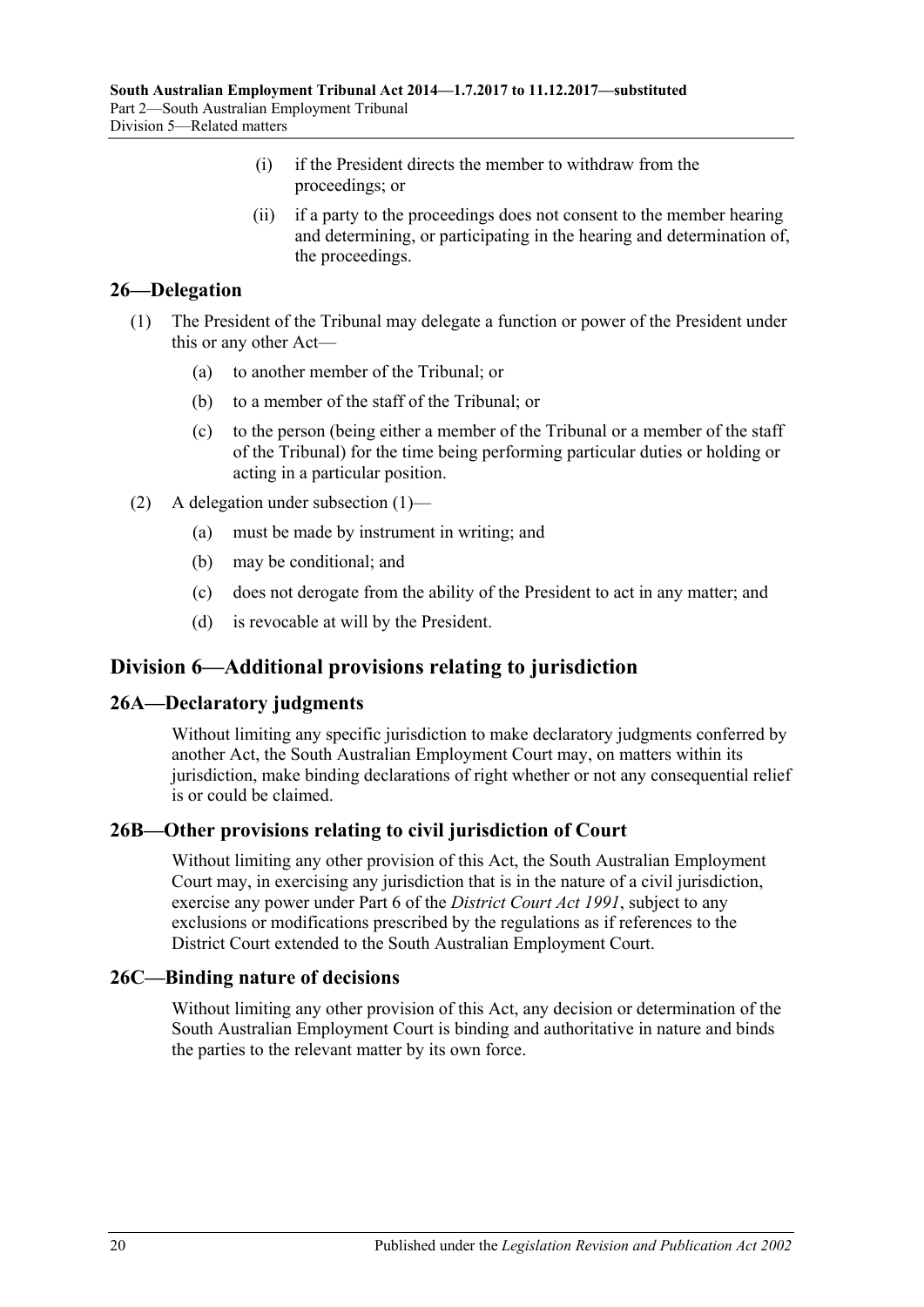# <span id="page-20-0"></span>**Division 7—Additional provisions relating to jurisdiction under** *Return to Work Act 2014*

# <span id="page-20-5"></span><span id="page-20-1"></span>**26D—Civil jurisdiction under** *Return to Work Act 2014*

- (1) The South Australian Employment Court has exclusive jurisdiction to hear and determine an action for damages to which Part 5 of the *[Return to Work Act](http://www.legislation.sa.gov.au/index.aspx?action=legref&type=act&legtitle=Return%20to%20Work%20Act%202014) 2014* applies.
- <span id="page-20-6"></span>(2) Proceedings for any tortfeasor liable in respect of damages to which Part 5 of the *[Return to Work Act](http://www.legislation.sa.gov.au/index.aspx?action=legref&type=act&legtitle=Return%20to%20Work%20Act%202014) 2014* applies to recover contribution from any other tortfeasor liable in respect of those damages may be brought before the Tribunal and dealt with by the South Australian Employment Court.
- (3) If a cause of action giving rise to proceedings brought under [subsection](#page-20-5) (1) or [\(2\)](#page-20-6) also gives rise to a claim in respect of some other matter, the claim may be included in those proceedings even though it does not relate to proceedings for damages within the scope of section 71(1) of the *[Return to Work Act](http://www.legislation.sa.gov.au/index.aspx?action=legref&type=act&legtitle=Return%20to%20Work%20Act%202014) 2014*.
- (4) Any matter that is ancillary or related to a matter that is the subject of proceedings brought under a preceding subsection may also be included in those proceedings.
- (5) In connection with the operation of this section, a reference to a court in a prescribed provision will be taken to be a reference to the South Australian Employment Court.
- (6) In this section—

*prescribed provision* means any of the following provisions of the *[Return to Work](http://www.legislation.sa.gov.au/index.aspx?action=legref&type=act&legtitle=Return%20to%20Work%20Act%202014)  Act [2014](http://www.legislation.sa.gov.au/index.aspx?action=legref&type=act&legtitle=Return%20to%20Work%20Act%202014)*:

- (a) section 22;
- (b) Part 5;
- (c) Part 8.

# <span id="page-20-7"></span><span id="page-20-2"></span>**26E—Rights of action and recovery against third parties**

- (1) A reference in section 66 of the *[Return to Work Act](http://www.legislation.sa.gov.au/index.aspx?action=legref&type=act&legtitle=Return%20to%20Work%20Act%202014) 2014* to the District Court of South Australia will be taken to include a reference to the Tribunal.
- (2) The jurisdiction of the Tribunal by virtue of the operation of [subsection](#page-20-7) (1) is assigned to the South Australian Employment Court.
- (3) An action to recover an excess under section 66(9) of the *[Return to Work Act](http://www.legislation.sa.gov.au/index.aspx?action=legref&type=act&legtitle=Return%20to%20Work%20Act%202014) 2014* may be brought in the South Australian Employment Court (or in any other court of competent jurisdiction).

# <span id="page-20-3"></span>**26F—Review jurisdiction under** *Return to Work Act 2014*

A reference in section 103 of the *[Return to Work Act](http://www.legislation.sa.gov.au/index.aspx?action=legref&type=act&legtitle=Return%20to%20Work%20Act%202014) 2014* to [Part](#page-22-0) 3 of this Act will be taken to be a reference to [Division 1](#page-22-1) of that Part.

# <span id="page-20-8"></span><span id="page-20-4"></span>**26G—Injuries that develop gradually**

(1) A reference in section 188 of the *[Return to Work Act](http://www.legislation.sa.gov.au/index.aspx?action=legref&type=act&legtitle=Return%20to%20Work%20Act%202014) 2014* to the Industrial Relations Court of South Australia will be taken to be a reference to the Tribunal.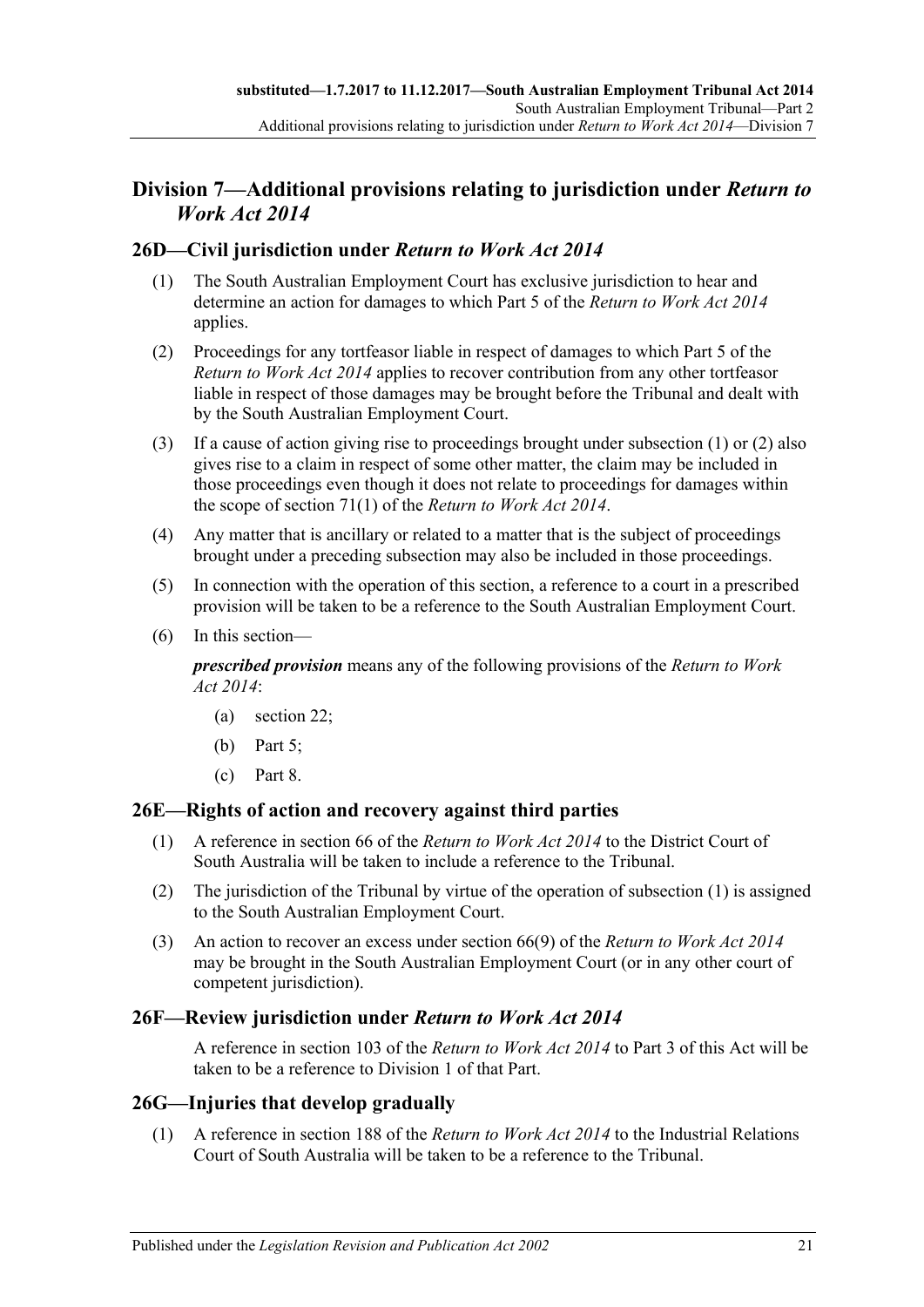(2) The jurisdiction of the Tribunal by virtue of the operation of [subsection](#page-20-8) (1) is assigned to the South Australian Employment Court.

# <span id="page-21-0"></span>**26H—Criminal jurisdiction**

The South Australian Employment Court is conferred with jurisdiction to try a charge for an offence against the *[Return to Work Act](http://www.legislation.sa.gov.au/index.aspx?action=legref&type=act&legtitle=Return%20to%20Work%20Act%202014) 2014*.

### <span id="page-21-1"></span>**26I—Appeals**

An appeal from a decision of the Tribunal under the *[Return to Work Act](http://www.legislation.sa.gov.au/index.aspx?action=legref&type=act&legtitle=Return%20to%20Work%20Act%202014) 2014* (other than in the exercise of its criminal jurisdiction) will be limited to a question of law.

# <span id="page-21-2"></span>**Division 8—Additional provisions relating to jurisdiction under** *Workers Compensation Act 1971*

# <span id="page-21-3"></span>**26IA—Additional provisions relating to jurisdiction under** *Workers Compensation Act 1971*

- (1) The purpose of this section is, in consequence of—
	- (a) the continued application of the *[Workers Compensation Act](http://www.legislation.sa.gov.au/index.aspx?action=legref&type=act&legtitle=Workers%20Compensation%20Act%201971)*  $1971<sup>1</sup>$  under Schedule 9 clause 59(1) of the *[Return to Work Act](http://www.legislation.sa.gov.au/index.aspx?action=legref&type=act&legtitle=Return%20to%20Work%20Act%202014) 2014*; and
	- (b) the dissolution of the Industrial Relations Court under section 69 of the *[Statutes Amendment \(South Australian Employment Tribunal\) Act](http://www.legislation.sa.gov.au/index.aspx?action=legref&type=act&legtitle=Statutes%20Amendment%20(South%20Australian%20Employment%20Tribunal)%20Act%202016) 2016*,

to confer on the Tribunal the same jurisdiction under the *[Workers Compensation](http://www.legislation.sa.gov.au/index.aspx?action=legref&type=act&legtitle=Workers%20Compensation%20Act%201971)  Act [1971](http://www.legislation.sa.gov.au/index.aspx?action=legref&type=act&legtitle=Workers%20Compensation%20Act%201971)* that was previously conferred on the Industrial Relations Court.

**Note—**

<sup>1</sup> The *[Workers Compensation Act](http://www.legislation.sa.gov.au/index.aspx?action=legref&type=act&legtitle=Workers%20Compensation%20Act%201971) 1971* was repealed by the *Workers Rehabilitation and [Compensation Act](http://www.legislation.sa.gov.au/index.aspx?action=legref&type=act&legtitle=Workers%20Rehabilitation%20and%20Compensation%20Act%201986) 1986*.

- <span id="page-21-4"></span>(2) The *[Workers Compensation Act](http://www.legislation.sa.gov.au/index.aspx?action=legref&type=act&legtitle=Workers%20Compensation%20Act%201971) 1971* is to be read—
	- (a) as if a reference in that Act to the "Court" were a reference to the Tribunal; and
	- (b) as if reference in that Act to a "Judge" were a reference to a Presidential member of the Tribunal who is a District Court judge; and
	- (c) as if a reference in that Act to the "Registrar" were a reference to a registrar of the Tribunal; and
	- (d) as if a reference in that Act to an "Industrial magistrate" were a reference to a Presidential member of the Tribunal who is a magistrate; and
	- (e) as if a reference in that Act to the "Rules" were a reference to the Rules of the Tribunal; and
	- (f) as if a reference in that Act to the "Regulations" were a reference to regulations under this Act; and
	- (g) as if a reference in that Act to the "Full Industrial Relations Court" were a reference to the Full Bench of the Tribunal in Court Session.
- (3) The jurisdiction of the Tribunal by virtue of the operation of [subsection](#page-21-4) (2) is assigned to the South Australian Employment Court.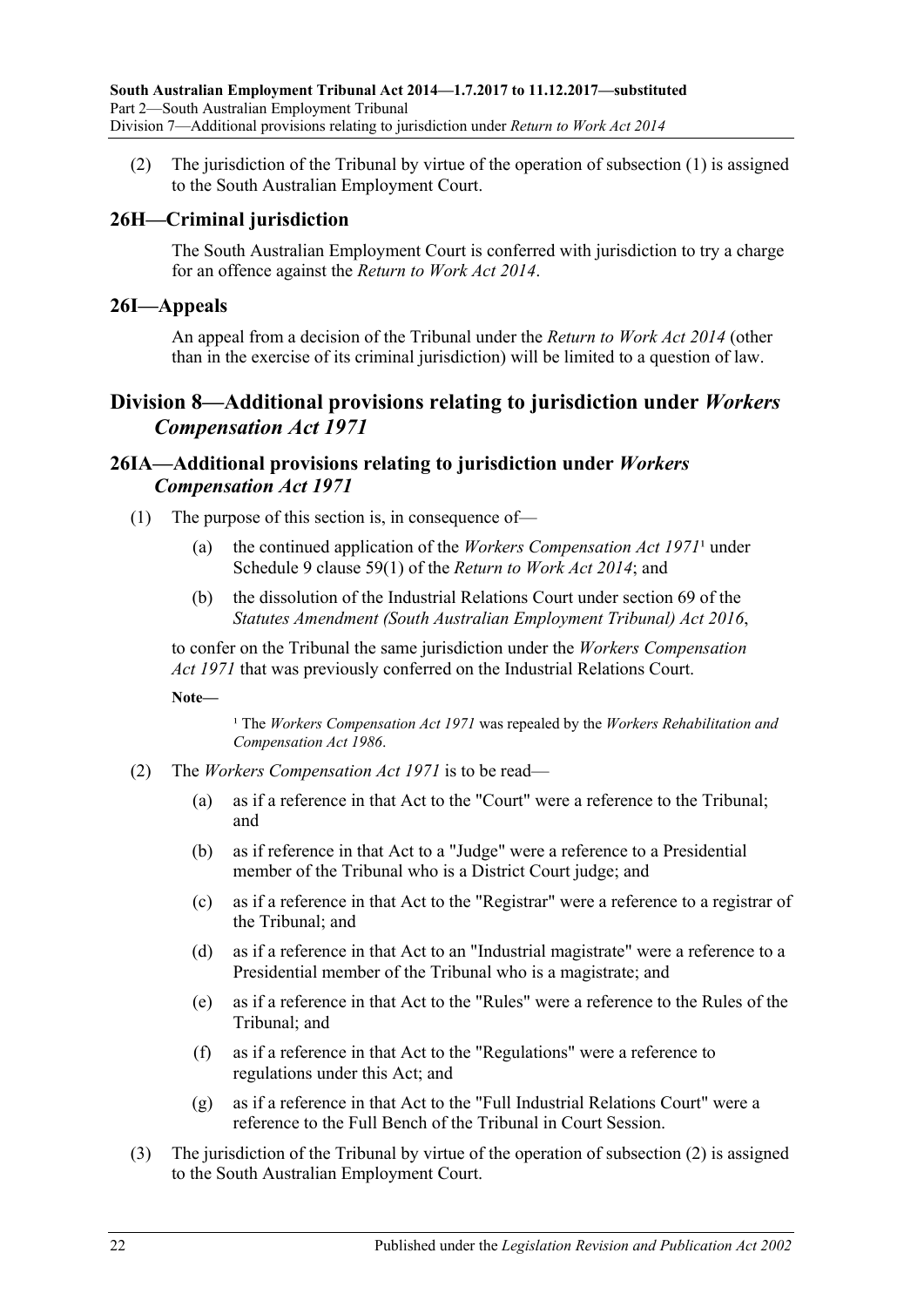# <span id="page-22-0"></span>**Part 3—Exercise of jurisdiction**

# <span id="page-22-1"></span>**Division 1—Review jurisdiction**

# <span id="page-22-2"></span>**26J—Application of Division**

- <span id="page-22-6"></span>(1) This Division applies if—
	- (a) the Tribunal is dealing with a matter that involves the review of a decision made under an Act (including in a case that constitutes an appeal under a relevant Act); or
	- (b) a relevant Act provides for the Tribunal to deal with a matter under this Division; or
	- (c) the rules apply this Division to a matter within the jurisdiction of the Tribunal.
- (2) [Subsection](#page-22-6) (1)(a) does not apply in any circumstances prescribed by the regulations.

# <span id="page-22-3"></span>**27—General nature of proceedings**

- (1) Subject to a relevant Act, a matter under this Division will be dealt with by the Tribunal as a review of the decision that constitutes the matter.
- <span id="page-22-5"></span>(2) Where the review of a decision is to be undertaken, the person or body that made or is taken to have made the decision is the *decision-maker* for the purposes of these provisions.
- (3) Subject to [subsections \(4\),](#page-22-7) [\(5\)](#page-22-8) and [\(6\),](#page-22-9) the Tribunal will examine the decision of the decision-maker by way of rehearing.
- <span id="page-22-7"></span>(4) On a rehearing, the Tribunal must reach the correct or preferable decision but in doing so must have regard to the decision of the original decision-maker.
- <span id="page-22-8"></span>(5) A procedure on a rehearing will include—
	- (a) an examination of the evidence or material before the decision-maker (unless any such evidence or material is to be excluded under another provision of this Act or under any other law); and
	- (b) a consideration of any further evidence or material that the Tribunal decides, in the circumstances of the particular case, to admit for the purposes of rehearing the matter.
- <span id="page-22-9"></span>(6) In dealing with a matter under this Division, the Tribunal is to deal with the matter in accordance with this Act and any relevant Act.
- (7) Furthermore, a relevant Act may modify the operation of this Act in relation to a matter that comes within the exercise of the Tribunal's jurisdiction under this Division.

# <span id="page-22-10"></span><span id="page-22-4"></span>**28—Decision-maker must assist Tribunal**

(1) In proceedings for a review of a decision, the decision-maker must use his or her best endeavours to help the Tribunal so that it can make its decision on the review.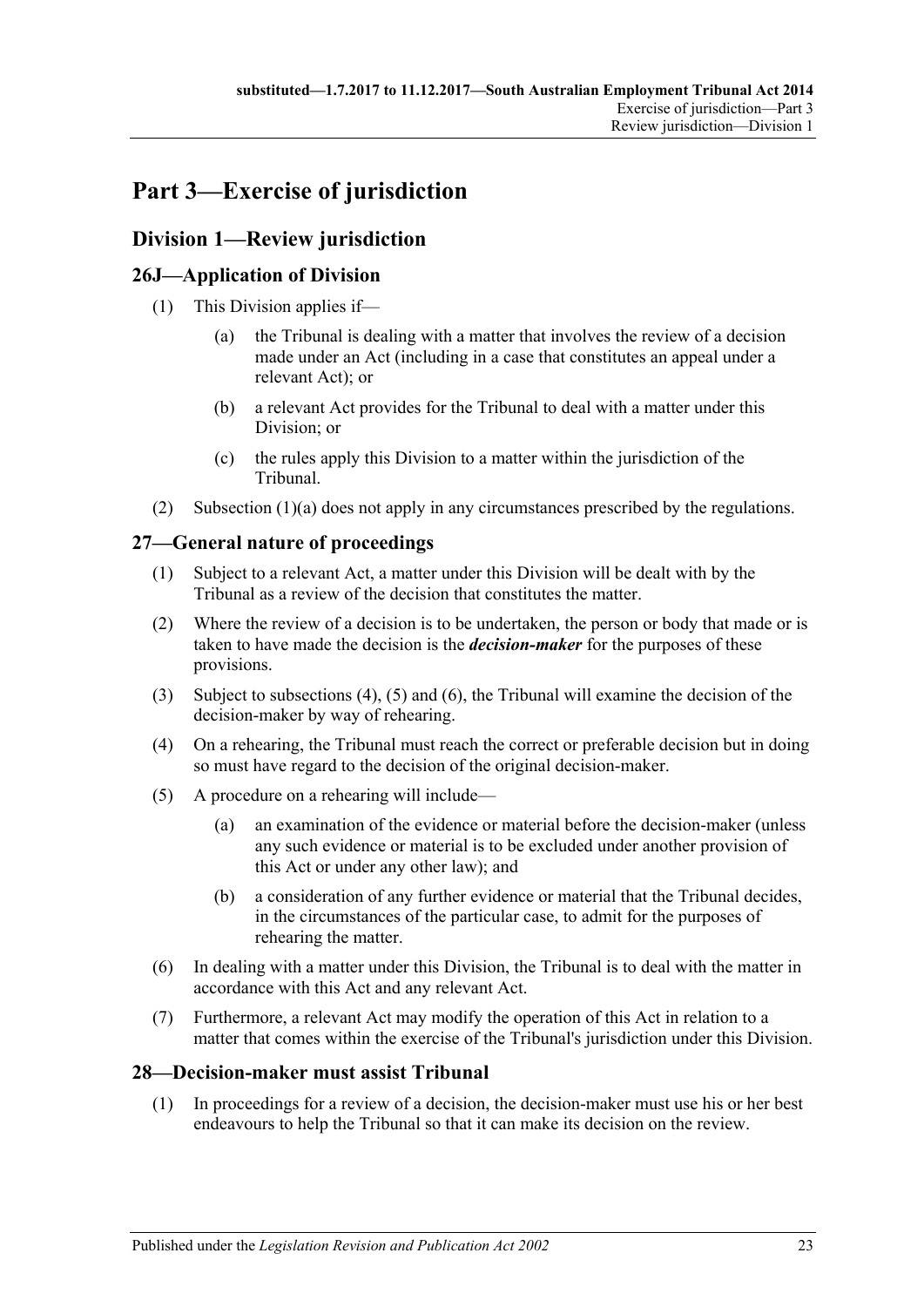- <span id="page-23-2"></span><span id="page-23-1"></span>(2) Without limiting [subsection](#page-22-10) (1), the decision-maker must provide the following to the Tribunal within a reasonable period and in any event within the time prescribed by the regulations:
	- (a) a written statement of the reasons for the decision;
	- (b) any document or thing in the decision-maker's possession or control that may be relevant to the Tribunal's review of the decision.
- (3) The decision-maker must, in providing any document or thing under [subsection](#page-23-1) (2), take reasonable steps to identify the documents or things that were taken into account in making the relevant decision.
- <span id="page-23-3"></span>(4) If the Tribunal considers that there are additional documents or things in the decision-maker's possession or control that may be relevant to the Tribunal's review of the reviewable decision, the Tribunal may, by written notice, require the decision-maker to provide the documents or things.
- <span id="page-23-4"></span>(5) If the Tribunal considers the statement of reasons given under [subsection](#page-23-2) (2)(a) is not adequate, the Tribunal may, by written notice, require the decision-maker to give the Tribunal an additional statement containing stated further particulars.
- (6) The decision-maker must comply with a notice given under [subsection](#page-23-3) (4) or [\(5\)](#page-23-4) within the period stated in the notice.
- (7) A requirement under this section that the decision-maker give the Tribunal information or a document or thing applies despite any provision in another Act prohibiting or restricting the disclosure of the information or the information contained in the document or thing.
- (8) The Tribunal may examine any document or thing provided under this section and draw any conclusions of fact it considers proper.

# <span id="page-23-0"></span>**29—Effect of review proceedings on decision being reviewed**

- (1) The commencement of proceedings for a review of a decision does not affect the operation of the decision or prevent the taking of action to implement the decision unless—
	- (a) the relevant Act states otherwise; or
	- (b) an order is made under [subsection](#page-23-5) (2).
- <span id="page-23-5"></span>(2) On or after the commencement of proceedings for a review of a decision, the Tribunal or the decision-maker may, on application or on its own initiative, make an order staying or varying the operation or the implementation of the whole or a part of the decision pending the determination of the matter, or until such time (whether before or after the determination of the matter) as the Tribunal or the decision-maker may specify, if the Tribunal, or the decision-maker, is satisfied that it is just and reasonable in the circumstances to make the order.
- (3) An order by the Tribunal or the decision-maker under this section—
	- (a) is subject to such conditions as are specified in the order; and
	- (b) may be varied or revoked—
		- (i) in any case—by further order of the Tribunal; or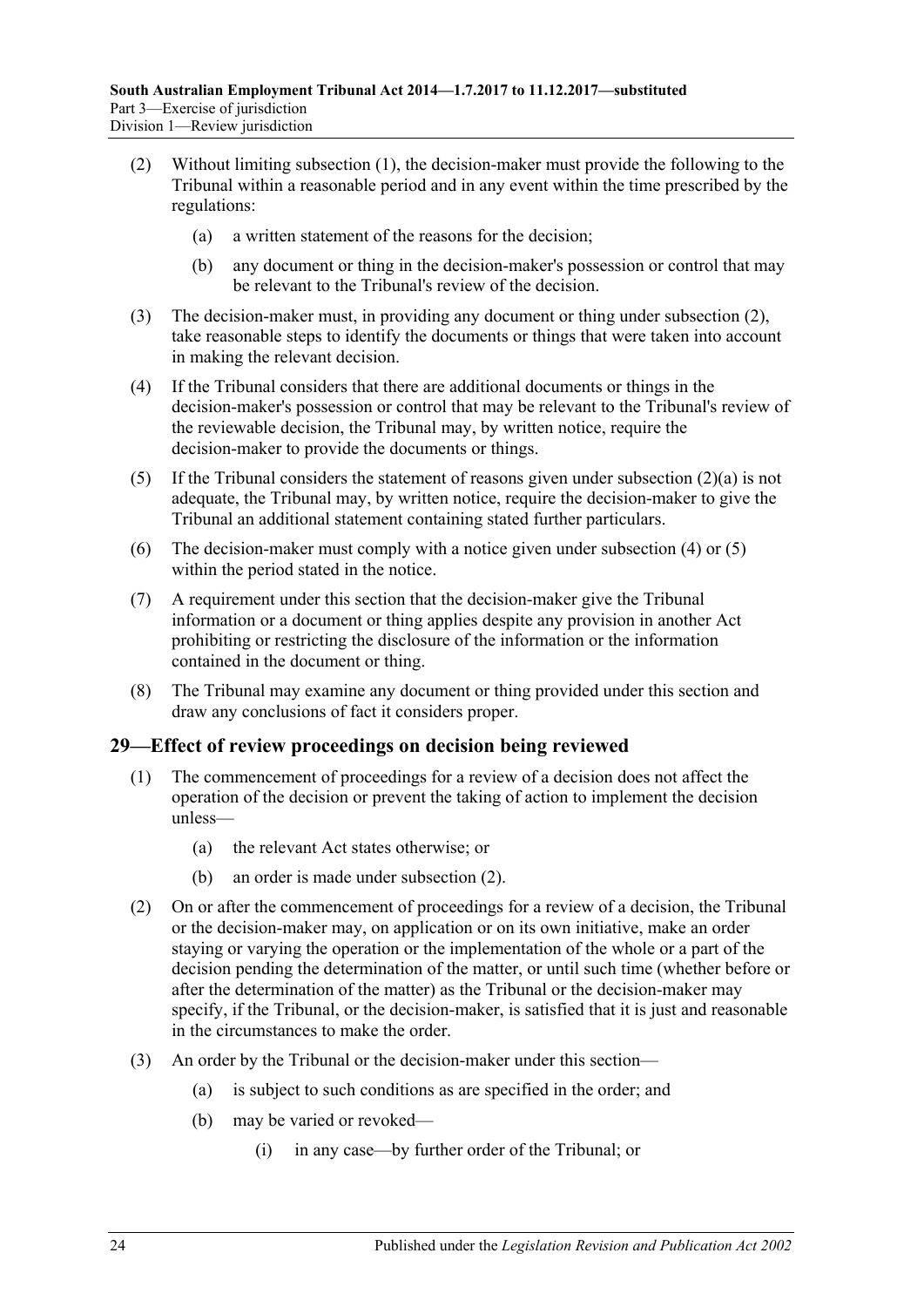(ii) if the order was made by the decision-maker—by further order by the decision-maker or the Tribunal.

# <span id="page-24-0"></span>**30—Decision on review**

- (1) The Tribunal may, on a review of a decision—
	- (a) affirm the decision that is being reviewed; or
	- (b) vary the decision that is being reviewed; or
	- (c) set aside the decision being reviewed and—
		- (i) substitute its own decision; or
		- (ii) send the matter back to the decision-maker for reconsideration in accordance with any directions or recommendations that the Tribunal considers appropriate,

<span id="page-24-2"></span>and, in any case, may make any order the Tribunal considers appropriate (including any interim order pending the reconsideration and determination of the matter by the decision-maker, or any ancillary or consequential order, that the Tribunal considers appropriate).

- (2) The fact that a decision is made on reconsideration under [subsection](#page-24-2)  $(1)(c)(ii)$  does not prevent the decision from being open to review by the Tribunal.
- <span id="page-24-3"></span>(3) The decision-maker's decision as affirmed or varied by the Tribunal or a decision that the Tribunal substitutes for the decision-maker's decision—
	- (a) is to be regarded as, and given effect as, a decision of the decision-maker; and
	- (b) unless the relevant Act states otherwise or the Tribunal orders otherwise, is to be regarded as having effect, from the time when the decision reviewed would have, or would have had, effect.
- (4) Without limiting [subsection](#page-24-3)  $(3)(a)$ , the decision-maker has power to do anything necessary to implement the Tribunal's decision.
- (5) Despite [subsection](#page-24-3)  $(3)(a)$ , the decision as affirmed, varied or substituted is not again open to review before the Tribunal as a decision of the decision-maker (but may be subject to appeal under this Act).

# <span id="page-24-1"></span>**31—Tribunal may invite decision-maker to reconsider decision**

- (1) At any stage of proceedings for the review of a decision, the Tribunal may invite the decision-maker to reconsider the decision.
- (2) On being invited by the Tribunal to reconsider the decision, the decision-maker may—
	- (a) affirm the decision; or
	- (b) vary the decision; or
	- (c) set aside the decision and substitute a new decision.
- (3) If the decision-maker varies the decision or sets it aside and substitutes a new decision, unless the proceedings for a review are withdrawn, the proceedings will then be taken to be for—
	- (a) the review of the decision as varied; or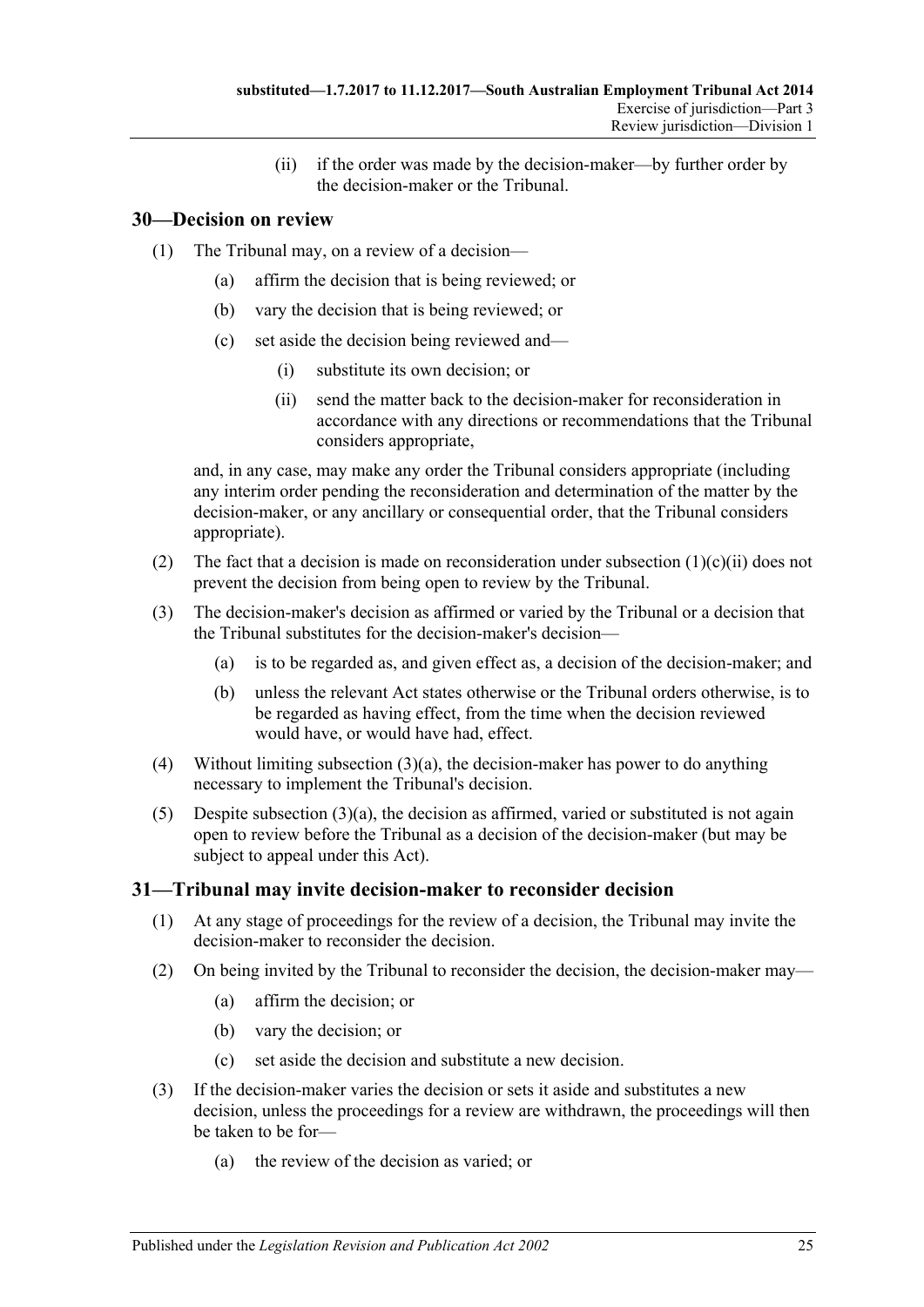- (b) the review of the substituted decision.
- (4) The Tribunal may specify a period within which the decision-maker should act under this section (and if the decision-maker does not take action within that period then the Tribunal may resume its proceedings under this Part in such manner as it thinks fit).

# <span id="page-25-0"></span>**Division 2—Application of Division**

# <span id="page-25-1"></span>**31A—Application of Division**

- (1) This Division applies in cases where [Division 1](#page-22-1) does not apply.
- (2) Subject to a relevant Act, a matter under this Division will, depending on the nature of the matter, be dealt with by the Tribunal—
	- (a) acting as the original decision-maker in the matter (and according to those principles which, according to law, are to be applied to bodies that make such decisions according to statute); or
	- (b) resolving a dispute between the parties to the relevant proceedings (according to law and including, if appropriate, by giving a judgment, making a declaration or providing any other remedy); or
	- (c) adopting any other course of action and providing any other relief, decision or determination that the Tribunal considers appropriate to deal with the matter.
- (3) In dealing with a matter under this Division, the Tribunal is to deal with the matter in accordance with this Act and any relevant Act.
- (4) Furthermore, a relevant Act may modify the operation of this Act in relation to a matter that comes within the exercise of the Tribunal's jurisdiction under this Division.

# <span id="page-25-2"></span>**Part 4—Principles, powers and procedures**

# <span id="page-25-3"></span>**Division 1—Principles governing hearings**

# <span id="page-25-4"></span>**32—Principles governing hearings**

- (1) On the hearing of any proceedings, but subject to the provisions of a relevant Act—
	- (a) the procedure of the Tribunal will, subject to this Act, be conducted with the minimum of formality; and
	- (b) the Tribunal is not bound by the rules of evidence, may adopt, as in its discretion it considers appropriate, any findings, decision or judgment of a court or other tribunal (insofar as may be relevant to the proceedings before the Tribunal), and may otherwise inform itself as it thinks fit; and
	- (c) the Tribunal must act according to equity, good conscience and the substantial merits of the case and without regard to legal technicalities and forms.
- (1a) However, the rules of evidence and other formal procedures of a court of record apply to the South Australian Employment Court to the extent that the Court considers it necessary or appropriate and the Tribunal (in the exercise of any jurisdiction) may give directions about any question of evidence.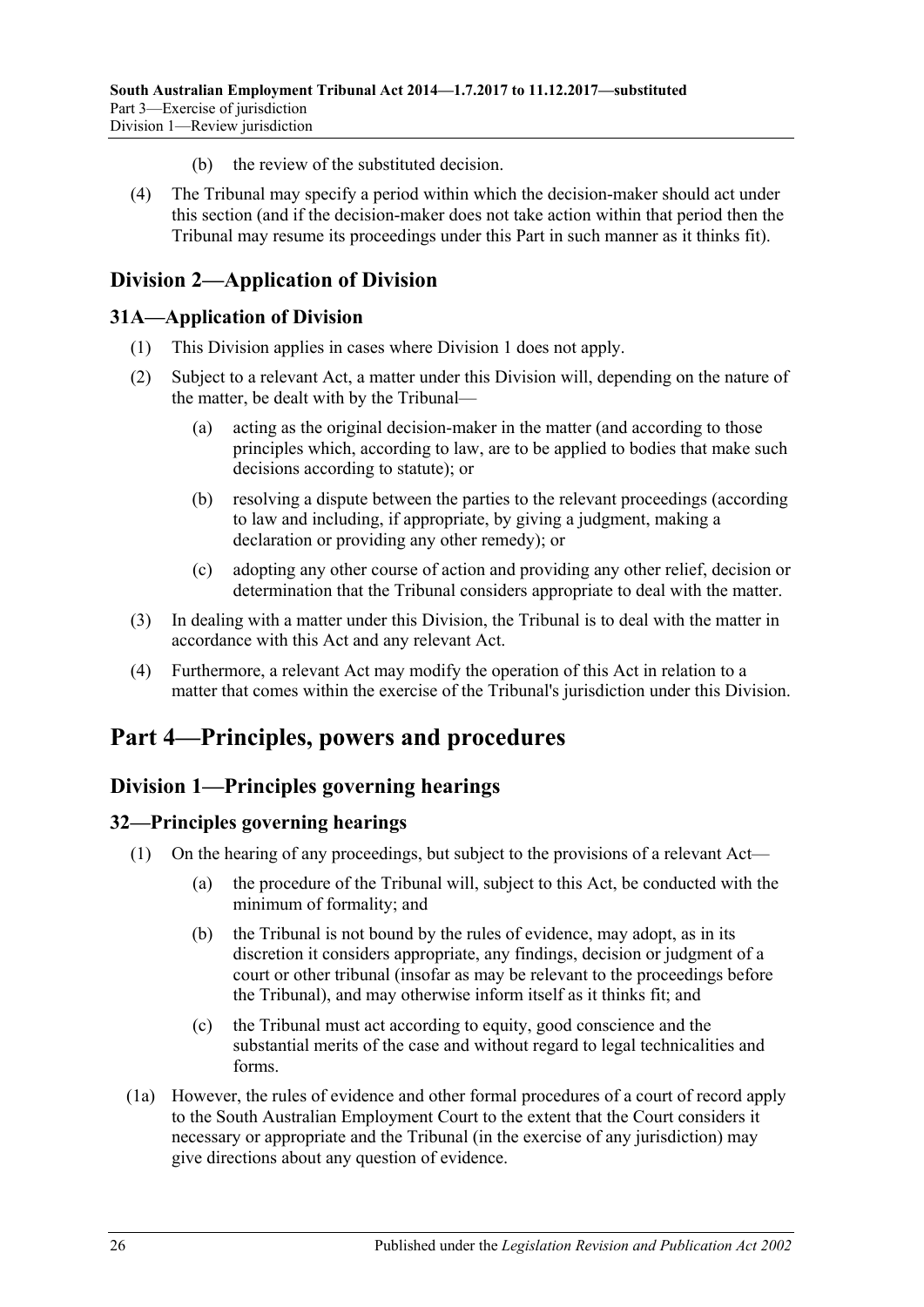- (2) Nothing in this Act affects any rule or principle of law relating to—
	- (a) legal professional privilege; or
	- (b) "without prejudice" privilege; or
	- (c) public interest immunity.
- (3) This section does not limit the operation of [section](#page-39-1) 64.

# <span id="page-26-0"></span>**Division 2—Evidentiary powers**

# <span id="page-26-1"></span>**33—Power to require person to give evidence or to produce evidentiary material**

- (1) The Tribunal may, on the application of a party to proceedings or on its own initiative, issue a summons requiring a person to appear before the Tribunal at a specified time and place to give evidence or to produce evidentiary material (or both).
- (2) A summons to produce evidentiary material may, instead of providing for production of the material before the Tribunal, provide for production of the material to an officer of the Tribunal, or to any person nominated in the summons.
- (3) The Tribunal may—
	- (a) retain any document, object or substance produced before it for such reasonable period as it thinks fit, and make copies of any document; and
	- (b) require a person to make an oath or affirmation (which may be administered by any member or officer of the Tribunal) to answer truthfully questions put by any member of the Tribunal or any person appearing before the Tribunal; and
	- (c) require any person to answer any questions put by any member of the Tribunal or any person appearing before the Tribunal that are determined by the Tribunal to be relevant to the proceedings before the Tribunal.
- (4) A person who is called to give evidence or to produce evidentiary material before the Tribunal and—
	- (a) refuses or fails to make an oath or affirmation when required to do so under this section; or
	- (b) refuses or fails without reasonable excuse to produce evidentiary material that the person is required by the Tribunal to produce; or
	- (c) refuses or fails without reasonable excuse to appear before the Tribunal in response to a summons; or
	- (d) refuses or fails without reasonable excuse to give evidence before the Tribunal or otherwise refuses or fails without reasonable excuse to answer any question put in proceedings before the Tribunal or otherwise required under this Act; or
	- (e) gives false or misleading evidence to the Tribunal; or
	- (f) misbehaves before the Tribunal, wilfully insults the Tribunal or 1 or more members or officers of the Tribunal in the exercise of official duties, or wilfully interrupts the proceedings of the Tribunal,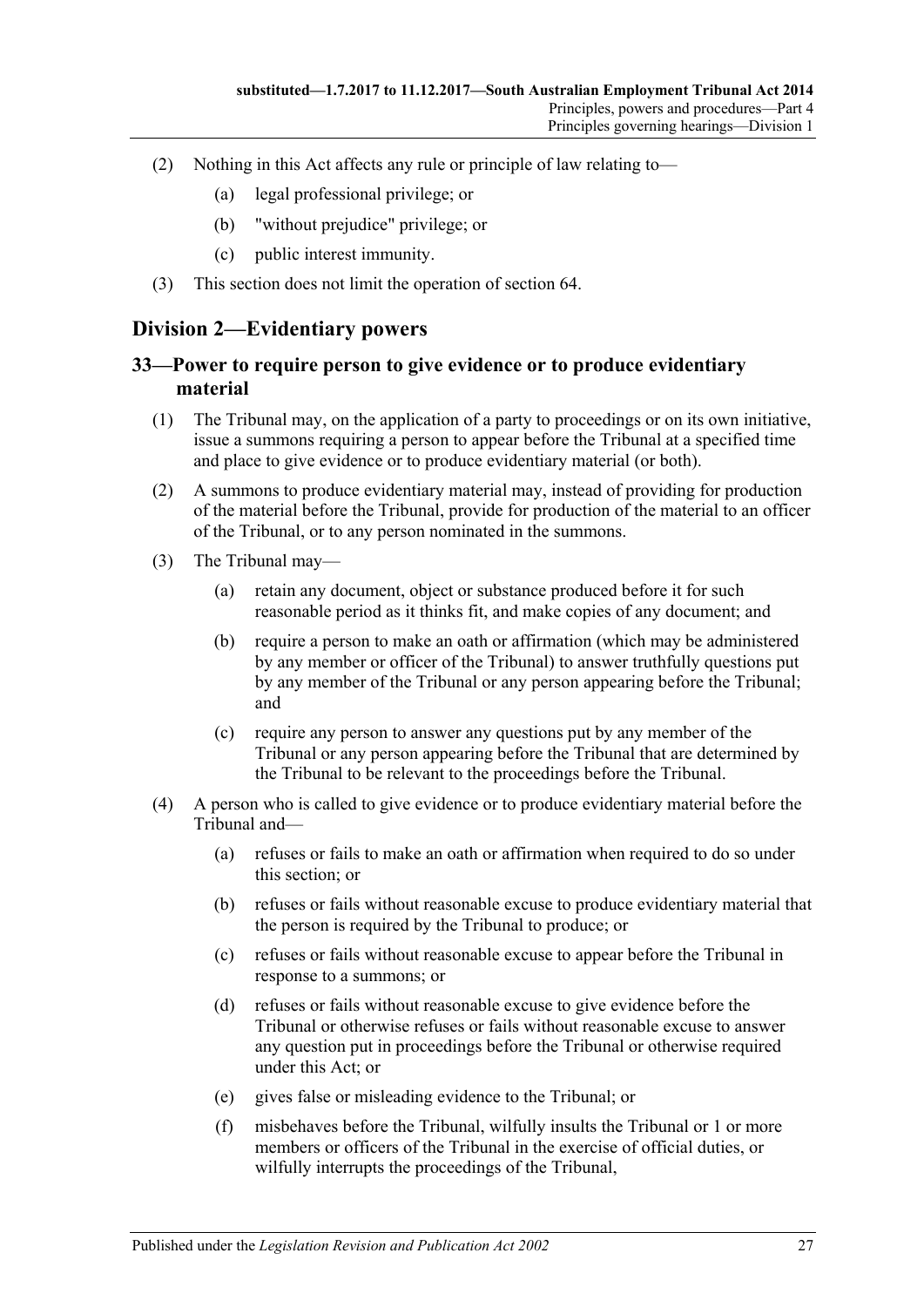is guilty of an offence.

Maximum penalty: \$25 000 or imprisonment for 1 year.

- (5) A summons under this section may be issued on behalf of the Tribunal by—
	- (a) any member of the Tribunal; or
	- (b) a registrar; or
	- (c) any other officer authorised under the rules or by the President of the Tribunal to issue such summonses.

#### <span id="page-27-0"></span>**34—Entry and inspection**

- (1) A member of the Tribunal may enter any land, building, structure, ship or vessel and carry out any inspection that the Tribunal considers relevant to any proceedings before the Tribunal.
- (2) A member of the Tribunal may authorise an officer of the Tribunal, or any other specified person, to enter any land, building, structure, ship or vessel and carry out an inspection that the member considers relevant to any proceedings before the Tribunal.
- (3) A person who obstructs a member of the Tribunal, or a person authorised by the Tribunal, in the exercise of a power of entry or inspection under this section is guilty of an offence.

Maximum penalty: \$10 000 or imprisonment for 6 months.

#### <span id="page-27-1"></span>**35—Expert reports**

- (1) The Tribunal may refer any question arising in any proceedings for investigation and report by an expert in the relevant field.
- (2) The Tribunal must seek submissions from the parties to the proceedings before making a reference under this section.
- (3) A person to whom a question is referred under this section becomes an officer of the Tribunal and may exercise such powers of the Tribunal as the Tribunal delegates.
- <span id="page-27-4"></span>(4) The Tribunal may adopt a report obtained under this section in whole or in part (or may reject it).
- (5) Any action taken under [subsection](#page-27-4) (4) does not prevent the Tribunal from making a further reference to an expert.
- (6) The Tribunal may order a party to pay or contribute to the costs of an expert's investigation and report under this section.

# <span id="page-27-2"></span>**Division 3—Procedures**

#### <span id="page-27-3"></span>**36—Practice and procedure generally**

- (1) The Tribunal is to take measures that are reasonably practicable—
	- (a) to ensure that the parties to any proceedings have a reasonable opportunity to understand the nature of the matter under consideration; and
	- (b) to ensure that the parties to any proceedings understand the nature of any assertions made in the proceedings and the legal implications of those assertions; and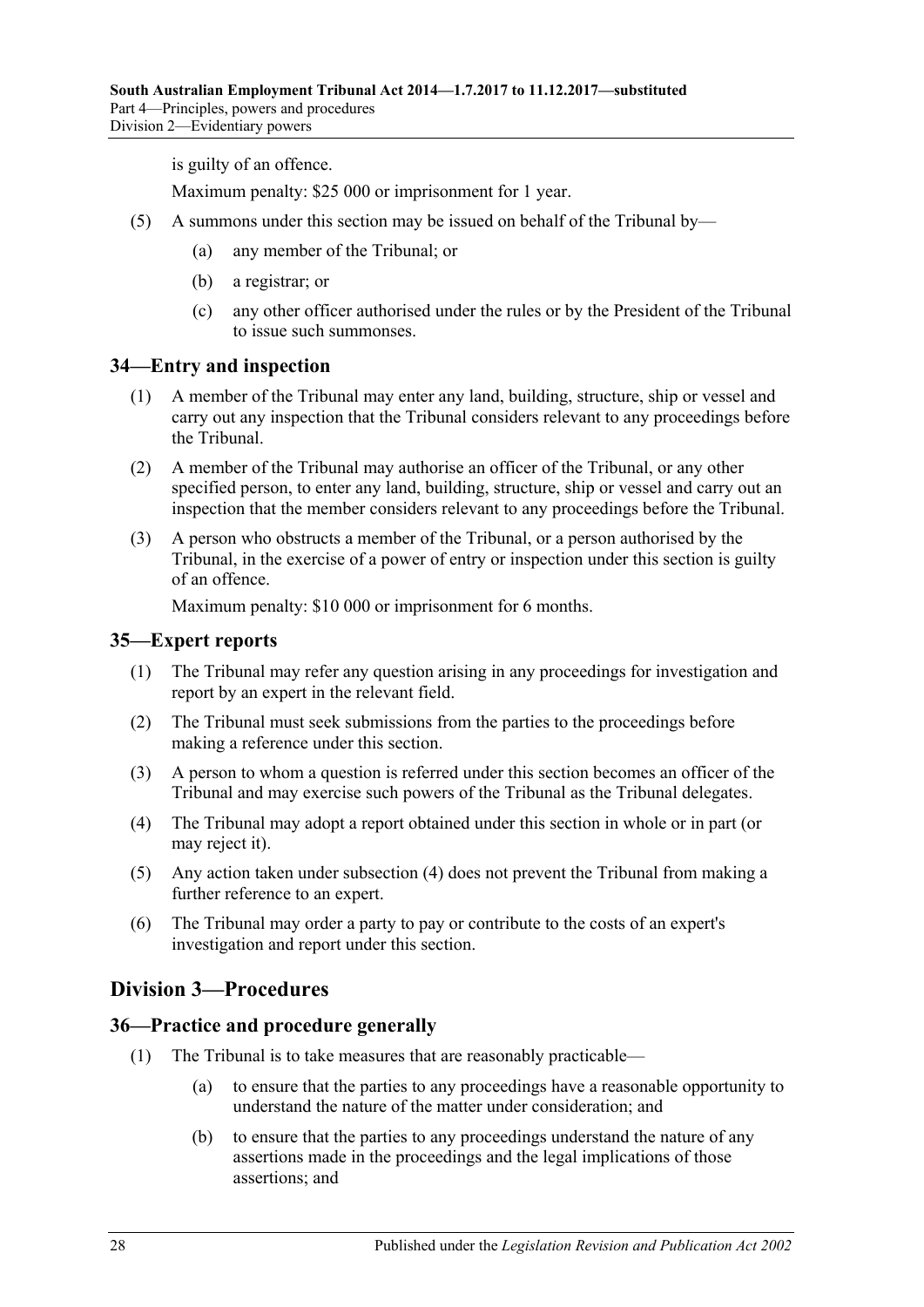- (c) to explain to the parties, if requested to do so, any aspect of the procedure of the Tribunal, or any decision or ruling made by the Tribunal; and
- (d) to ensure that the parties have the opportunity in any proceedings to be heard or otherwise have their submissions received.
- (2) The Tribunal—
	- (a) is to take all practicable steps to ensure that all relevant material is disclosed to the Tribunal so as to enable it to determine all the relevant facts in issue in any proceedings; and
	- (b) may require evidence or argument to be presented in writing and decide on the matters on which it will hear oral evidence or argument; and
	- (c) may limit the time available for presenting the respective cases of parties before it at a hearing to an extent that it considers would not impede the fair and adequate presentation of the cases; and
	- (d) may require a document to be served outside the State; and
	- (e) may adjourn any proceedings at any time and to any place (including for the purpose of enabling the parties to negotiate a settlement or for the purpose of reconsideration of a decision by the decision-maker); and
	- (f) may proceed to hear and determine proceedings in the absence of a party.
- (3) To the extent that the practice or procedure of the Tribunal is not prescribed by or under this Act or a relevant Act, it is to be as the Tribunal determines.

# <span id="page-28-0"></span>**37—Directions for conduct of proceedings**

- (1) The Tribunal may give directions at any time in any proceedings and do whatever is necessary for the speedy and fair conduct of the proceedings.
- (2) The Tribunal may give directions on its own initiative or at the request of a party.
- (3) A directions hearing may be held for the purposes of this section before any other hearing in any proceedings.
- (4) The Tribunal may give a direction requiring a party to produce a document or other material, or to provide information, to the Tribunal or another party.

# <span id="page-28-1"></span>**38—Consolidating and splitting proceedings**

- (1) The Tribunal may direct that 2 or more proceedings that concern the same or related facts or circumstances—
	- (a) be consolidated into 1 proceeding; or
	- (b) remain as separate proceedings but be heard and determined together.
- (2) If proceedings are consolidated, evidence given in the consolidated proceedings is admissible in relation to matters involved in either of the proceedings that were consolidated.
- (3) The Tribunal may direct—
	- (a) that any aspect of any proceedings be heard and determined separately;
	- (b) that proceedings commenced by 2 or more persons jointly be split into separate proceedings.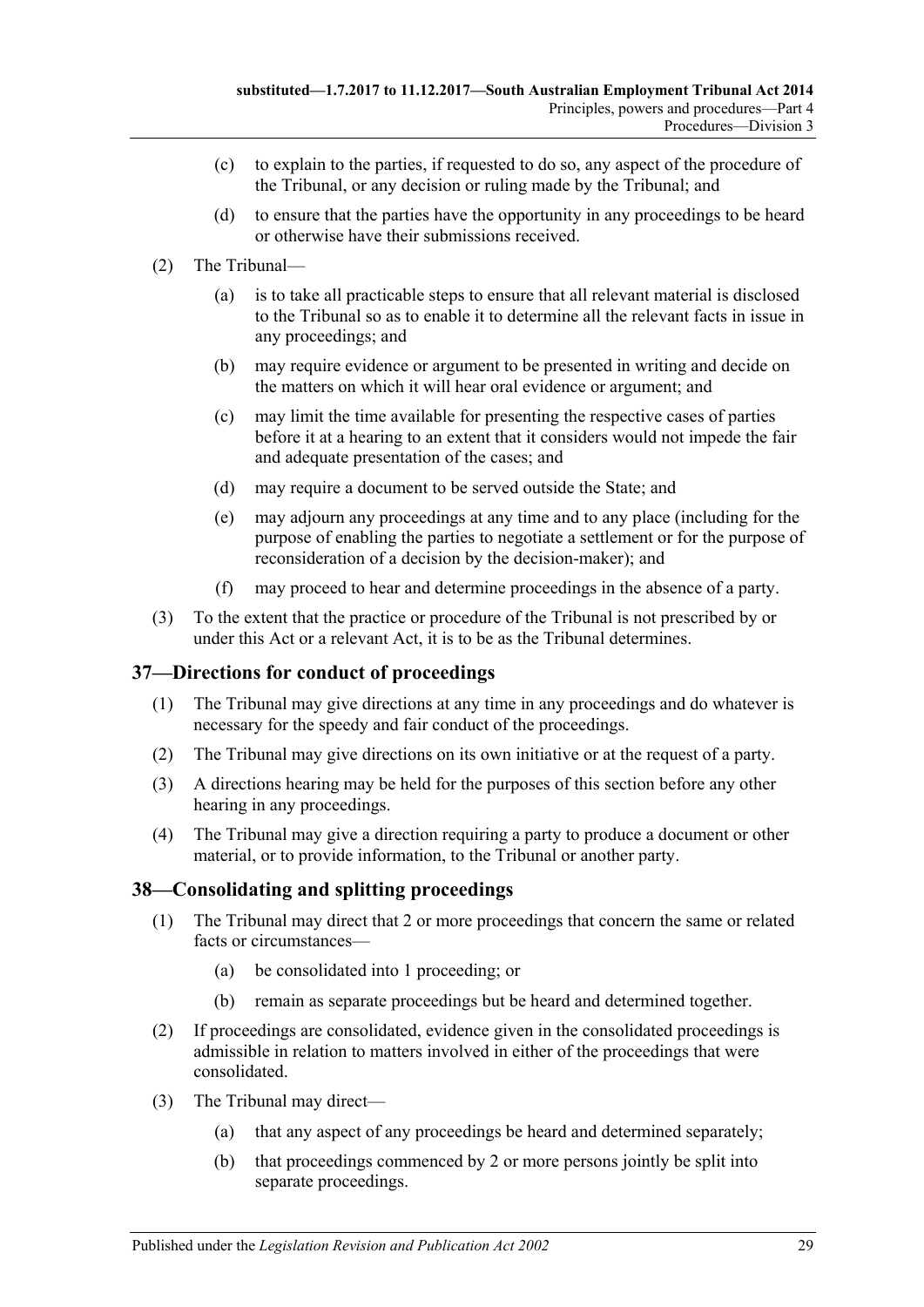### <span id="page-29-0"></span>**39—More appropriate forum**

The Tribunal may, at any time, make an order striking out all, or any part, of any proceedings if it considers that the matter, or any aspect of it, would be more appropriately dealt with by another tribunal, a court, or any other person.

#### <span id="page-29-4"></span><span id="page-29-1"></span>**40—Dismissing proceedings on withdrawal or for want of prosecution**

- (1) The applicant in any proceedings may withdraw or agree to the withdrawal of the proceedings or a part of the proceedings.
- (2) Unless otherwise provided by the rules, an applicant can only act under [subsection](#page-29-4) (1) with the leave of the Tribunal.
- (3) The Tribunal may make an order dismissing or striking out all, or any part, of any proceedings if the applicant withdraws or agrees to the withdrawal of the proceedings or that part of it.
- <span id="page-29-5"></span>(4) At any time, the Tribunal may make an order dismissing or striking out all, or any part, of any proceedings for want of prosecution.
- (5) The Tribunal's power to make an order under [subsection](#page-29-5) (4) is exercisable only by a legally qualified member of the Tribunal.
- (6) The Tribunal may make an order under this section on the application of a party or on its own initiative.

#### <span id="page-29-2"></span>**41—Frivolous, vexatious or improper proceedings**

- (1) This section applies if the Tribunal believes that a proceeding—
	- (a) is frivolous, vexatious, misconceived or lacking in substance or involves a trivial matter or amount; or
	- (b) is being used for an improper purpose; or
	- (c) is otherwise an abuse of process.
- <span id="page-29-6"></span>(2) If this section applies, the Tribunal may order that the proceeding be dismissed or struck out and may make any related or ancillary order.
- (3) The Tribunal may act under [subsection](#page-29-6) (2) on the application of a party or on its own initiative.
- (4) If a proceeding is dismissed or struck out under this section, another proceeding of the same kind in relation to the same matter cannot be commenced before the Tribunal without the leave of a Presidential member.

#### <span id="page-29-3"></span>**42—Proceedings being conducted to cause disadvantage**

- <span id="page-29-8"></span><span id="page-29-7"></span>(1) This section applies if the Tribunal believes that a party to any proceedings is conducting the proceedings in a way that unnecessarily disadvantages another party to the proceedings by conduct such as—
	- (a) failing to comply with an order or direction of the Tribunal without reasonable cause; or
	- (b) failing to comply with this Act or a relevant Act; or
	- (c) asking for an adjournment the need for which is attributable to a failure described in [paragraph](#page-29-7) (a) or [\(b\);](#page-29-8) or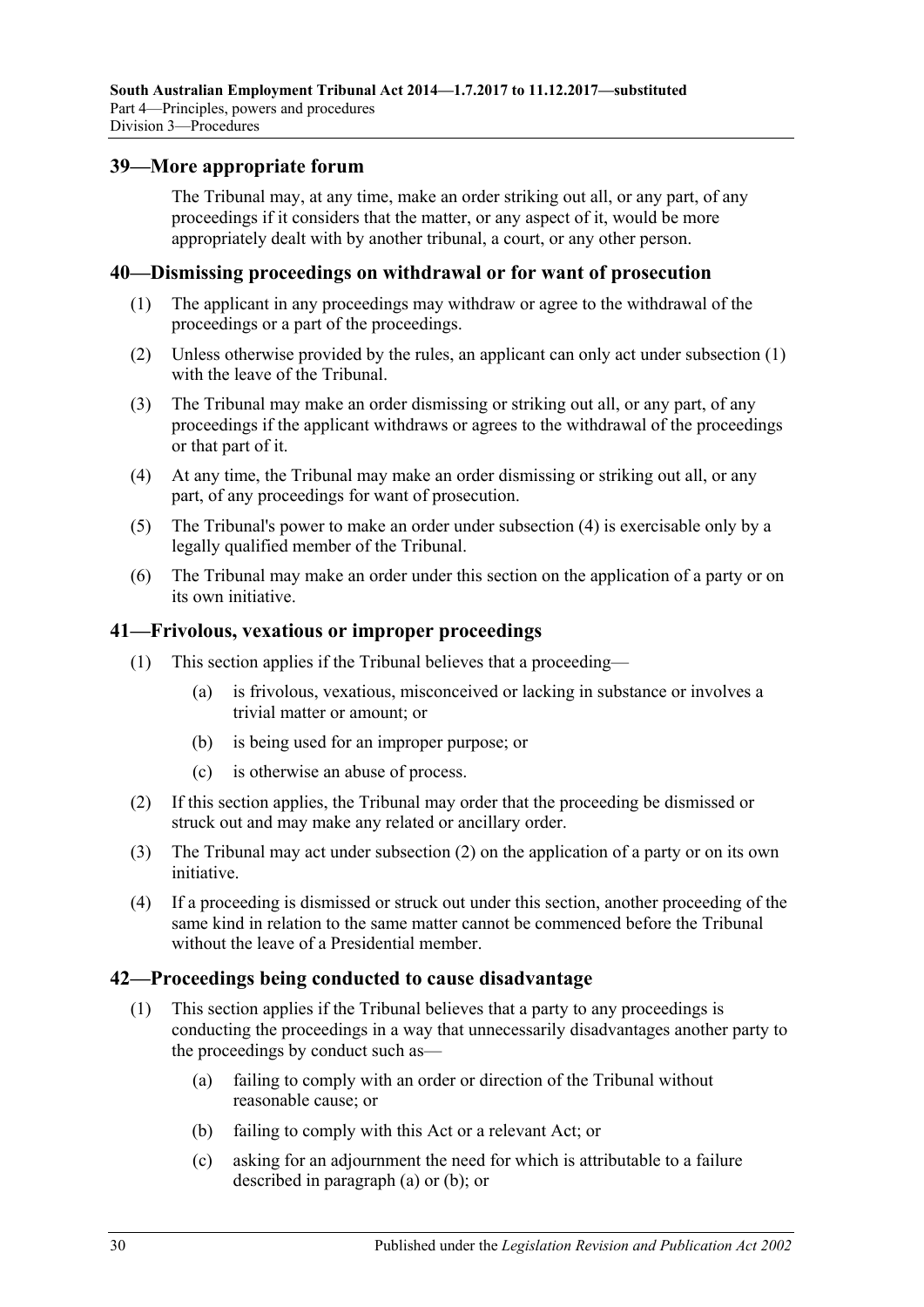- (d) attempting to deceive another party or the Tribunal; or
- (e) vexatiously conducting the proceedings; or
- (f) failing to attend any hearing in the proceedings.
- <span id="page-30-3"></span>(2) If this section applies, the Tribunal may—
	- (a) if the party causing the disadvantage is the applicant, order that the proceedings be dismissed or struck out; and
	- (b) if the party causing the disadvantage is not the applicant—
		- (i) determine the proceedings in favour of the applicant and make any appropriate orders; or
		- (ii) order that the party causing the disadvantage be struck out of the proceedings.
- (3) The Tribunal may act under [subsection](#page-30-3) (2) on the application of a party or on its own initiative.
- (4) If any proceedings are dismissed or struck out under this section, another proceeding of the same kind in relation to the same matter cannot be commenced before the Tribunal without the leave of a Presidential member.

# <span id="page-30-1"></span><span id="page-30-0"></span>**Division 4—Conferences, mediation and settlement**

#### **Subdivision 1—Conferences**

#### <span id="page-30-2"></span>**43—Compulsory conciliation conferences**

- (1) The Tribunal may, at an initial directions hearing or at any other time, require parties to any proceedings to attend a compulsory conciliation conference (a *compulsory conference*).
- (2) The Tribunal must, if so required by the rules or a relevant Act, require parties to attend a compulsory conference.
- (3) However, subject to a relevant Act, the Tribunal may dispense with a conference in prescribed circumstances.
- (4) A conference must be commenced within the time fixed by the rules.
- (5) The purpose of a compulsory conference is to identify, clarify and narrow the issues in the proceedings and to promote the resolution of the matters by a settlement between the parties.
- (6) A compulsory conference may, at the discretion of the member of the Tribunal presiding at the conference, be adjourned or reconvened from time to time.
- (7) However, in any event, the proceedings constituting a compulsory conference should not run over a period exceeding 6 weeks (unless the member of the Tribunal presiding at the conference considers that good reasons exist that justify an extension of time for attempting to settle the matter).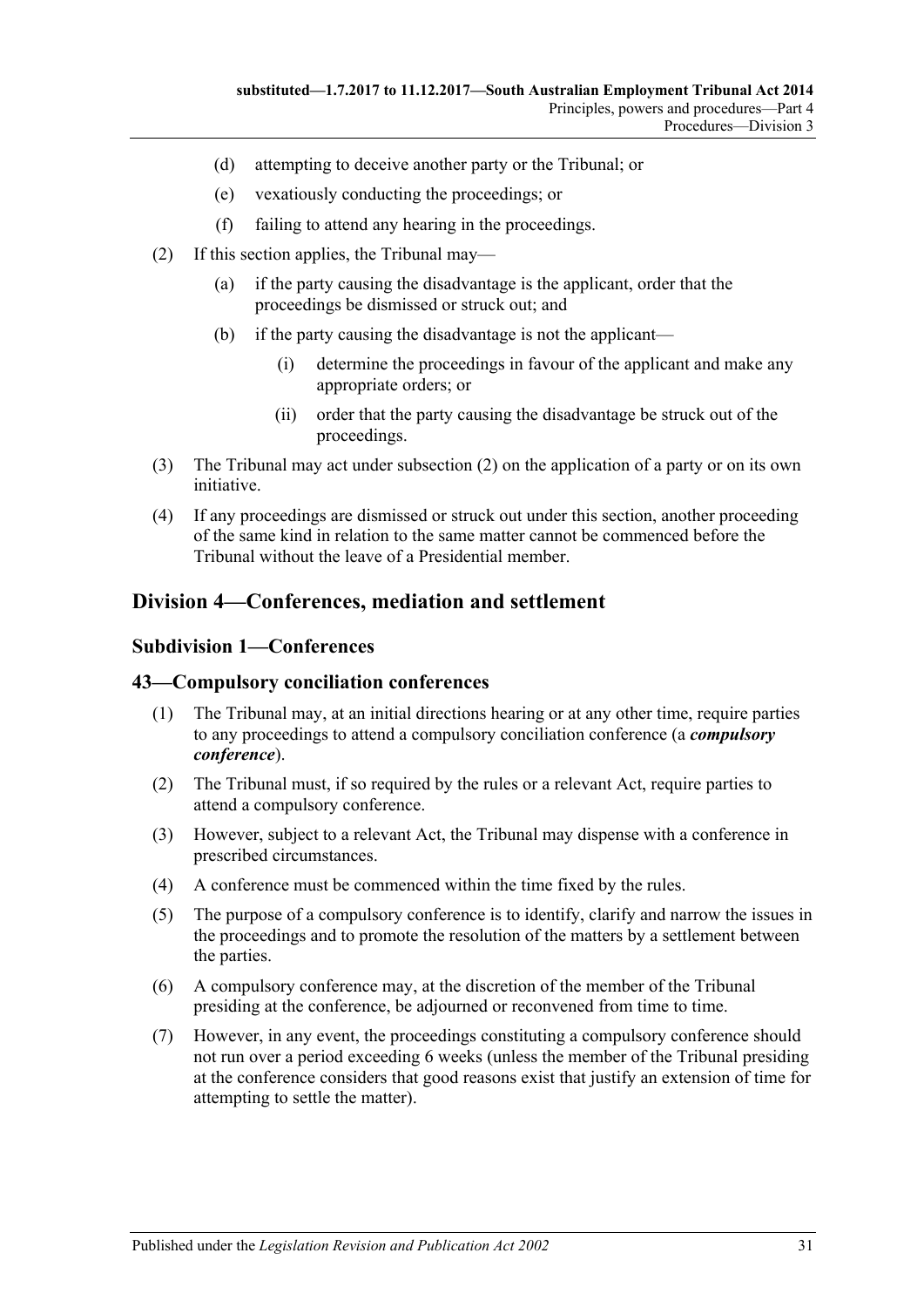- (8) If the period in which proceedings constituting a compulsory conference are conducted is extended beyond 6 weeks, the member of the Tribunal presiding at the conference must ensure that the good reasons justifying the extension of time are recorded on the file maintained by the Tribunal in relation to the matter and that a record of the reasons is issued to the parties.
- (9) Unless the member of the Tribunal presiding at the conference directs otherwise, a compulsory conference is to be held in private.
- (10) Subject to this section and except to the extent to which the rules may specify the procedure for a compulsory conference, the member of the Tribunal presiding at a compulsory conference may determine the procedure for the conference.
- (11) The member of the Tribunal presiding at a compulsory conference may—
	- (a) require a party to the proceedings to furnish particulars of his or her case;
	- (b) determine who, apart from the parties to the proceedings (and their representatives), may be present at the conference;
	- (c) subject to [subsection](#page-31-0) (15), record any settlement reached at a conference and make any determination or order (including an order under, or for the purposes of, a relevant Act) necessary to give effect to a settlement;
	- (d) on his or her own initiative, close the conference at any time if, in his or her opinion, settlement cannot be reached;
	- (e) advise the Tribunal if the conference does not reach a settlement within a reasonable time;
	- (f) permit a party to withdraw from the proceedings (and make any consequential order that is appropriate in the circumstances);
	- (g) determine a matter against any party who obstructs or delays the conference, fails to attend the conference, or fails to comply with a rule or order of the Tribunal and, in so doing, make any order as the member of the Tribunal thinks fit (including an order as to costs);
	- (h) do such other things as the rules of the Tribunal so provide.
- (12) Despite [section](#page-18-1) 22, the member of the Tribunal presiding at a compulsory conference may not refer a question of law to a Full Bench of the Tribunal.
- (13) If settlement of a matter is not reached at a compulsory conference, the member of the Tribunal presiding at the conference—
	- (a) must give to the parties an assessment of the merits of the party's case; and
	- (b) must seek to recommend ways to resolve any matter in dispute.
- (14) Evidence of anything said or done in the course of a compulsory conference under this section is inadmissible in proceedings before the Tribunal except by consent of all parties to the proceedings.
- <span id="page-31-0"></span>(15) The member of the Tribunal presiding at a compulsory conference—
	- (a) must not accept a settlement that appears to be inconsistent with a relevant Act (but he or she may adjourn the proceedings to enable the parties to explore the possibility of varying the settlement to comply with a relevant Act); and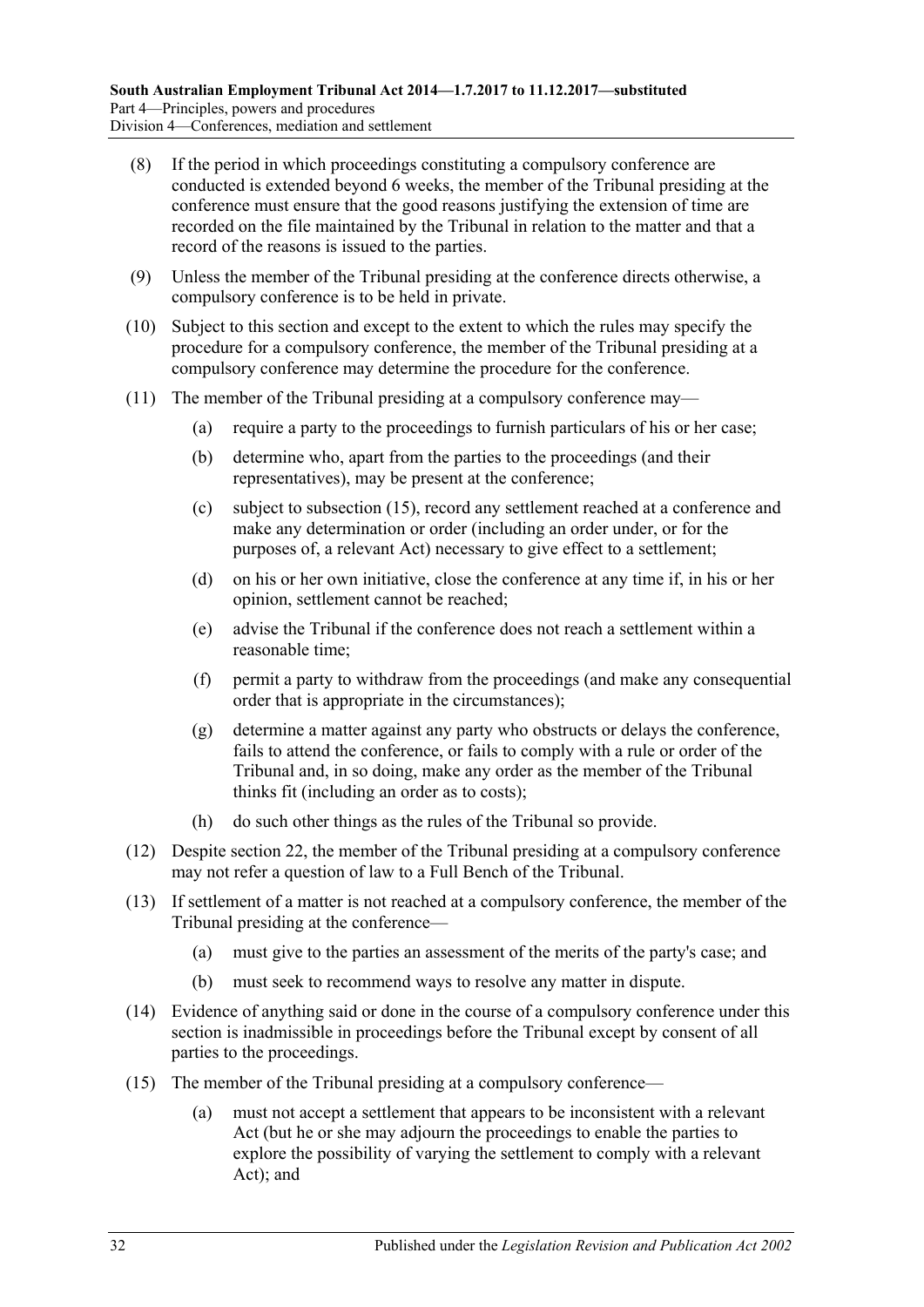- (b) may decline to accept a settlement on the basis that the settlement may materially prejudice any person who was not represented at the conference but who has a direct or material interest in the matter.
- (16) If the member of the Tribunal presiding at a conference is unable to continue with the conference, another member of the Tribunal may be appointed to continue and complete the conference.
- (17) Unless all parties to the proceedings agree to his or her continued participation, the member of the Tribunal who presided at the conference is disqualified from sitting as a member of the Tribunal for the purpose of hearing and determining the matter.
- (18) A registrar is expressly authorised to constitute the Tribunal for the purposes of this section.
- (19) The rules may set out circumstances where the outcome of any proceedings under this section (including details of a settlement) are to be available to members of the public.

# <span id="page-32-0"></span>**44—Referral of matters for hearing and determination**

If a compulsory conciliation conference under this Subdivision does not result in an agreed settlement of the matter, the member of the Tribunal presiding at the conference must refer the matter for hearing and determination.

# <span id="page-32-1"></span>**45—Pre-hearing conferences**

- (1) Before the Tribunal proceeds with the hearing of a matter, a pre-hearing conference must be held before a Presidential member of the Tribunal.
- (2) The Presidential member presiding at the conference—
	- (a) must—
		- (i) make an assessment of the matter; and
		- (ii) for the purpose of making the assessment—
			- (A) inquire into and consider the steps taken, and the steps that should be taken, to explore, or further explore, possible settlement of the matter (including referral of the matter to a Presidential member of the Tribunal for mediation); and
			- (B) seek to identify and narrow the issues in dispute; and
	- (b) may give such directions or orders as he or she considers appropriate.
- (3) This section applies to and in relation to—
	- (a) proceedings under the *[Return to Work Act](http://www.legislation.sa.gov.au/index.aspx?action=legref&type=act&legtitle=Return%20to%20Work%20Act%202014) 2014*; and
	- (b) any other proceedings prescribed by the regulations.

# <span id="page-32-2"></span>**Subdivision 2—Mediation**

# <span id="page-32-3"></span>**46—Mediation**

(1) The Tribunal may, at an initial directions hearing, a compulsory conciliation conference or at any other time, refer the matter, or any aspect of the matter, for mediation by a person specified as a mediator by the Tribunal.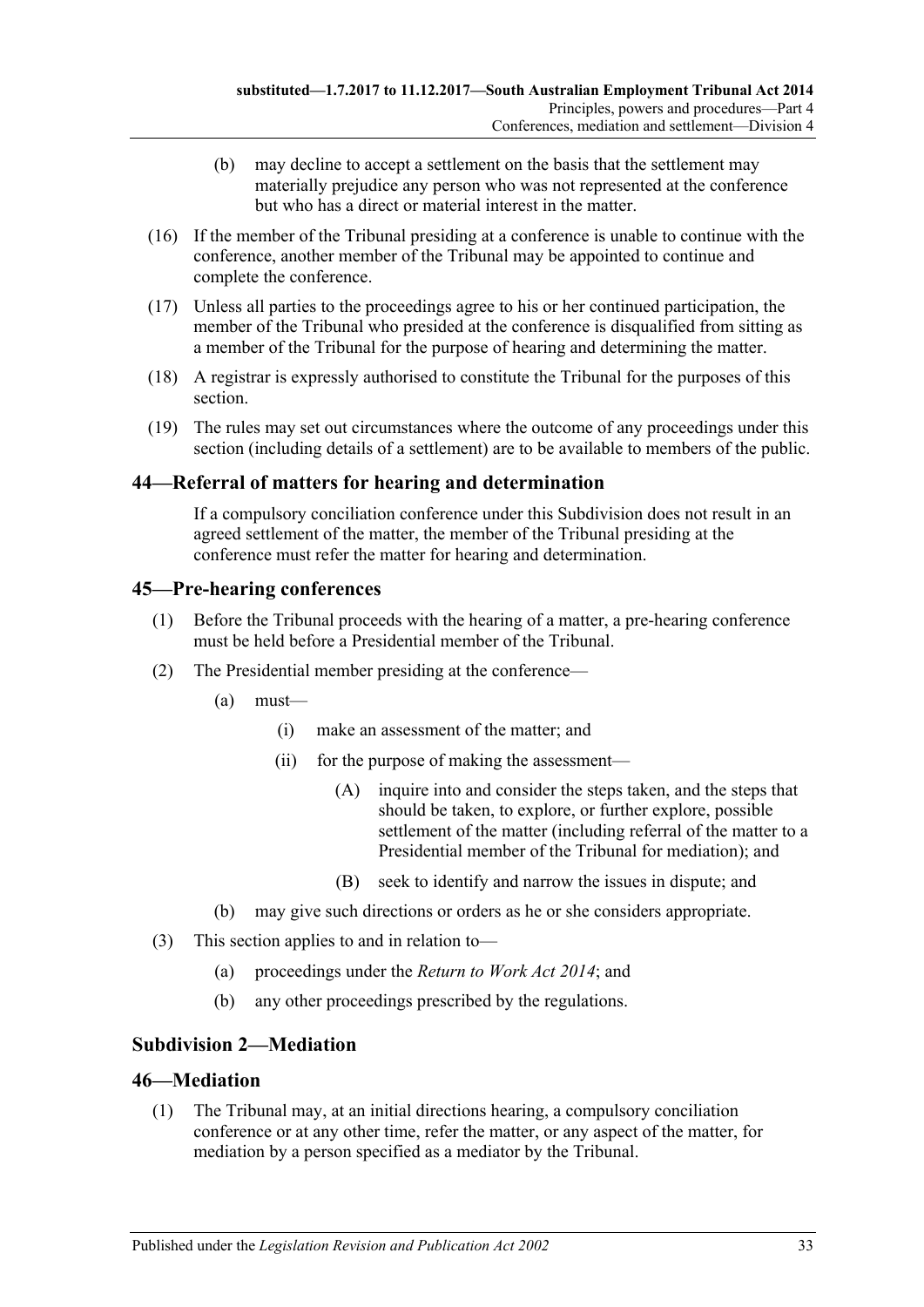- (2) The person specified as a mediator must be a person who has been approved by the President of the Tribunal to act as a mediator.
- (3) The referral may be made with or without the consent of the parties.
- (4) The purpose of a mediation is to achieve the resolution of the matters by a settlement between the parties or, if a settlement is not achievable through this process, to further refine or narrow the issues in dispute.
- (5) The rules may specify how notice of the mediation is to be given, how the mediation is to be conducted, and the fees to be paid by a party to the mediation.
- (6) Unless the mediator directs otherwise, the mediation is to be held in private.
- (7) Subject to this section and except to the extent to which the rules may specify the procedure for a mediation, the mediator may determine the procedure for the mediation.
- (8) If the mediator is a member of the Tribunal and a settlement is reached at the mediation, the mediator may reduce the terms of the settlement to writing and make any determination or order (including an order under, or for the purposes of, a relevant Act) necessary to give effect to the settlement.
- (9) If a settlement is not reached at the mediation or the mediator is not a member of the Tribunal, the mediator is to report on the outcome of the mediation to the Tribunal as constituted when it made the referral.
- (10) Any settlement under this section—
	- (a) must not be inconsistent with a relevant Act; and
	- (b) may be rejected by the Tribunal on the basis that the settlement may materially prejudice any person who has not participated in the mediation but who has a direct or material interest in the matter.
- (11) Evidence of anything said or done in the course of a mediation under this section is inadmissible in proceedings before the Tribunal except by consent of all parties to the proceedings.
- (12) If the mediator is a member of the Tribunal, the member cannot take any further part in dealing with the proceedings after the mediation, unless all parties to the proceedings agree to his or her continued participation.
- (13) The rules may set out circumstances where the outcome of any proceedings under this section (including details of a settlement) are to be available to members of the public.

# <span id="page-33-0"></span>**Subdivision 3—Settling proceedings**

#### <span id="page-33-1"></span>**47—Settling proceedings**

- (1) The Tribunal may itself endeavour to achieve a negotiated settlement of a matter before the Tribunal.
- <span id="page-33-2"></span>(2) If the parties agree in writing to settle a matter before the Tribunal, the Tribunal may make any determination or order (including an order under, or for the purposes of, a relevant Act) necessary to give effect to the settlement.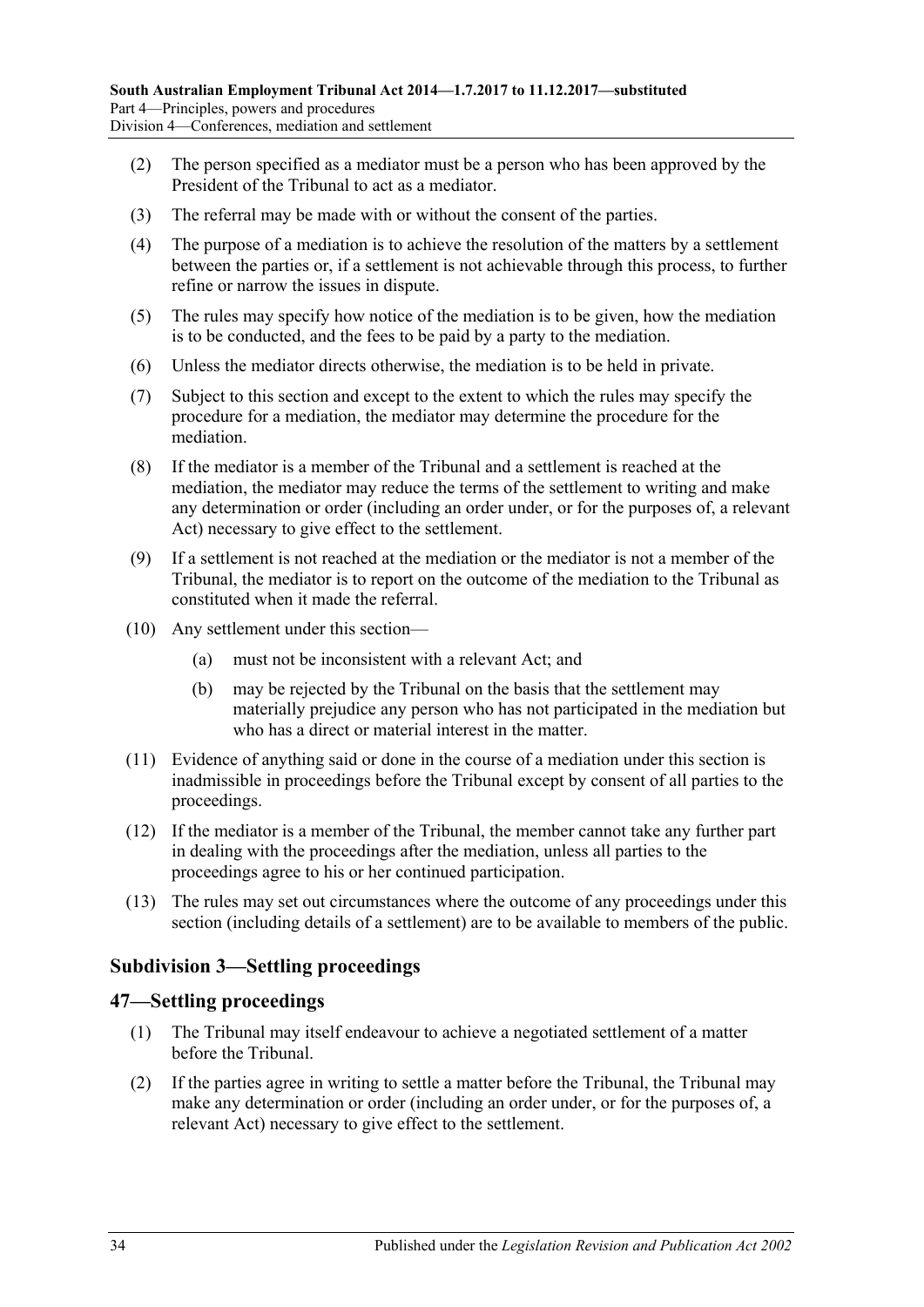(3) A settlement under this section must not be inconsistent with a relevant Act and the Tribunal may reject a settlement under [subsection](#page-33-2) (2) on the basis that the settlement may materially prejudice any person who is not a party to the settlement but who has a direct or material interest in the matter or that the terms of the settlement are inappropriate.

# <span id="page-34-0"></span>**Division 5—Parties**

# <span id="page-34-3"></span><span id="page-34-1"></span>**48—Parties**

- (1) A person is a party to proceedings before the Tribunal if the person is—
	- (a) the applicant; or
	- (b) in the case of proceedings involving the review of a decision—the decision-maker; or
	- (c) without limiting a preceding paragraph, a respondent to an application before the Tribunal, a person against whom a claim is made by proceedings brought before the Tribunal, or a party to a dispute before the Tribunal; or
	- (d) a person joined in the proceedings by order of the Tribunal; or
	- (e) a person lawfully intervening in the proceedings; or
	- (f) a person specified by another provision of this Act or a relevant Act to be a party to the proceedings.
- (2) [Subsection](#page-34-3) (1) applies subject to any provision or exclusion made by the rules of the Tribunal.
- (3) In any proceedings where a decision-maker is a party, the official description rather than the personal name of the decision-maker is to be used so far as is practicable.

# <span id="page-34-2"></span>**49—Joinder of parties etc**

- (1) The Tribunal may order that a person be joined as a party to proceedings before the Tribunal if the Tribunal considers that—
	- (a) the person should be bound by, or have the benefit of, a decision of the Tribunal in the proceedings; or
	- (b) the person's interests are affected by the proceedings; or
	- (c) for any other reason it is desirable that the person be joined as a party.
- (1a) The Tribunal may order that a person who is a party to proceedings before the Tribunal be removed as a party if the Tribunal considers that the person has no proper interest in the proceedings.
- (1b) The Tribunal may order that notice of proceedings be given to specified persons or in a specified way.
- (2) The Tribunal may make an order under this section—
	- (a) on the application of any person or on its own initiative; and
	- (b) without notice to the person to whom the order relates.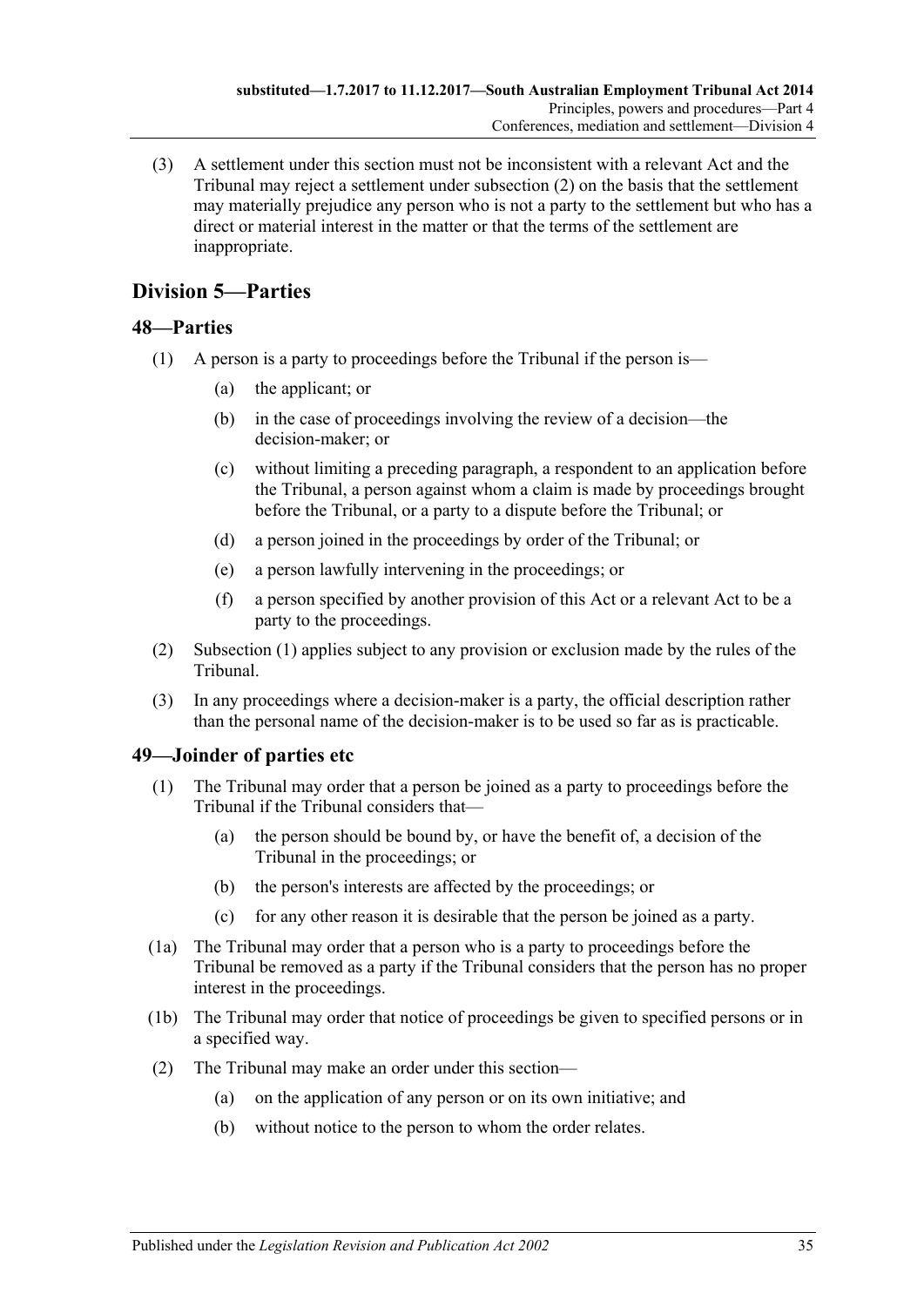# <span id="page-35-0"></span>**50—Intervening**

- (1) The Attorney-General may, on behalf of the State, intervene in any proceedings before the Tribunal at any time.
- (2) The Tribunal may give leave at any time for any other person to intervene in proceedings before the Tribunal on conditions, if any, that the Tribunal thinks fit.

# <span id="page-35-1"></span>**Division 6—Representation**

#### <span id="page-35-2"></span>**51—Representation**

- (1) A party to proceedings before the Tribunal is entitled to appear (subject to the provisions of a relevant Act)—
	- (a) personally; or
	- (b) by counsel; or
	- (c) with the leave of the Tribunal and subject to the rules—by other representative.
- (2) Unless otherwise determined by the Tribunal, a person appearing before the Tribunal may be assisted by another person as a friend.
- (3) A person may not act as a representative in proceedings before the Tribunal if—
	- (a) the person is a legal practitioner whose practising certificate has been suspended; or
	- (b) the person's name has been struck off the roll of legal practitioners; or
	- (c) the person would be acting in any other manner that is inconsistent with disciplinary proceedings that have been taken under the *[Legal Practitioners](http://www.legislation.sa.gov.au/index.aspx?action=legref&type=act&legtitle=Legal%20Practitioners%20Act%201981)  Act [1981](http://www.legislation.sa.gov.au/index.aspx?action=legref&type=act&legtitle=Legal%20Practitioners%20Act%201981)*.

# <span id="page-35-3"></span>**Division 7—Costs**

# <span id="page-35-4"></span>**52—Costs**

- (1) Subject to this Act or a relevant Act, parties bear their own costs in any proceedings before the Tribunal (other than proceedings assigned to the South Australian Employment Court to which [section](#page-19-3) 26B applies).
- (2) If the Tribunal makes an order for the payment of costs and does not fix the amount of costs, that amount is to be assessed and settled in accordance with the rules.

# <span id="page-35-5"></span>**53—Costs—related matters**

(1) Any power of the Tribunal under this Act or a relevant Act to make an order for the payment by a party of the costs of another party includes the power to make an order for the payment of an amount to compensate the other party for any expenses or loss resulting from any proceedings or matter.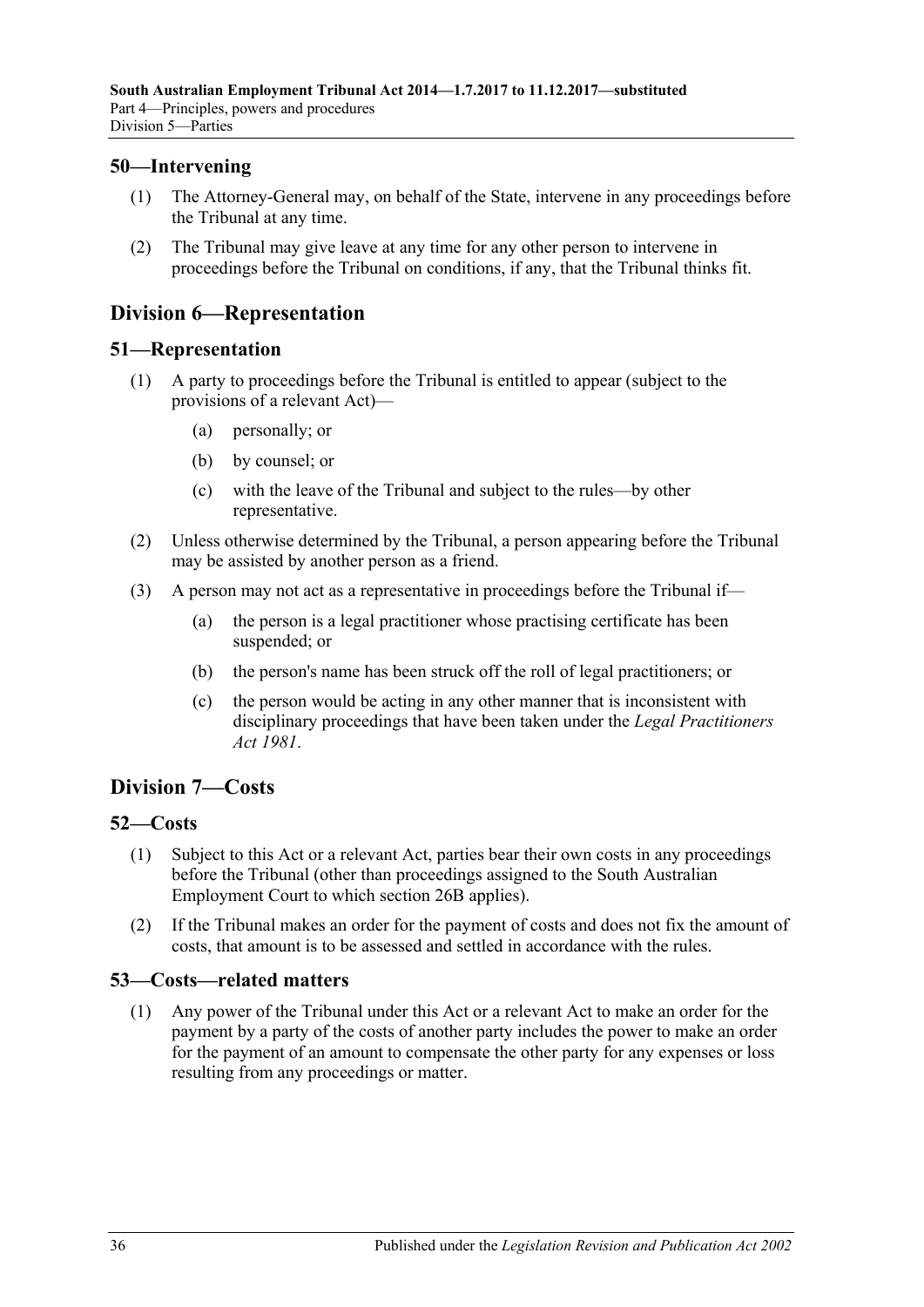- (2) Without limiting anything else that may be considered in making an order for the payment by a party of the costs of another party, where the matter that is the subject of any proceedings comes within the Tribunal's review jurisdiction, the Tribunal is to have regard to—
	- (a) whether the party genuinely attempted to enable and assist the decision-maker to make a decision on its merits;
	- (b) whether the party (being the decision-maker) genuinely attempted to make a decision on its merits.
- (3) The rules may deal with the effect of certain offers to settle, and the response, if any, to the offer, on the making of an order for the payment by a party of the costs of another party.
- (4) The Tribunal may order that the representative of a party, rather than the party, in the representative's own capacity compensate that or any other party for costs incurred because the representative acted in, or delayed, any proceedings in a way that resulted in unnecessary costs.

# <span id="page-36-0"></span>**Division 8—Other procedural and related provisions**

#### <span id="page-36-1"></span>**54—Sittings**

The Tribunal will sit at such times and places as the President of the Tribunal may direct (including at different places at the same time).

# <span id="page-36-2"></span>**55—Hearings in public**

- (1) Subject to this or any other Act, proceedings before the Tribunal must be heard in public.
- <span id="page-36-3"></span>(2) The Tribunal may, where it is satisfied that it is desirable to do so—
	- (a) in the interest of justice; or
	- (b) by reason of the confidential nature of the evidence to be given before the Tribunal; or
	- (c) in order to expedite proceedings of the Tribunal; or
	- (d) for any other reason that the Tribunal thinks sufficient,

give directions—

- (e) requiring that a hearing, or part of a hearing, be held in private; or
- (f) prohibiting or restricting the publication of the name and address of a witness appearing before the Tribunal; or
- (g) prohibiting or restricting the publication of evidence given before the Tribunal or of the contents of any document produced to the Tribunal; or
- (h) prohibiting or restricting the disclosure to some or all of the parties to proceedings before the Tribunal of evidence given before the Tribunal or of the contents of any document produced to the Tribunal; or
- (i) excluding any person from the hearing before the Tribunal of any part of the proceedings.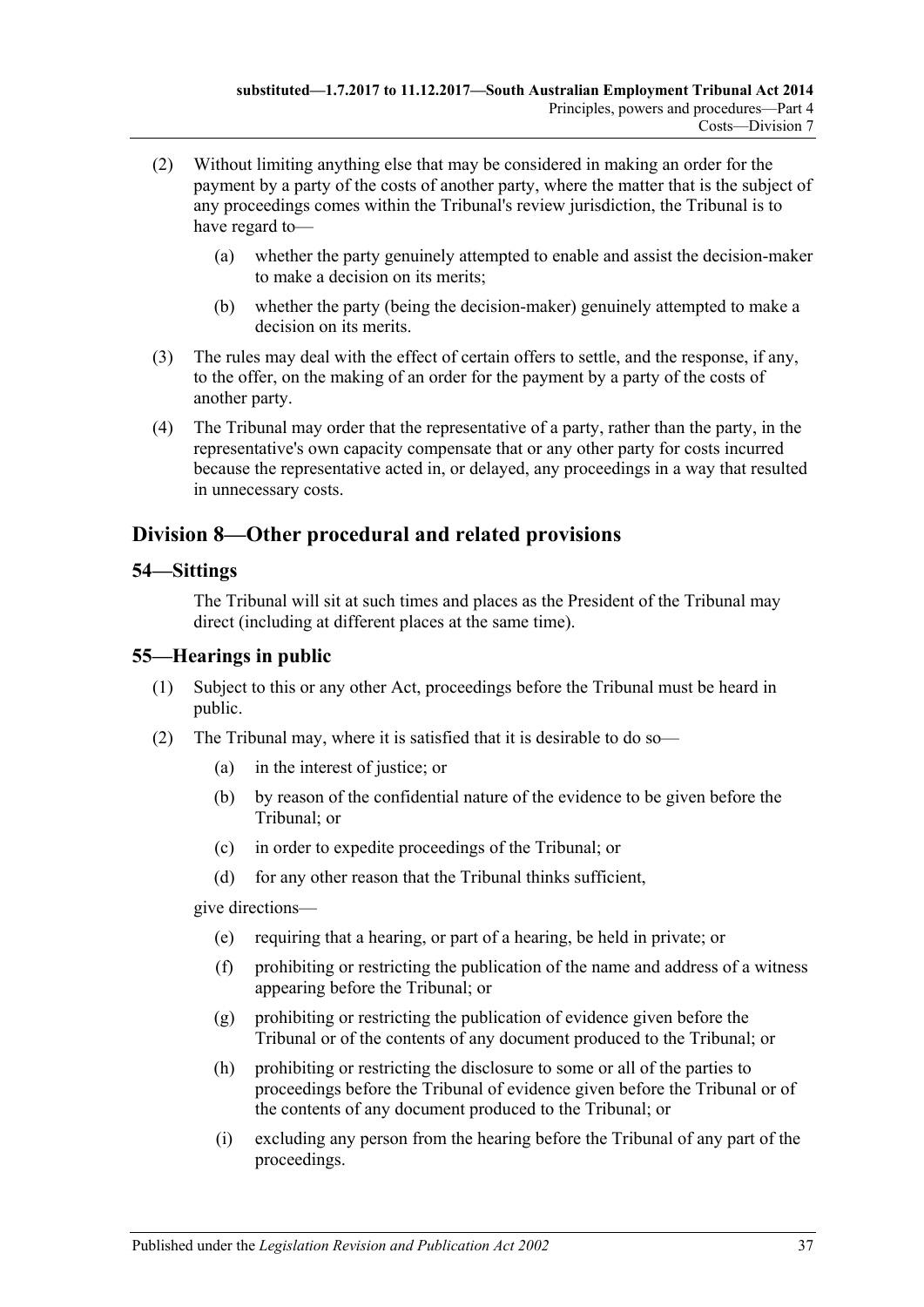(3) A person must comply with a direction of the Tribunal under [subsection](#page-36-3) (2). Maximum penalty: \$10 000.

# <span id="page-37-2"></span><span id="page-37-0"></span>**56—Preserving subject matter of proceedings**

- (1) The Tribunal may, on such terms as appear just, make any order that may be necessary to preserve the subject matter of proceedings, or to otherwise protect the interests of a party, until questions arising in the proceedings have been finally determined.
- (2) The Tribunal's power to make an order under [subsection](#page-37-2) (1) is exercisable by—
	- (a) a Presidential member of the Tribunal; or
	- (b) any other legally qualified member of the Tribunal who is authorised by the President of the Tribunal to make orders under this section.
- (3) The Tribunal may make the order on the application of a party or on its own initiative.
- (4) An order may be made under this section whether or not a person whose interests may be affected—
	- (a) is a party; or
	- (b) has been given an opportunity to be heard.
- (5) An order may be made under this section—
	- (a) for a specified period; or
	- (b) until a specified event or stage in the proceedings.
- <span id="page-37-3"></span>(6) In making an order under this section, the Tribunal—
	- (a) may require an undertaking as to costs or damages as it considers appropriate; and
	- (b) may provide for the revocation of the order if specified conditions are met.
- (7) The Tribunal may assess any costs or damages referred to in [subsection](#page-37-3) (6)(a) and any amount so assessed is recoverable as a debt in a court of competent jurisdiction.
- (8) The rules may place conditions on the Tribunal's power to make an order under this section.
- (9) The Tribunal's power under this section is in addition to, and does not limit, any power of the Tribunal under a relevant Act to make an order in the nature of an injunction or interim injunction.

# <span id="page-37-4"></span><span id="page-37-1"></span>**57—Security as to costs etc**

- (1) The Tribunal may order a party to proceedings before the Tribunal to give security for the payment of costs or to give an undertaking as to the payment of other monetary amounts that may be awarded against the party.
- (2) The security referred to in [subsection](#page-37-4) (1) will be of such amount, and given at such time and in such manner and form, as the Tribunal directs.
- (3) The Tribunal may reduce or increase the amount of security ordered under [subsection](#page-37-4) (1) to be given and may vary the time at which, or the manner or form in which, the security is to be given.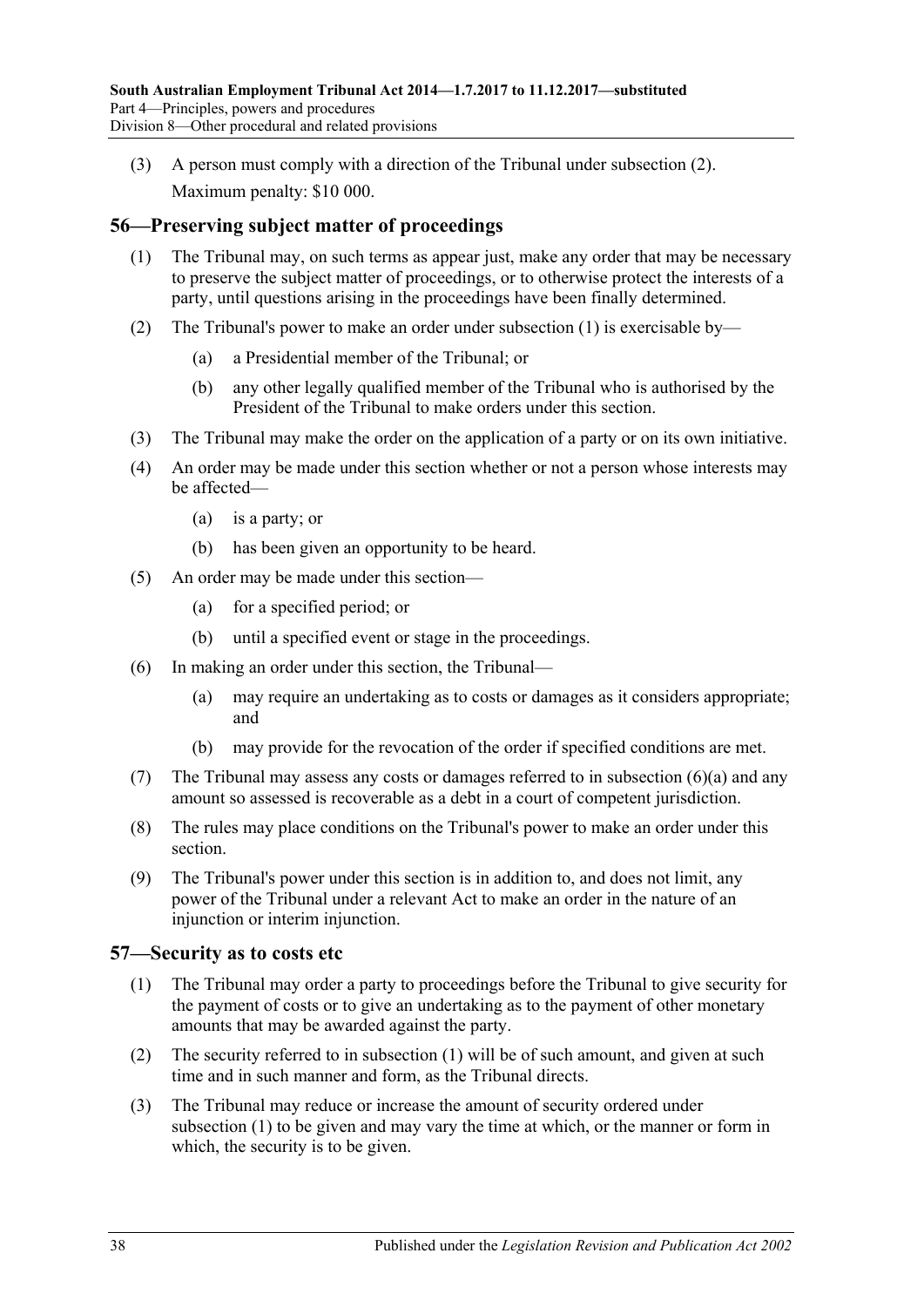- (4) If security, or further security, or an undertaking, is not given in accordance with an order under this section, the Tribunal may order that the proceedings be dismissed (with costs), or that a determination (with costs) be made against the party.
- (5) The provisions of this section relating to security, or the giving of an undertaking, do not affect the operation of any provision made by or under a relevant Act or by the rules for or in relation to the furnishing of security, the giving of an undertaking or the imposition of costs.
- (6) A member of the Tribunal who is not a legally qualified member of the Tribunal may not make an order under this section except with the concurrence of a legally qualified member.

# <span id="page-38-0"></span>**58—Interlocutory orders**

The Tribunal has power, in relation to matters within its jurisdiction, to make interlocutory orders.

# <span id="page-38-1"></span>**59—Conditional, alternative and ancillary orders and directions**

- (1) The Tribunal may make orders and give directions on conditions the Tribunal considers appropriate.
- (2) The Tribunal may make orders in the alternative so that a particular order takes effect, or does not take effect, according to whether stipulated conditions are complied with.
- (3) The Tribunal may, when making an ancillary order, provide that a decision of the Tribunal is to be implemented by a person who is not a party to the relevant proceedings.

# <span id="page-38-2"></span>**60—Special referees**

- (1) The Tribunal may refer any question arising in any proceedings to a special referee for the special referee—
	- (a) to decide the question; or
	- (b) to give his or her opinion in relation to it.
- (2) The Tribunal may adopt a special referee's decision or opinion, in whole or in part, or reject it.

# <span id="page-38-3"></span>**61—Relief from time limits**

- (1) The rules may provide for the Tribunal to extend or abridge a time limit for doing anything in connection with any proceedings, or the commencement of any proceedings, even though the limit is imposed under this Act or a relevant Act.
- (2) The extension—
	- (a) may be authorised even though the time for complying has passed; and
	- (b) may be given on conditions specified by the Tribunal.

# <span id="page-38-4"></span>**62—Electronic hearings and proceedings without hearings**

(1) If the Tribunal thinks it appropriate, it may allow the parties and their representatives and any witnesses (or 1 or more of them) to participate in a hearing in any proceedings by means of telephone, video link, or any other system or method of communication.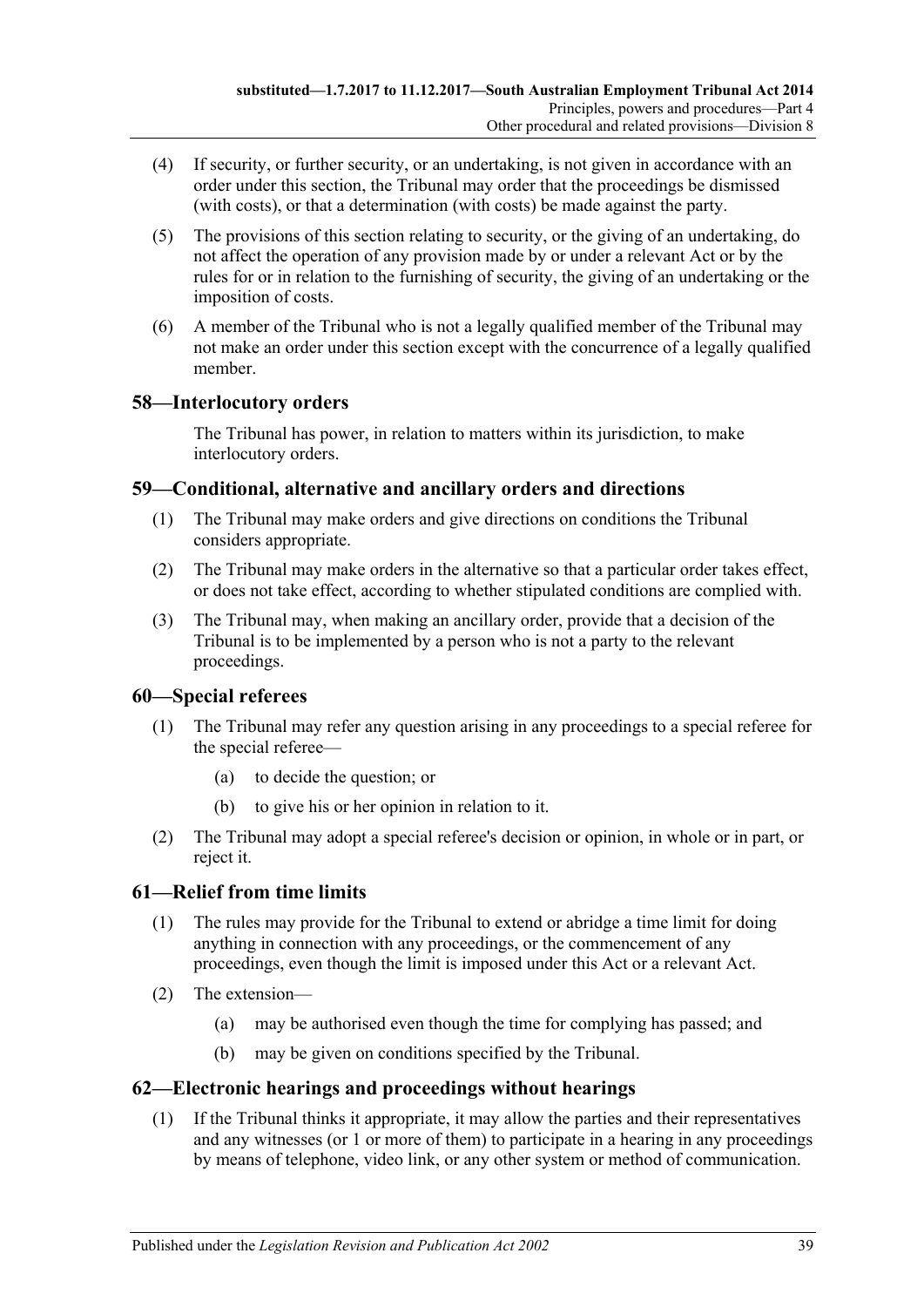- (2) If the Tribunal thinks it appropriate, it may conduct all or part of any proceedings entirely on the basis of documents without the parties or their representatives or any witnesses attending or participating in a hearing.
- (3) If the Tribunal acts under this section, the Tribunal is to take steps to ensure that the public has access to, or is precluded from access to, matters disclosed in the proceedings to the same extent as if the proceedings had been heard before the Tribunal with the attendance in person of all persons involved in the proceedings.

# <span id="page-39-0"></span>**63—Completion of part-heard matters**

A person who ceases to hold office as a member of the Tribunal (other than on account of having his or her appointment revoked or being removed from office) may nevertheless continue to act in the relevant office for the purpose of completing the hearing and determination of proceedings part-heard by the person when he or she ceased to hold that office.

# <span id="page-39-1"></span>**64—Other claims of privilege**

- (1) A person is excused from answering a question or producing a document or other material in any proceedings if the person could not be compelled to answer the question or produce the document or material in proceedings in the Supreme Court.
- (2) The Tribunal may require a person to produce a document or other material to it for the purpose of determining whether or not it is a document or material that the Tribunal has power to compel the person to produce.

# <span id="page-39-2"></span>**65—Power to enlarge scope**

The Tribunal may, with the consent of all parties to proceedings, enlarge the scope of the proceedings to include questions that are not presently at issue in the proceedings.

# <span id="page-39-3"></span>**Part 5—Review and appeals**

# <span id="page-39-4"></span>**Division 1—Review and appeals**

# <span id="page-39-6"></span><span id="page-39-5"></span>**66—Internal review**

- (1) A decision of the Tribunal constituted of—
	- (a) a Commissioner; or
	- (b) a magistrate (not being a Presidential member); or
	- (c) 2 or 3 members (but not including a Presidential member),

may, on application under the rules, be reviewed under this section.

- (1a) The regulations may exclude or modify the application of [subsection](#page-39-6) (1) insofar as it applies to prescribed classes of decisions under a relevant Act (subject to any provision made by a relevant Act).
- (1b) An application for review must be instituted within 1 month of the making of the decision to which the application relates but the Tribunal may, if it is satisfied that it is just and reasonable in the circumstances to do so, dispense with the requirement that the application should be instituted within that period (even if the time for instituting the application has expired).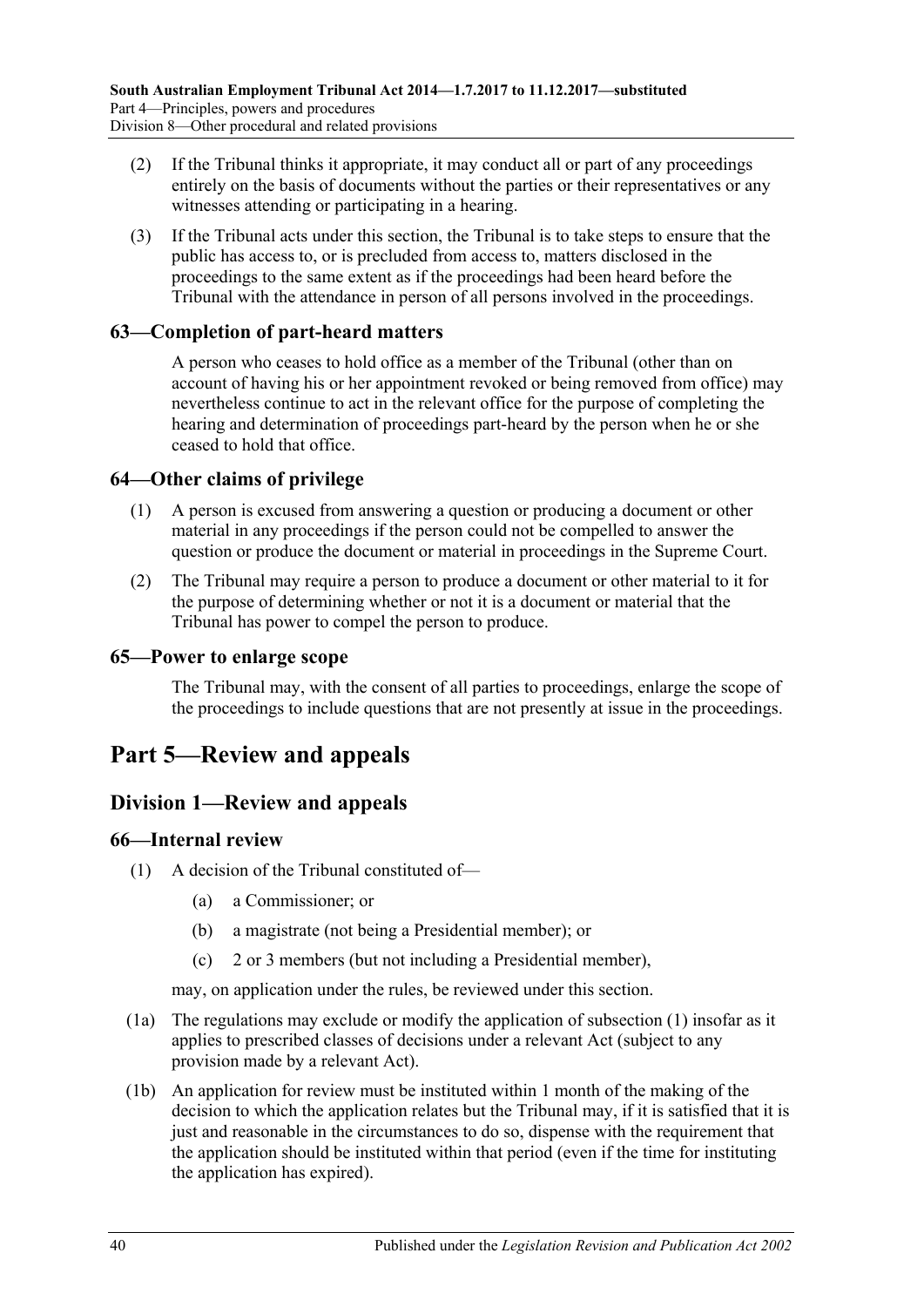- (1c) The President may determine, in relation to a particular matter, or particular class of matters, how the Tribunal will be constituted for the purposes of a review under this section.
- (1d) On a review, the Tribunal will examine the decision of the Tribunal at first instance on the evidence or material before the Tribunal at that time but the Tribunal may, as it thinks fit, allow further evidence or material to be presented to it.
- (1e) The Tribunal must, in acting under this section, reach the correct or preferable decision but in so doing must have regard to, and give appropriate weight to, the decision of the Tribunal at first instance.
- (2) The Tribunal may, on a review under this section—
	- (a) affirm the decision that is being reviewed; or
	- (b) vary the decision that is being reviewed; or
	- (c) set aside the decision being reviewed and—
		- (i) substitute a new decision; or
		- (ii) send the matter back for reconsideration in accordance with any directions or recommendations as the Tribunal acting on review considers appropriate.

# <span id="page-40-2"></span><span id="page-40-0"></span>**67—Appeals**

- (1) Subject to this section and to any provision of a relevant Act as to the review of, or appeal against, a decision of the Tribunal, an appeal lies against a decision of the Tribunal, other than a decision of a Full Bench, to a Full Bench of the South Australian Employment Court.
- (2) The regulations may exclude or modify the application of [subsection](#page-40-2) (1) insofar as the subsection applies to prescribed classes of decisions under a relevant Act (subject to any provision made by a relevant Act).
- (3) An appeal under this section will be by way of rehearing.
- (4) The Full Bench conducting the appeal may draw inferences of fact from evidence or other material before the Tribunal and may, as it thinks fit, allow further evidence or material to be presented to it.
- (5) The Full Bench conducting the appeal may—
	- (a) affirm the decision appealed against; or
	- (b) vary the decision appealed against; or
	- (c) set aside the decision appealed against and, if it thinks fit, return the matter to the Tribunal for reconsideration in accordance with any directions that the Full Bench considers appropriate.
- (6) A Full Bench may, on an appeal, make any interim, ancillary or consequential order that the Full Bench considers appropriate (including orders for costs).

# <span id="page-40-1"></span>**68—Final appeal to Supreme Court**

(1) Subject to [subsection](#page-41-6) (2), an appeal lies on a question of law against a decision of the Full Bench of the Tribunal (including a Full Bench of the South Australian Employment Court) to the Full Court of the Supreme Court.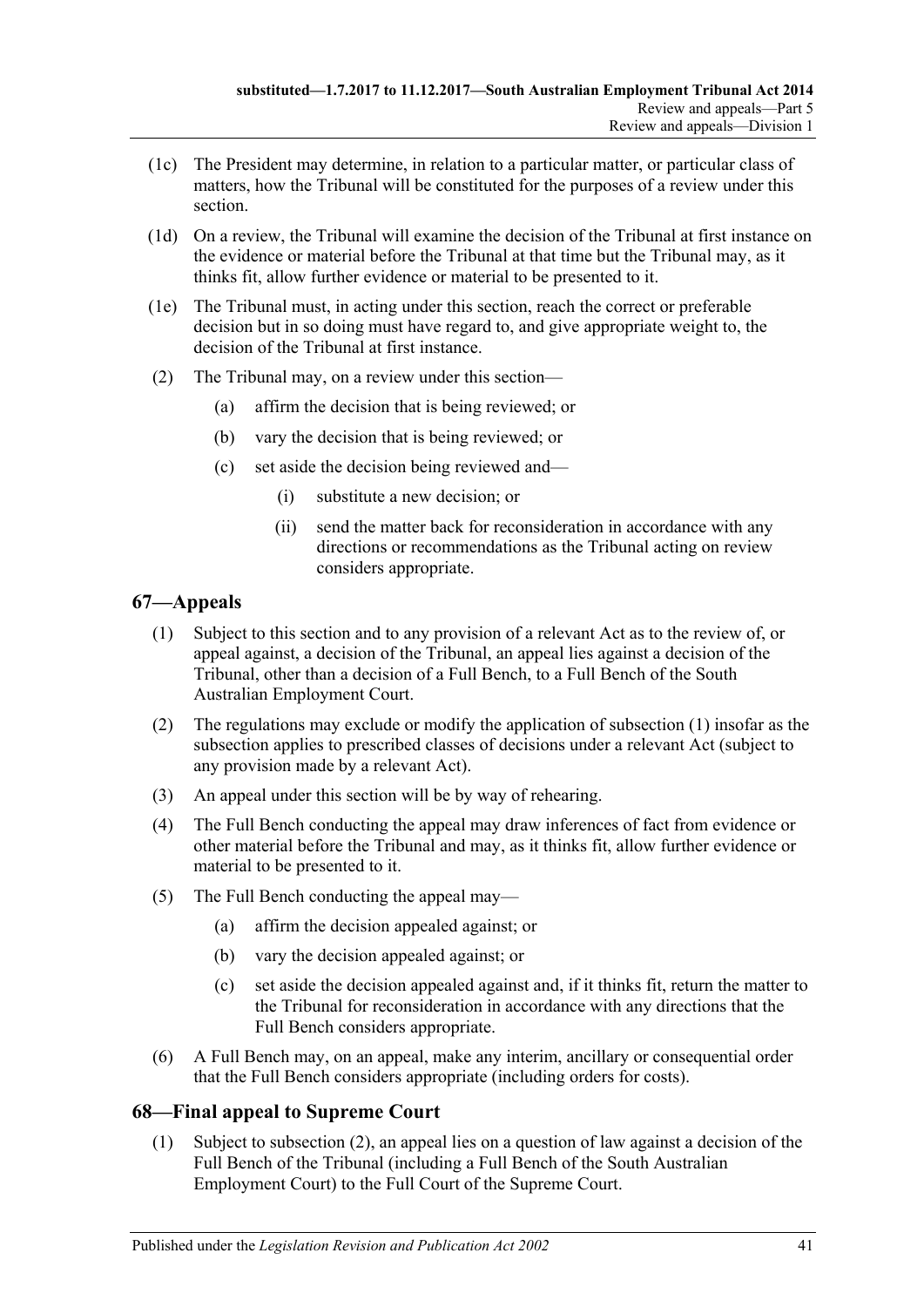- <span id="page-41-6"></span>(2) An appeal cannot be commenced under this section except with the permission of a Judge of the Supreme Court.
- (3) On an appeal to the Full Court of the Supreme Court under this section, the Full Court of the Supreme Court may—
	- (a) decide the question of law;
	- (b) refer the matter back to the Tribunal (or the South Australian Employment Court) with directions the Full Court considers appropriate;
	- (c) make consequential or related orders (including orders for costs).

# <span id="page-41-0"></span>**Division 2—Related matters**

# <span id="page-41-1"></span>**69—Effect of appeal on decision**

- (1) The commencement of proceedings under this Part does not affect the operation of a decision to which the proceedings relate or prevent the taking of action to implement such a decision.
- <span id="page-41-7"></span>(2) However, the Tribunal or the relevant court may make an order staying the operation of a relevant decision (including a decision of a relevant decision-maker) until the proceedings are finally decided (on such conditions as may be specified in the order).
- (3) The Tribunal or a court may act under [subsection](#page-41-7) (2) on application or on its own initiative.
- (4) The Tribunal's power to act under [subsection](#page-41-7) (2) is exercisable only by a Presidential member.

# <span id="page-41-2"></span>**70—Reservation of questions of law**

- (1) A Full Bench of the Tribunal (including a Full Bench of the South Australian Employment Court) may reserve any question of law arising in any proceedings (including on referral to the Full Bench) for determination by the Full Court of the Supreme Court.
- (2) If a question of law is reserved, the Supreme Court may determine the question and give any consequential orders or directions considered by the Court to be appropriate to the circumstances of the case.

# <span id="page-41-3"></span>**Part 6—Staff**

# <span id="page-41-4"></span>**Division 1—Registrars**

# <span id="page-41-5"></span>**71—Registrars**

- (1) There is to be a principal registrar of the Tribunal (to be known as the *Registrar*).
- (2) There will be 1 or more other registrars of the Tribunal (to be known as *Deputy Registrars*).
- (3) A registrar will be appointed by the Governor on terms and conditions determined by the Governor for a term, not exceeding 5 years, specified in the instrument of appointment (and is, on the expiration of a term of office, eligible for reappointment).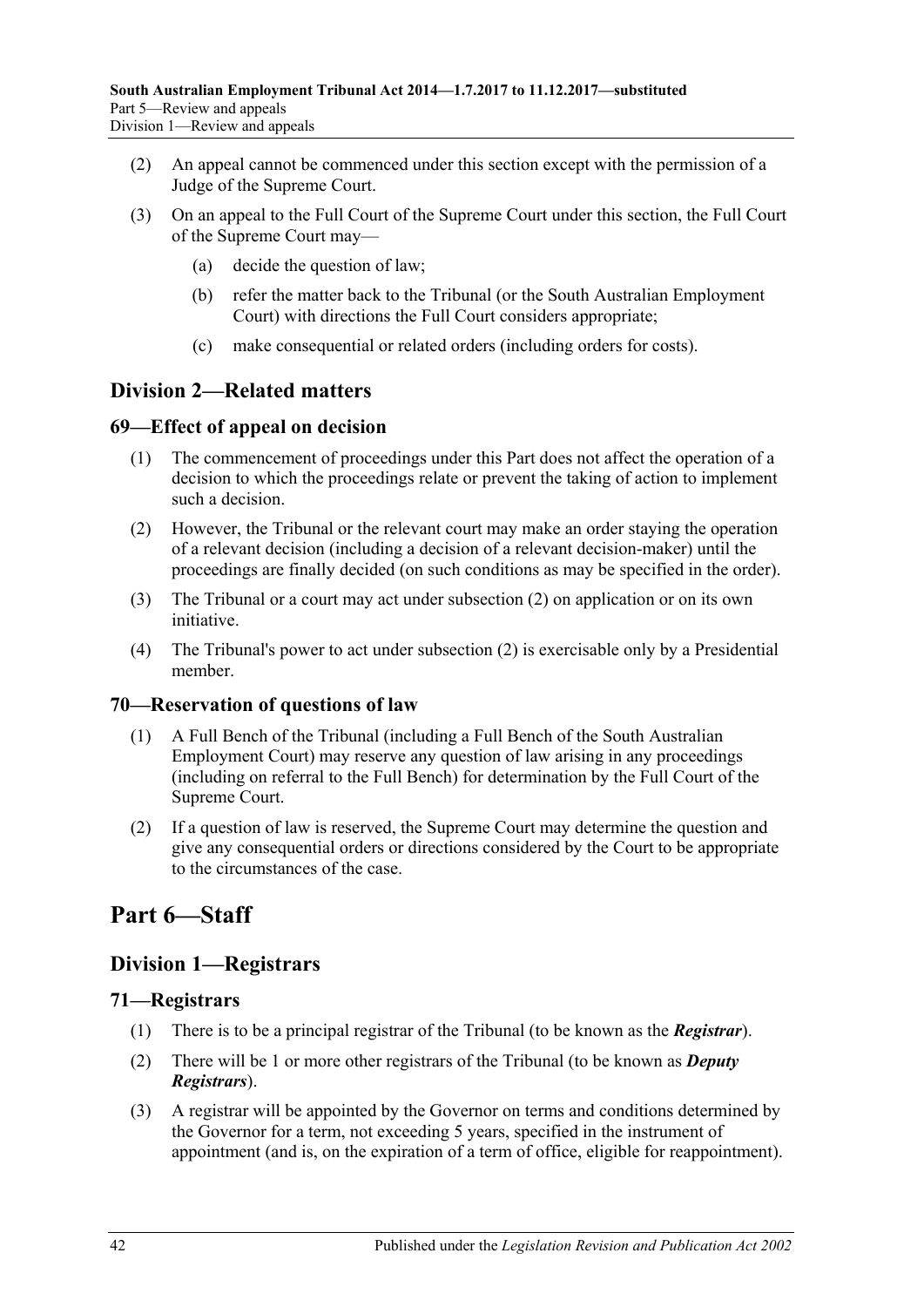- <span id="page-42-2"></span>(4) The Governor may remove a person from the office of registrar for—
	- (a) mental or physical incapacity to carry out official duties satisfactorily; or
	- (b) neglect of duty; or
	- (c) dishonourable conduct.
- (5) A person ceases to be a registrar if the person—
	- (a) dies; or
	- (b) completes a term of office and is not reappointed; or
	- (c) resigns by written notice to the Minister; or
	- (d) is removed from office under [subsection](#page-42-2) (4).
- (6) If there is a vacancy in the office of a registrar or a registrar is absent or for any other reason is unable to perform the duties of the office, the Minister may appoint a person to act in the relevant position.
- (7) The Minister must consult with the President of the Tribunal before an appointment is made under this section.
- (8) The office of the Registrar or of a Deputy Registrar may be held in conjunction with another office in the public service of the State or under any other Act.

# <span id="page-42-0"></span>**72—Functions of registrars**

- (1) The functions of the Registrar are—
	- (a) to assist the President of the Tribunal in the administration of the Tribunal; and
	- (b) to be responsible for the registry and records of the Tribunal; and
	- (c) to undertake responsibility for the day-to-day case management of the Tribunal; and
	- (d) to constitute the Tribunal to the extent specified under this Act; and
	- (e) other functions assigned to the Registrar by the President or under the rules of the Tribunal.
- (2) The functions of a Deputy Registrar are—
	- (a) to assist the Registrar in the performance of the Registrar's functions; and
	- (b) to constitute the Tribunal to the extent specified under this Act; and
	- (c) other functions assigned to the Deputy Registrar by the Registrar or under the rules of the Tribunal.
- (3) A registrar is, in the performance of any function or the exercise of any power, subject to the direction of the President of the Tribunal.

#### <span id="page-42-3"></span><span id="page-42-1"></span>**73—Delegation**

- (1) A registrar may delegate a function of the registrar under this Act—
	- (a) to a particular person or committee; or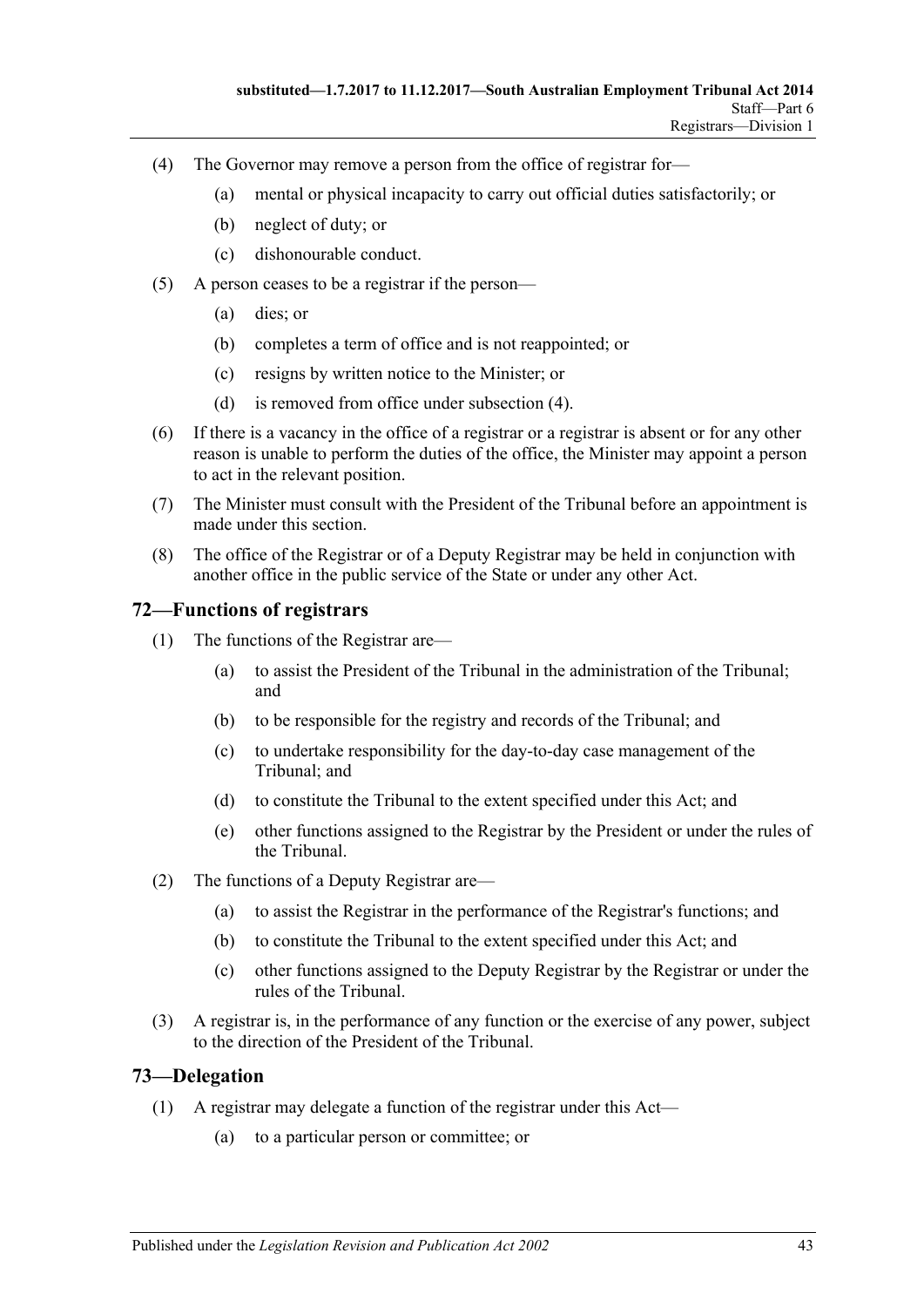- (b) to the person for the time being performing particular duties or holding or acting in a particular position.
- (2) A delegation under [subsection](#page-42-3) (1)—
	- (a) must be made by instrument in writing; and
	- (b) may be conditional; and
	- (c) does not derogate from the ability of the registrar to act in any matter; and
	- (d) is revocable at will by the registrar.

# <span id="page-43-0"></span>**Division 2—Other staff of Tribunal**

# <span id="page-43-1"></span>**74—Other staff of Tribunal**

There will be other staff of the Tribunal consisting of persons employed in a public sector agency and selected by the Registrar with the concurrence of the Chief Executive of the Department.

# <span id="page-43-2"></span>**Division 3—Use of services or staff**

#### <span id="page-43-3"></span>**75—Use of services or staff**

The Tribunal may, by arrangement with the relevant body, make use of the facilities, staff or equipment of—

- (a) an administrative unit in the Public Service; or
- (b) the State Courts Administration Council; or
- (c) another public agency or authority; or
- (d) another tribunal or court.

# <span id="page-43-4"></span>**Part 7—Miscellaneous**

# <span id="page-43-5"></span>**76—Immunities**

- (1) A member of the Tribunal, mediator, expert or special referee has the same protections, privileges and immunities from liability as a Judge of the Supreme Court.
- (2) A member of the staff of the Tribunal incurs no civil or criminal liability for an honest act or omission in carrying out or purportedly carrying out official functions.
- (3) A person representing a party to proceedings before the Tribunal has the same protection and immunity as a legal practitioner has in representing a party in proceedings in the Supreme Court.
- (4) A party to proceedings before the Tribunal has the same protection and immunity as a party to proceedings in the Supreme Court.
- (5) A person who appears as a witness before the Tribunal or produces books, papers or documents to the Tribunal has the same protection as a witness in proceedings before the Supreme Court.
- (6) A person taking evidence on behalf of the Tribunal has, in doing so, the same protections, privileges and immunities as a member of the Tribunal.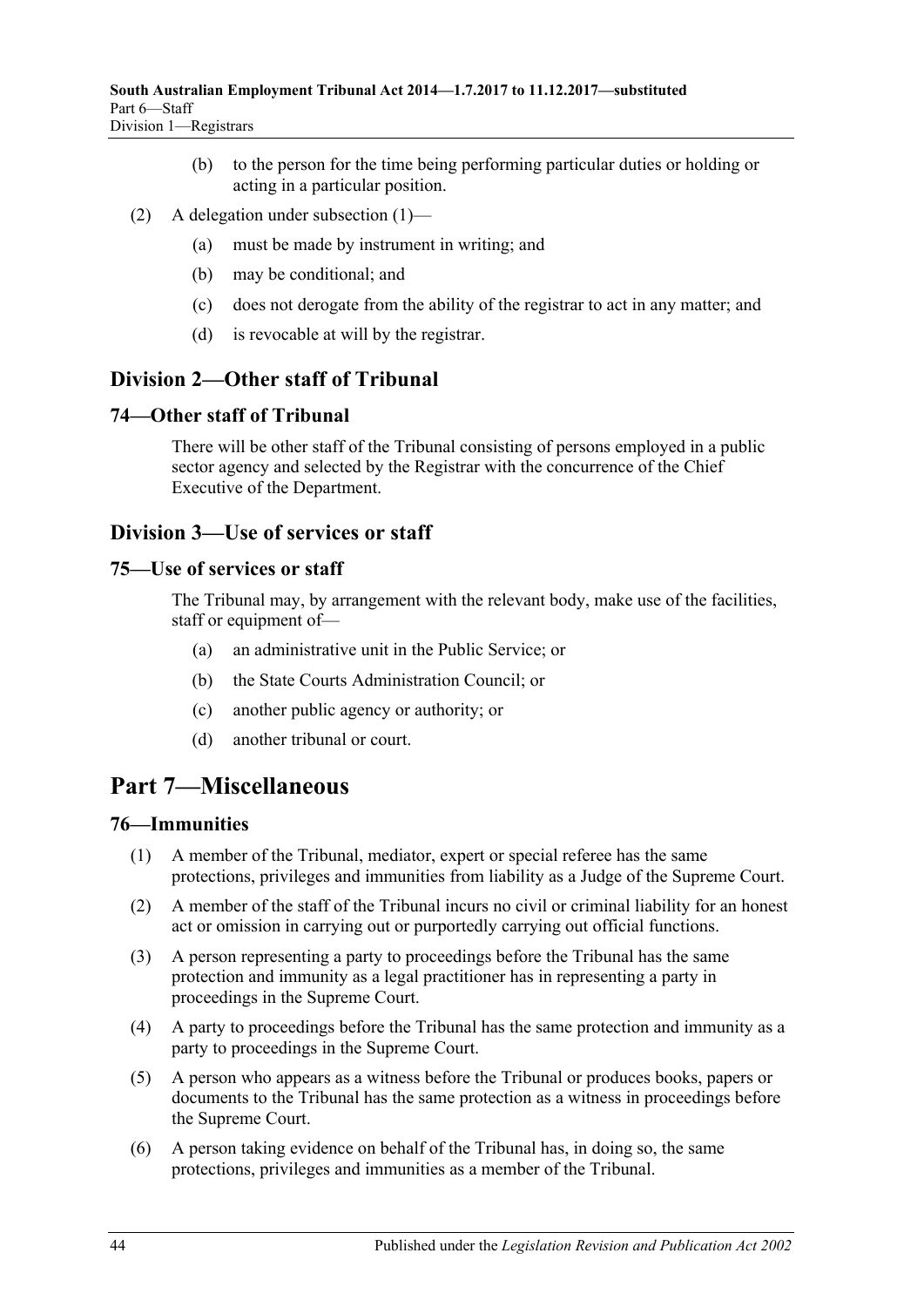# <span id="page-44-5"></span><span id="page-44-0"></span>**77—Protection from liability for torts**

- (1) An action in tort does not lie against a person for anything that the person has done, in good faith, in the performance or purported performance of a function under this Act or a relevant Act as a member of the Tribunal or as a member of staff or an officer of the Tribunal.
- (2) The Crown is also relieved of any liability that it might otherwise have had for a person having done anything as described in [subsection](#page-44-5) (1).
- (3) The protection given by this section applies even though the thing done as described in [subsection](#page-44-5) (1) may have been capable of being done whether or not this Act or a relevant Act had been enacted.
- (4) In this section, a reference to the doing of anything includes a reference to an omission to do anything.

# <span id="page-44-1"></span>**78—Protection for compliance with Act**

- (1) No civil or criminal liability attaches to a person for compliance, or purported compliance, in good faith, with a requirement of this Act.
- (2) In particular, if a person produced a document or other material as required under this Act, no civil liability attaches to the person for producing the document or material, whether the liability would arise under a contract or otherwise.

### <span id="page-44-2"></span>**79—Alternative orders and relief**

Although a particular form of order or relief is sought by an applicant in proceedings before the Tribunal, the Tribunal may make any other form of order or grant any other form of relief that it considers more appropriate in the circumstances of the case.

# <span id="page-44-3"></span>**80—Power to cure irregularities**

- (1) Where in proceedings before the Tribunal or a court on appeal it appears to the Tribunal or the court—
	- (a) that some irregularity has occurred affecting the proceedings or any matter to which the proceedings relate; and
	- (b) that it would be conducive to the expeditious resolution of the questions of substance at issue between the parties if the powers conferred by this section were exercised,

the Tribunal or court may cure the irregularity by ordering that, subject to the fulfilment of such conditions as may be stipulated by the Tribunal or the court, a requirement of this Act, or of any other Act or law, be dispensed with to the extent necessary for the purpose.

(2) An order under this section does not affect the rights or liabilities of persons who are not parties to the proceedings.

# <span id="page-44-4"></span>**81—Correcting mistakes**

- (1) The Tribunal may correct a decision it gives or a statement of the reasons it has given for its decision to the extent necessary to rectify—
	- (a) a clerical mistake; or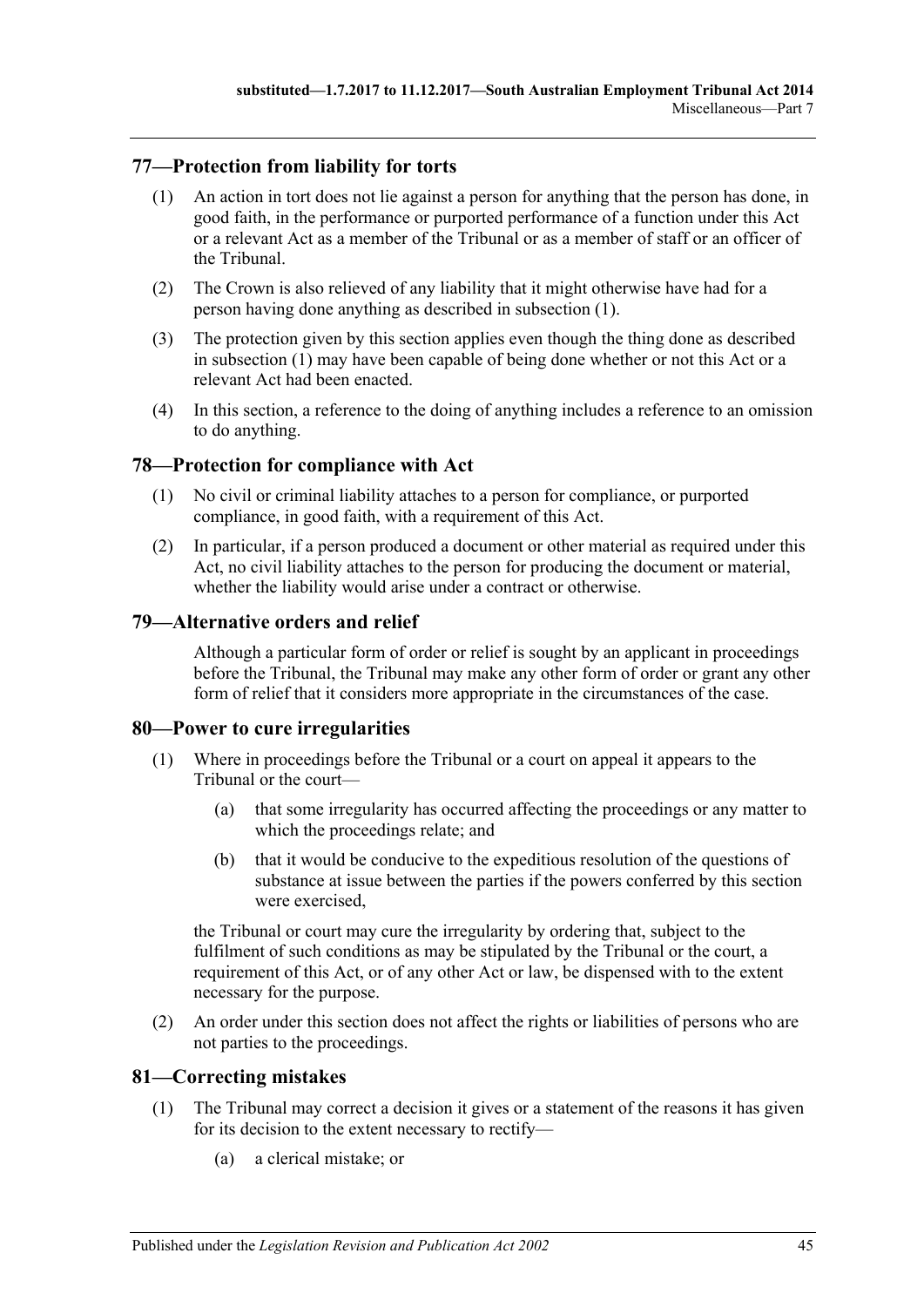- (b) an error arising from an accidental slip or omission; or
- (c) a material miscalculation of figures or a material mistake in the description of any person, thing or matter referred to in the decision; or
- (d) a defect of form.
- (2) The correction may be made—
	- (a) on a party's application made in accordance with the rules; or
	- (b) on the Tribunal's own initiative.

#### <span id="page-45-0"></span>**82—Tribunal may review its decision if person was absent**

(1) In this section—

*relevant hearing*, in relation to a decision of the Tribunal, means a hearing at which the decision was made or which preceded the making of the decision but does not include a compulsory conciliation conference, a pre-hearing conference or mediation.

- (2) A person in respect of whom the Tribunal makes a decision may apply to the Tribunal for a review of the decision if the person did not appear and was not represented at a relevant hearing.
- (3) The application has to be made within the time limits specified by, and otherwise in accordance with, the rules.
- (4) The rules may limit the number of applications that can be made under this section in respect of the same matter without leave of the Tribunal.
- (5) If on hearing the application the Tribunal is satisfied that the applicant had a reasonable excuse for not attending or being represented at the relevant hearing, the Tribunal is to review the decision and may revoke or vary it if the Tribunal considers it appropriate to do so.
- (6) For the hearing of the application, the Tribunal is to be constituted by the members by whom it was constituted when it made the decision, if that is practicable.
- (7) A review under this section is part of the original proceedings.

#### <span id="page-45-2"></span><span id="page-45-1"></span>**83—Tribunal may authorise person to take evidence**

- (1) The Tribunal may authorise, in writing, a person (whether or not a member of the Tribunal) to take evidence on behalf of the Tribunal for the purposes of any proceedings.
- (2) The Tribunal's power under [subsection](#page-45-2) (1) to authorise the taking of evidence is exercisable only by a Presidential member.
- (3) The Tribunal may authorise evidence to be taken under this section outside South Australia.
- (4) The Tribunal may give directions as to the taking of evidence under this section.
- (5) If a person other than a member of the Tribunal is authorised to take evidence, the person has all the powers of a member of the Tribunal in relation to the taking of evidence.
- (6) Evidence taken under this section—
	- (a) is to be regarded as having been given to the Tribunal; and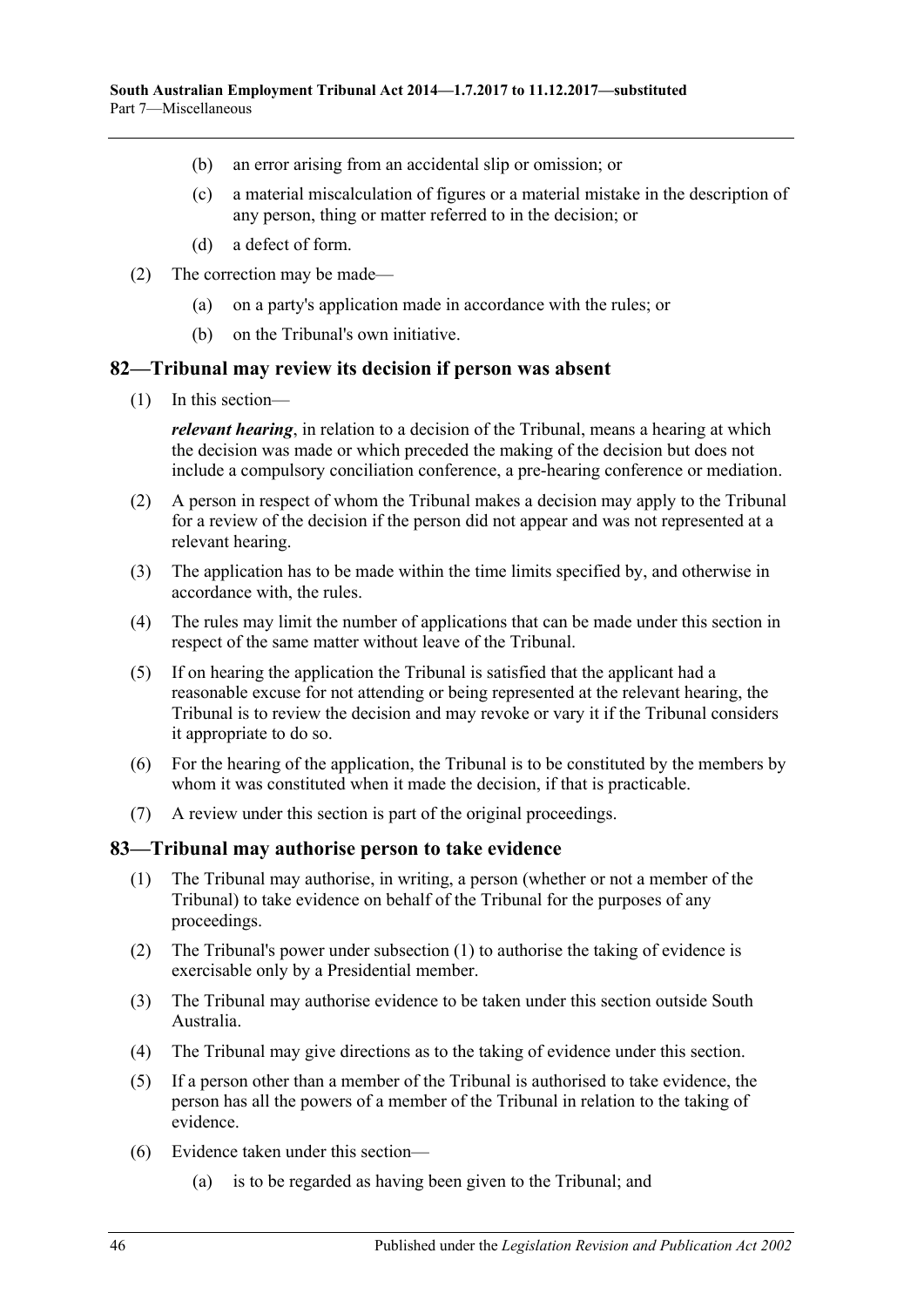(b) if taken outside South Australia, is to be regarded as having been given in South Australia.

# <span id="page-46-1"></span><span id="page-46-0"></span>**83A—Transfer of proceedings**

- (1) The Tribunal may transfer proceedings before the Tribunal to another tribunal or court (being a tribunal or court that also has jurisdiction with respect to the matter) if a member constituting the Tribunal is satisfied or considers that it would be more appropriate or expeditious for the matter to be dealt with by that tribunal or court.
- <span id="page-46-2"></span>(2) The Supreme Court or a Judge or Master of the Supreme Court may—
	- (a) order that civil proceedings before the Tribunal be transferred to the Supreme Court; or
	- (b) transfer civil proceedings in the Supreme Court that lie within the jurisdiction of the Tribunal to the Tribunal.
- <span id="page-46-4"></span><span id="page-46-3"></span>(3) The District Court or a Judge or Master of the District Court may transfer civil proceedings in the District Court that lie within the jurisdiction of the Tribunal to the Tribunal.
- (4) If proceedings are transferred to another tribunal or court under [subsection](#page-46-1) (1) or  $(2)(a)$ —
	- (a) a registrar or other member of the staff of the Tribunal must forward to the other tribunal or court—
		- (i) a file containing all documents filed in the Tribunal in the proceedings; and
		- (ii) a transcript of any evidence taken before the Tribunal in the proceedings; and
		- (iii) copies of any order made by the Tribunal in relation to the proceedings; and
	- (b) the tribunal or court may—
		- (i) receive in evidence any transcript of any evidence taken before the Tribunal in the proceedings and draw any conclusions of fact from that evidence that appear proper; and
		- (ii) adopt any findings or decision of the Tribunal that may be relevant to proceedings before the tribunal or court; and
		- (iii) adopt or make any decision, direction, determination or order in relation to the proceedings; and
		- (iv) continue any proceedings as if they had been commenced before or in the tribunal or court; and
		- (v) take other steps to promote or ensure the smoothest possible transition from 1 jurisdiction to another in connection with the operation of this section.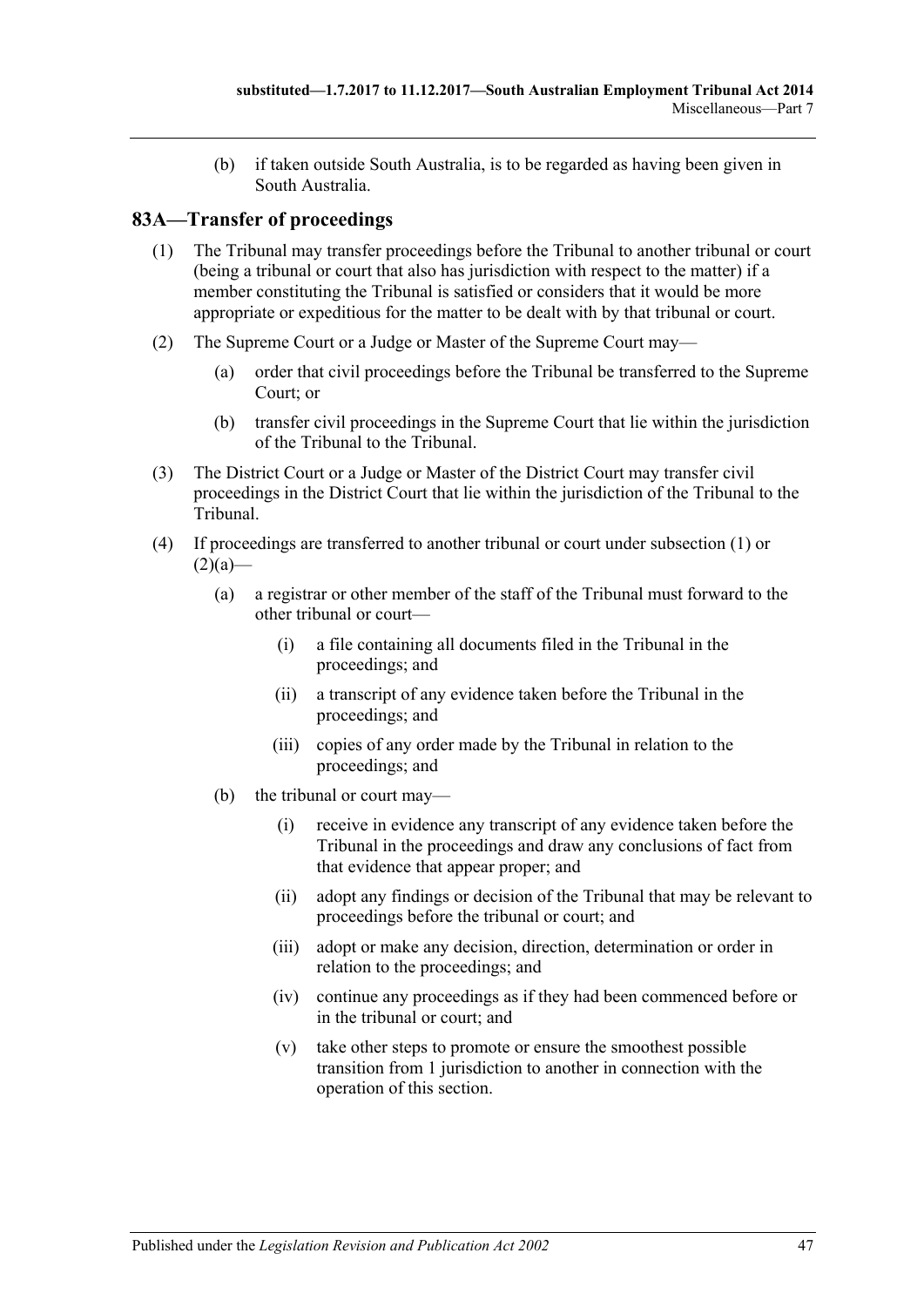- (5) If proceedings are transferred to the Tribunal under [subsection](#page-46-3) (2)(b) or [\(3\),](#page-46-4) the Tribunal may—
	- (a) receive in evidence any transcript of any evidence taken before the relevant court in the proceedings and draw any conclusions of fact from that evidence that appear proper; and
	- (b) adopt any findings or decision of the relevant court that may be relevant to the proceedings before the Tribunal; and
	- (c) adopt or make any decision, direction, determination or order in relation to the proceedings; and
	- (d) continue any proceedings as if they had been commenced before the Tribunal; and
	- (e) take other steps to promote or ensure the smoothest possible transition from 1 jurisdiction to another in connection with the operation of this section.

# <span id="page-47-0"></span>**84—Miscellaneous provisions relating to legal process and service**

- (1) Any process of the Tribunal may be issued, served or executed on a Sunday as well as any other day.
- (2) The validity of process is not affected by the fact that the person who issued it dies or ceases to hold office.
- <span id="page-47-3"></span>(3) If it is not practicable to serve any process, notice or other document relating to any proceedings in the manner otherwise prescribed or contemplated by law, the Tribunal may, by order—
	- (a) provide for service by post, or in any other way (including by substituted service) authorised by the regulations; or
	- (b) make any other provision that may be necessary or desirable for service.
- (4) Any process, notice or other document served in accordance with an order under [subsection](#page-47-3) (3) will, despite any other law, be taken to have been duly served.
- (5) A registrar is expressly authorised to make an order under [subsection](#page-47-3) (3).

# <span id="page-47-1"></span>**85—Proof of decisions and orders of Tribunal**

An apparently genuine document purporting to be a copy of a decision or order of the Tribunal and to be certified as such by a registrar will be accepted in any legal proceedings, in the absence of proof to the contrary, as a true copy of a decision or order of the Tribunal.

# <span id="page-47-2"></span>**86—Enforcement of decisions and orders of Tribunal**

- (1) If the Tribunal makes a monetary order, the amount specified in the order may be recovered in the appropriate court, by a person recognised by the regulations for the purposes of this subsection, as if it were a debt.
- (2) A person who contravenes or fails to comply with an order of the Tribunal (other than a monetary order) is guilty of an offence.

Maximum penalty: \$50 000 or imprisonment for 2 years.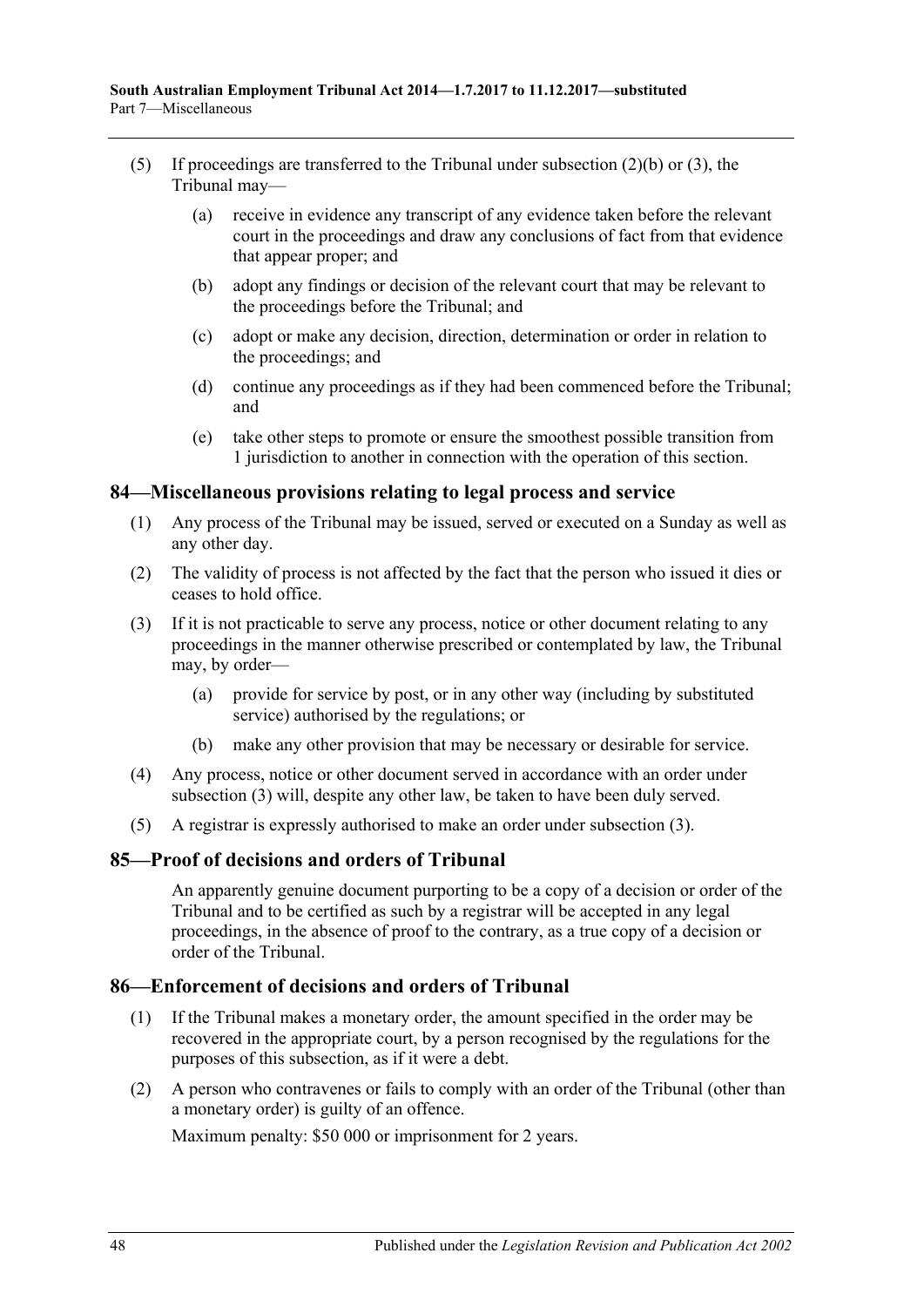(3) In this section—

*appropriate court* means—

- (a) in relation to an order of the Tribunal that is a monetary order for an amount that does not exceed the amount that represents the jurisdictional limit of the Magistrates Court for a monetary claim founded on contract—the Magistrates Court;
- (b) in any other case—the District Court;

*monetary order* includes a judgment that provides for the payment of an amount of money.

# <span id="page-48-2"></span><span id="page-48-0"></span>**87—Accessibility of evidence**

- (1) Subject to this section, the Tribunal may, on application by any member of the public, allow the applicant to inspect or obtain a copy of—
	- (a) any process relating to proceedings and forming part of the Tribunal's records;
	- (b) a transcript of evidence taken by the Tribunal in any proceedings;
	- (c) any documentary material admitted into evidence in any proceedings;
	- (d) any decision or order given or made by the Tribunal;
	- (e) any other material of a prescribed kind.
- <span id="page-48-3"></span>(2) A member of the public may inspect or obtain a copy of the following material only with the permission of the Tribunal:
	- (a) material that was not taken or received in open court;
	- (b) material the disclosure of which would be contrary to a direction or order of the Tribunal given under another provision of this or any other Act;
	- (c) a photograph, slide, film, video tape, audio tape or other form of recording from which a visual image or sound can be produced;
	- (d) material of a class prescribed by the regulations.
- (3) The Tribunal may permit inspection or copying of material referred to in [subsection](#page-48-2) (1) or [\(2\)](#page-48-3) subject to any condition it considers appropriate, including a condition limiting the publication or use of the material.
- (4) A decision by the Tribunal on an application under this section is administrative and is final and not subject to any form of review.
- (5) The Tribunal may charge a fee, fixed by regulation, for inspection or copying of material under this section.

# <span id="page-48-1"></span>**88—Costs of proceedings**

(1) In this section—

*costs of proceedings* means costs of, or incidental to, any proceedings of the Tribunal, other than the costs of a party.

(2) The Tribunal may order that all or any of the costs of proceedings be paid by a party.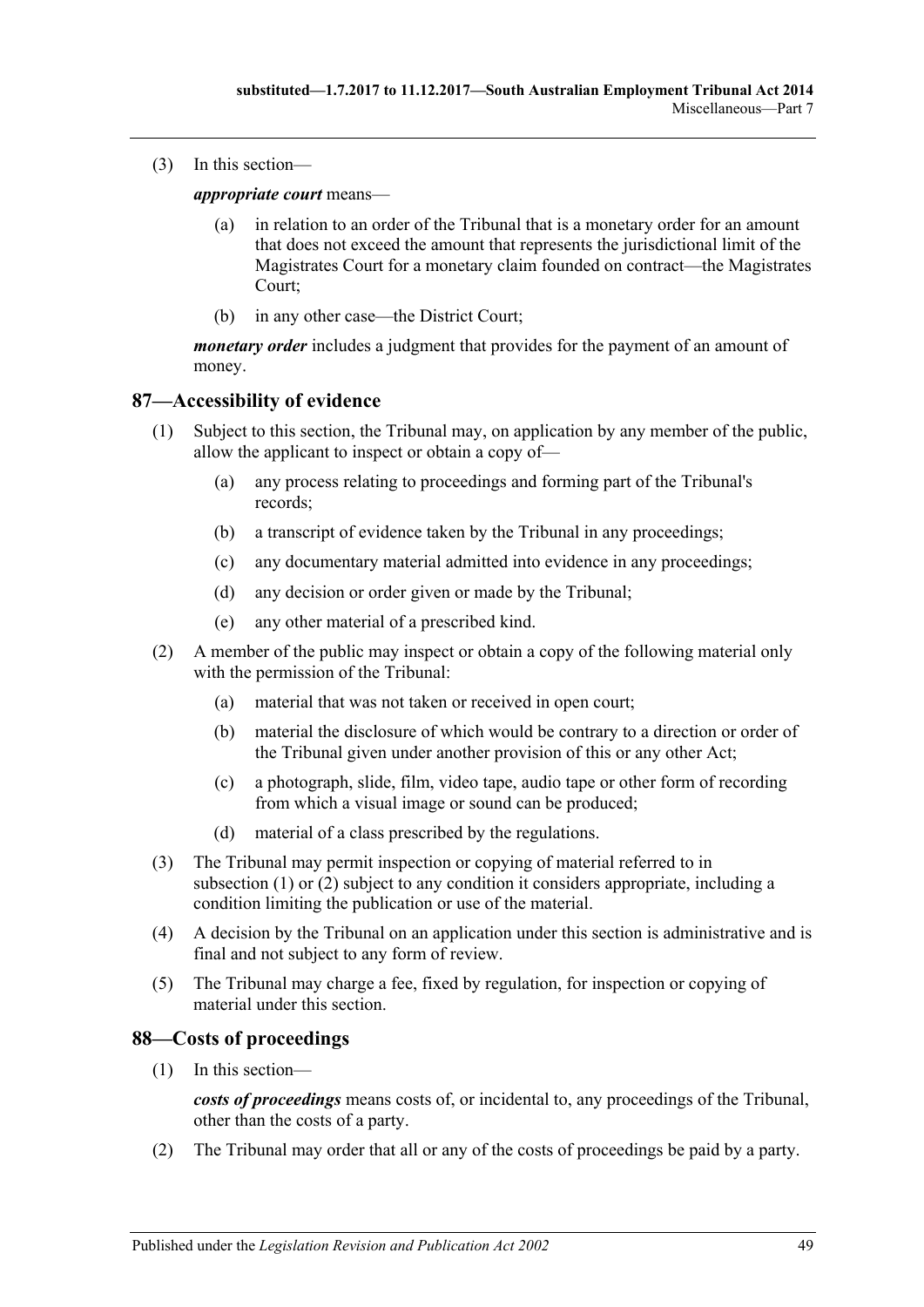- (3) If the matter that is the subject of the proceeding comes within the Tribunal's review jurisdiction, the Tribunal cannot make an order under this section against a party unless—
	- (a) the party brought or conducted the proceedings frivolously or vexatiously; or
	- (b) the Tribunal is acting in prescribed circumstances.

### <span id="page-49-0"></span>**88A—Production of persons held in custody**

If the Tribunal requires the attendance before it of any person who is held in custody in the State, the Tribunal may—

- (a) issue a summons or a notice requiring the custodian to produce that person before the Tribunal at a nominated time and place; or
- (b) issue a warrant authorising the sheriff, or a member of the police force, to take the person from the custodian and bring the person before the Tribunal.

#### <span id="page-49-1"></span>**89—Annual report**

- (1) The President of the Tribunal must on or before 31 October in each year make a report to the Minister on the administration and operation of the Tribunal during the previous financial year.
- (2) The Minister must within 12 sitting days after receiving a report under this section cause copies of the report to be laid before both Houses of Parliament.
- (3) The report must include any information prescribed by the regulations.

# <span id="page-49-2"></span>**90—Additional reports**

The President of the Tribunal must, at the request of the Minister, report to the Minister on any matter relevant to the administration or operation of the Tribunal.

# <span id="page-49-3"></span>**91—Disrupting proceedings of Tribunal**

- (1) A person who—
	- (a) wilfully insults a member or officer of the Tribunal, during a sitting of the Tribunal or in going to or returning from the Tribunal; or
	- (b) wilfully disturbs or interrupts proceedings of the Tribunal; or
	- (c) misbehaves in any other way before the Tribunal; or
	- (d) wilfully disobeys an order or direction of the Tribunal,

commits a contempt of the Tribunal.

- <span id="page-49-4"></span>(2) If a party to proceedings before the Tribunal—
	- (a) contravenes or fails to comply with an order in the nature of an interlocutory order or an order (other than an order for payment of money) to do, or refrain from, a particular act; and
	- (b) makes no reasonable and adequate excuse to the Tribunal for the contravention or non-compliance,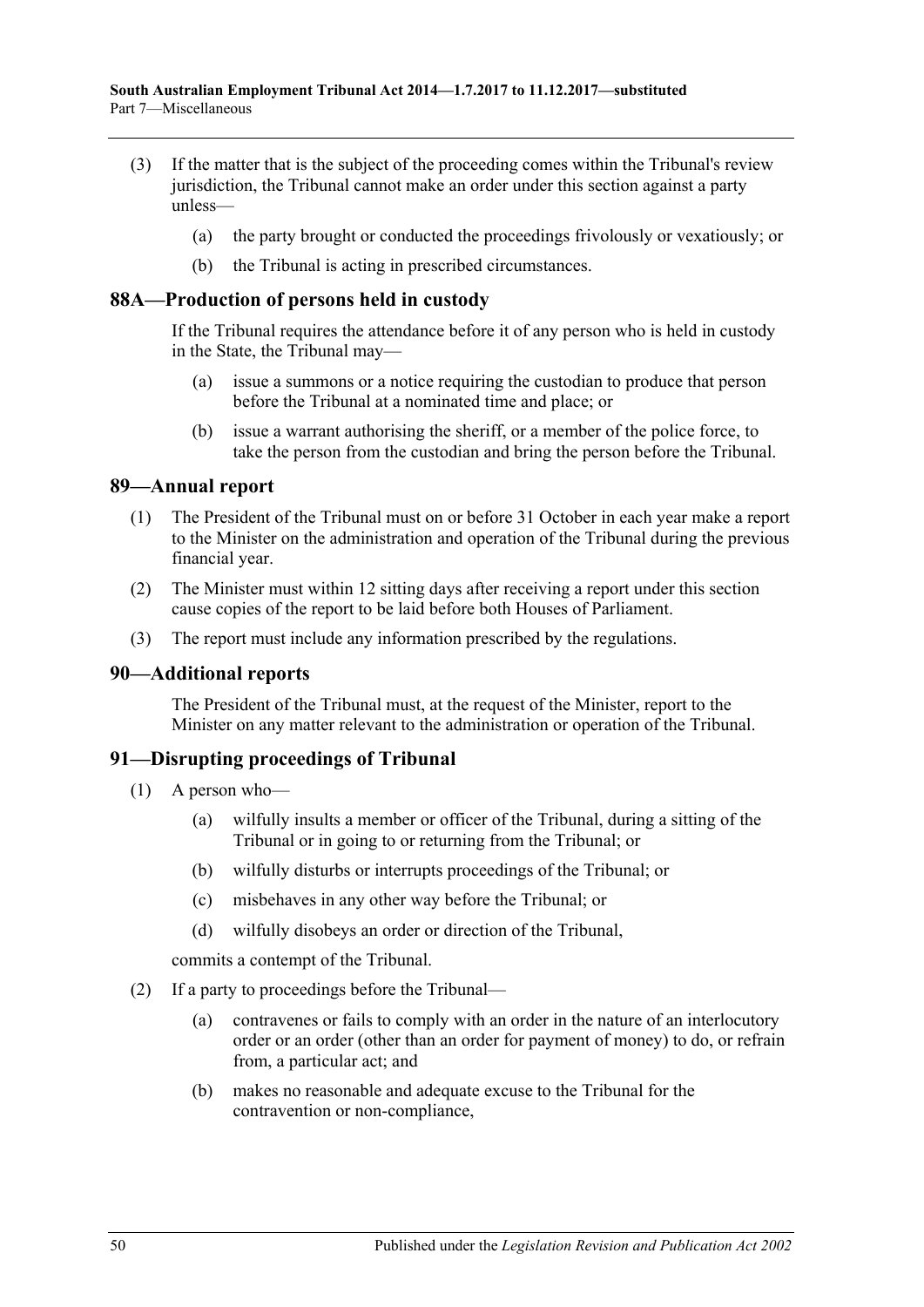the Tribunal may (without limiting its powers to deal with the matter in any other way) order that the party be not heard, or further heard, in the proceedings, or impose another procedural disability or civil penalty the Tribunal considers appropriate to the circumstances of the case.

(3) Before acting under [subsection](#page-49-4) (2), the Tribunal must give the relevant party an opportunity to be heard on the question.

# <span id="page-50-3"></span><span id="page-50-0"></span>**91A—Punishment of contempts**

- (1) A contempt of the Tribunal is a summary offence punishable by a maximum fine of \$10 000 or imprisonment for a maximum term of 6 months.
- (2) The jurisdiction to deal with an offence against [subsection](#page-50-3) (1) is vested in the South Australian Employment Court.
- (3) If a contempt is committed in the face of the Tribunal, the matter may be dealt with immediately (without the necessity of laying a charge or other formality) and the South Australian Employment Court may proceed to convict and fine the offender as it thinks fit.

# <span id="page-50-1"></span>**91B—Offences**

An offence against a provision of this Act lies within the criminal jurisdiction of the South Australian Employment Court.

# <span id="page-50-2"></span>**92—Rules**

- (1) Rules of the Tribunal may be made—
	- (a) regulating the business of the Tribunal and the duties of the various members and staff of the Tribunal; and
	- (b) authorising the registrars and other staff of the Tribunal to exercise powers with respect to proceedings before the Tribunal and providing for the internal review of specified classes of decisions in specified circumstances; and
	- (c) regulating the practice and procedure of the Tribunal; and
	- (d) imposing obligations on persons seeking to commence proceedings before the Tribunal to take any step, including to give a notification to another person or to provide any specified information; and
	- (e) providing for the service of applications and documents; and
	- (f) imposing obligations on parties to proceedings before the Tribunal to disclose to each other the contents of expert reports or other material of relevance to the proceedings before or in connection with the hearing of the proceedings; and
	- (g) regulating the referral of a matter to mediation, the conduct of mediations or the referral of questions for investigation and report by an expert or referee; and
	- (h) regulating the form in which evidence may be taken; and
	- (i) restricting or prohibiting certain classes of persons from appearing as representatives in proceedings before the Tribunal; and
	- (j) providing for the Tribunal to waive any procedural requirement; and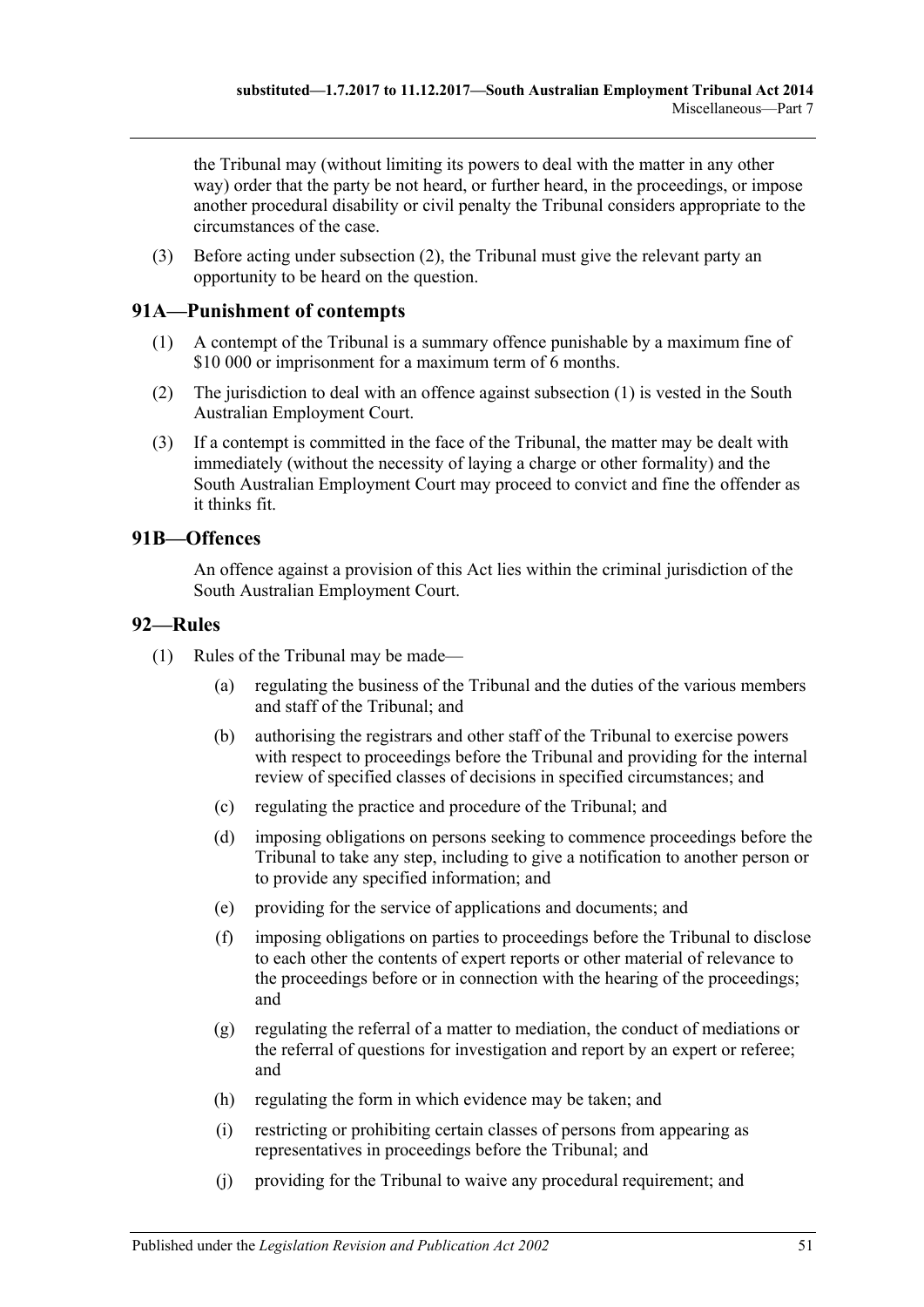- (k) regulating costs and providing for the assessment and settling of costs; and
- (l) providing for witness fees; and
- (m) providing for other matters relating to the management, conduct or settlement of proceedings before the Tribunal; and
- (n) dealing with any other matters necessary or expedient for the effective and efficient operation of the Tribunal.
- (2) The power to make rules under this section includes the power to make rules in respect of any jurisdiction conferred on the Tribunal by a relevant Act.
- (3) Rules of the Tribunal may be made by the President and a Deputy President of the Tribunal after consultation with the Minister.
- (4) The rules take effect from the date of publication in the Gazette or a later date specified in the rules.
- (5) The rules must be consistent with the regulations, and with any relevant Act.

#### <span id="page-51-1"></span><span id="page-51-0"></span>**93—Regulations**

- (1) The Governor may make such regulations as are contemplated by this Act or a relevant Act, or as are necessary or expedient for the purposes of this Act or a relevant Act.
- (2) Without limiting the generality of [subsection](#page-51-1) (1), the regulations may—
	- (a) provide information to be included in registers to be kept for the purposes of this Act; and
	- (b) prescribe matters relevant to the practice or procedures of the Tribunal; and
	- (c) prescribe and provide for the payment of fees in relation to proceedings before the Tribunal; and
	- (d) prescribe penalties not exceeding \$5 000 for contravention of, or non-compliance with, any regulation; and
	- (e) make provisions of a saving or transitional nature consequent on the vesting of jurisdiction on the Tribunal under this or another Act.
- <span id="page-51-2"></span>(3) The regulations may provide that any matter or thing is to be determined, dispensed with, regulated or prohibited according to the discretion of the President of the Tribunal or another prescribed person.
- (4) A regulation under [subsection](#page-51-2)  $(2)(e)$  may (without limiting that subsection)—
	- (a) operate in addition to any saving or transitional provision enacted under another Act in connection with the vesting of jurisdiction in the Tribunal; and
	- (b) operate so as to modify the operation or effect of another Act insofar as may be expedient in connection with the transfer of jurisdiction to the Tribunal from another entity; and
	- (c) take effect from the day on which jurisdiction is vested in the Tribunal under another Act (including so as to provide for the retrospective operation of the regulations).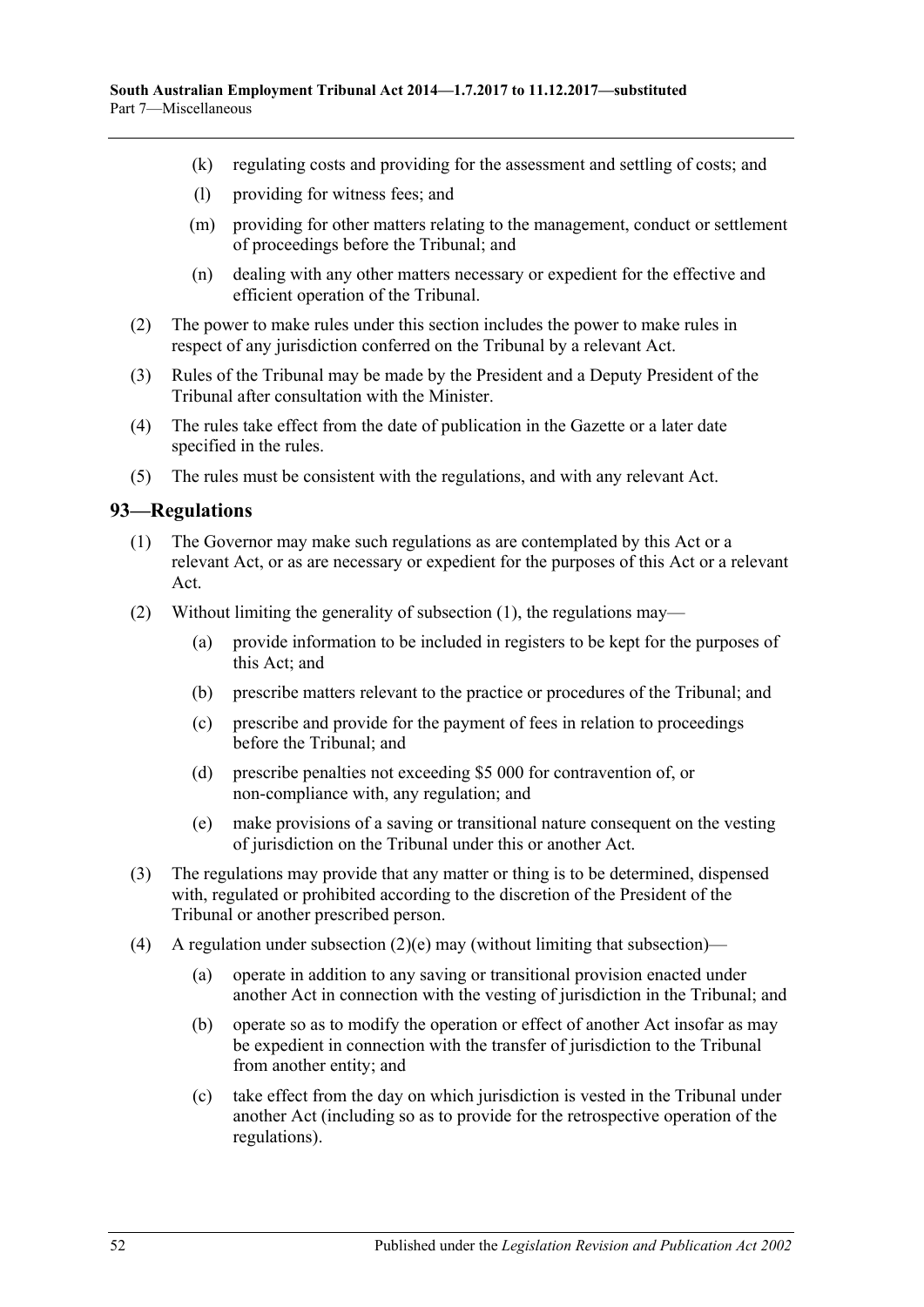# <span id="page-52-0"></span>**Legislative history**

# **Notes**

- Amendments of this version that are uncommenced are not incorporated into the text.
- For further information relating to the Act and subordinate legislation made under the Act see the Index of South Australian Statutes or www.legislation.sa.gov.au.

# **Principal Act and amendments**

New entries appear in bold.

| Year    | N <sub>0</sub> | Title                                                                               | Assent     | Commencement                                                                                                                          |
|---------|----------------|-------------------------------------------------------------------------------------|------------|---------------------------------------------------------------------------------------------------------------------------------------|
| 2014    | 17             | South Australian Employment<br>Tribunal Act 2014                                    | 6.11.2014  | 1.1.2015 (Gazette 18.12.2014 p6869)<br>except ss $5-9$ , $18-23$ , Pts $3-5$ ,<br>ss 79-89 & 91-1.7.2015 (Gazette<br>25.6.2015 p3076) |
| 2016 63 |                | Statutes Amendment (South<br>Australian Employment Tribunal)<br>Act 2016            | 8.12.2016  | Pt 2 (ss $4-41$ )-1.7.2017 ( <i>Gazette</i><br>$16.5.2017$ $p1221$ )                                                                  |
| 2017    | -16            | South Australian Employment<br>Tribunal (Miscellaneous)<br>Amendment Act 2017       | 23.5.2017  | Pt 2 $(s 4)$ —1.7.2017 immediately after<br>Pts 8 & 20 of 63/2016 (Gazette<br>27.6.2017 p2620)                                        |
| 2017    | 70             | <b>Statutes Amendment</b><br>(Attorney-General's Portfolio No 3)<br>Act 2017        | 12.12.2017 | Pt 11 (ss 22, 24, 26 & 27)-1.7.2017;<br>$(ss 23 \& 25)$ - 12.12.2017: s 2(1), (2)                                                     |
| 2021    | $\mathbf{2}$   | <b>South Australian Employment</b><br><b>Tribunal (Costs) Amendment</b><br>Act 2021 | 11.2.2021  | 1.7.2017                                                                                                                              |

# **Provisions amended**

New entries appear in bold.

Entries that relate to provisions that have been deleted appear in italics.

|                                      | 1 T                                                            |              |
|--------------------------------------|----------------------------------------------------------------|--------------|
| Provision                            | How varied                                                     | Commencement |
| Pt1                                  |                                                                |              |
| s <sub>2</sub>                       | omitted under Legislation Revision and<br>Publication Act 2002 | 1.7.2017     |
| s <sub>3</sub>                       |                                                                |              |
| s(1)                                 |                                                                |              |
| conciliation<br>officer              | deleted by $63/2016 s 4(1)$                                    | 1.7.2017     |
| Commissioner                         | inserted by $63/2016$ s $4(1)$                                 | 1.7.2017     |
| decision                             | inserted by $63/2016$ s $4(1)$                                 | 1.7.2017     |
| Department                           | substituted by $63/2016$ s $4(2)$                              | 1.7.2017     |
| Industrial<br><b>Relations Court</b> | deleted by $63/2016$ s $4(3)$                                  | 1.7.2017     |
| relevant Act                         | amended by 70/2017 s 22                                        | 1.7.2017     |
|                                      |                                                                |              |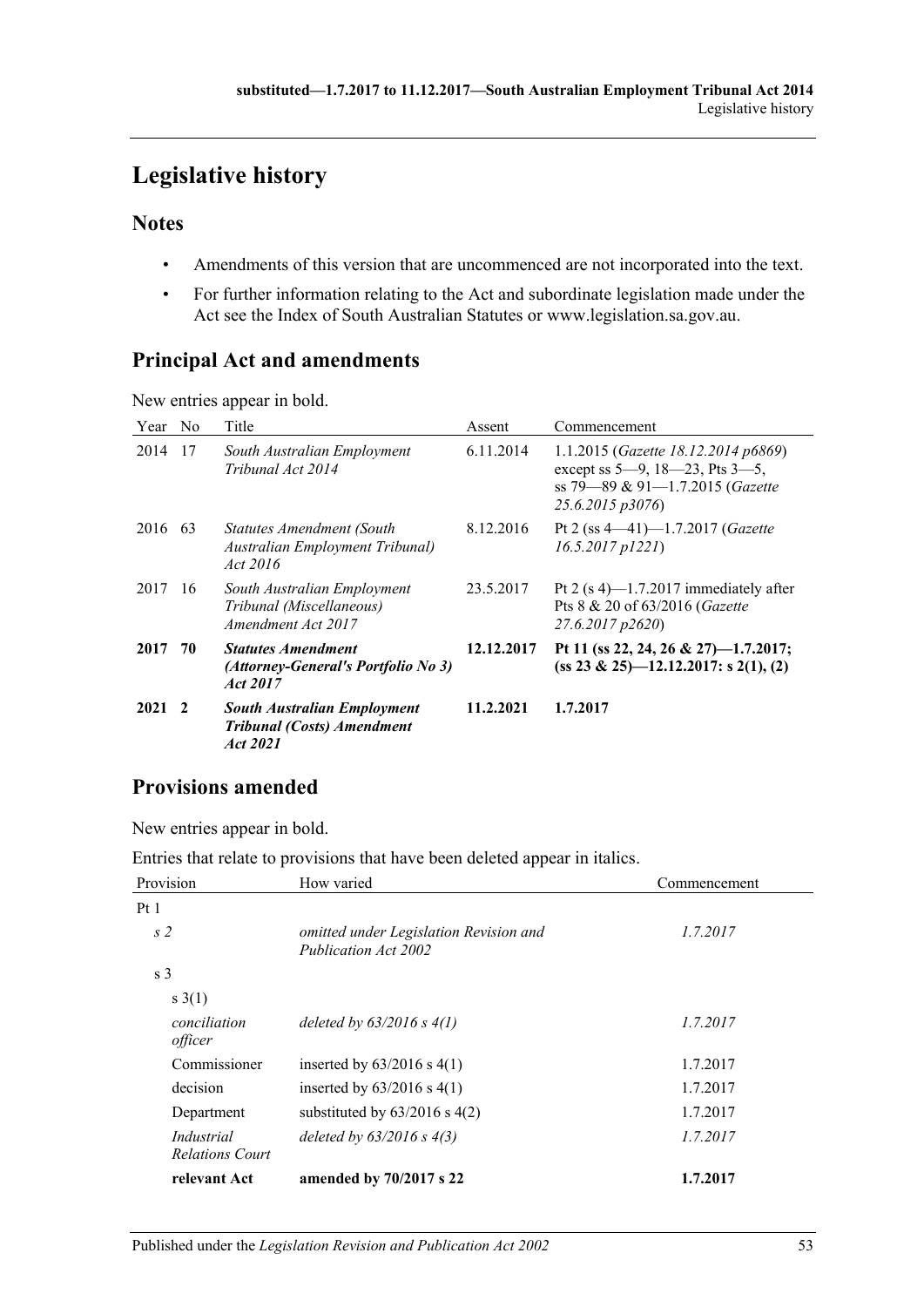#### **South Australian Employment Tribunal Act 2014—1.7.2017 to 11.12.2017—substituted** Legislative history

| Tribunal                | amended by $63/2016$ s 4(4)                   | 1.7.2017                    |
|-------------------------|-----------------------------------------------|-----------------------------|
| s <sub>4</sub>          |                                               |                             |
| s(4(1))                 | s 4 redesignated as $s$ 4(1) by 70/2017 s 23  | 12.12.2017-not incorporated |
| s(4(2)                  | inserted by 70/2017 s 23                      | 12.12.2017-not incorporated |
| Pt 2                    |                                               |                             |
| Pt 2 Div 1              |                                               |                             |
| s <sub>5</sub>          |                                               |                             |
| $s \, 5(1)$             | s 5 redesignated as s $5(1)$ by $63/2016$ s 5 | 1.7.2017                    |
| s $5(2)$ —(4)           | inserted by 63/2016 s 5                       | 1.7.2017                    |
| s <sub>6</sub>          | substituted by 63/2016 s 6                    | 1.7.2017                    |
| s <sub>6A</sub>         | inserted by 63/2016 s 6                       | 1.7.2017                    |
| $s\ 6A(4)$              | amended by 2/2021 s 4                         | 1.7.2017                    |
| $s$ 6B                  | inserted by 63/2016 s 6                       | 1.7.2017                    |
| s 7A                    | inserted by 63/2016 s 7                       | 1.7.2017                    |
| Pt 2 Div 3              |                                               |                             |
| Pt 2 Div 3 Subdiv 1     |                                               |                             |
| s <sub>9</sub>          | amended by $63/2016$ s $8(1)$ , (2)           | 1.7.2017                    |
| Pt 2 Div 3 Subdiv 2     |                                               |                             |
| $\sin 10$               | substituted by 63/2016 s 9                    | 1.7.2017                    |
| s 12                    |                                               |                             |
| s 12(1)                 | amended by $63/2016$ s $10(1)$                | 1.7.2017                    |
| s $12(2)$ and $(3)$     | substituted by $63/2016$ s $10(2)$            | 1.7.2017                    |
| s $12(4)$ - (6)         | inserted by $63/2016$ s $10(2)$               | 1.7.2017                    |
| Pt 2 Div 3 Subdiv3      |                                               |                             |
| s 12A                   | inserted by 63/2016 s 11                      | 1.7.2017                    |
| s 13                    | substituted by 63/2016 s 12                   | 1.7.2017                    |
| Pt 2 Div 3 Subdiv 5     |                                               |                             |
| heading                 | substituted by 63/2016 s 13                   | 1.7.2017                    |
| s <sub>16</sub>         |                                               |                             |
| s 16(1)                 | amended by 63/2016 s 14(1)                    | 1.7.2017                    |
| s 16(2)                 | amended by 63/2016 s 14(1), (2)               | 1.7.2017                    |
| s 16(3)                 | amended by 63/2016 s 14(1)                    | 1.7.2017                    |
| s 16(4)                 | amended by 63/2016 s 14(2)                    | 1.7.2017                    |
| s $16(6)$ (10)          | amended by 63/2016 s 14(1)                    | 1.7.2017                    |
| s 17                    |                                               |                             |
| s $17(1)$ and $(2)$     | amended by 63/2016 s 15(1)                    | 1.7.2017                    |
| s $17(4)$ and $(5)$     | amended by $63/2016$ s $15(1)$ —(3)           | 1.7.2017                    |
| s 18                    |                                               |                             |
| s $18(1)$ , (2) and (4) | amended by 63/2016 s 16                       | 1.7.2017                    |
| Pt 2 Div 3A             | inserted by 63/2016 s 17                      | 1.7.2017                    |
| Pt 2 Div 4              |                                               |                             |
| s 19                    |                                               |                             |
| s 19(1a)                | inserted by 63/2016 s 18(1)                   | 1.7.2017                    |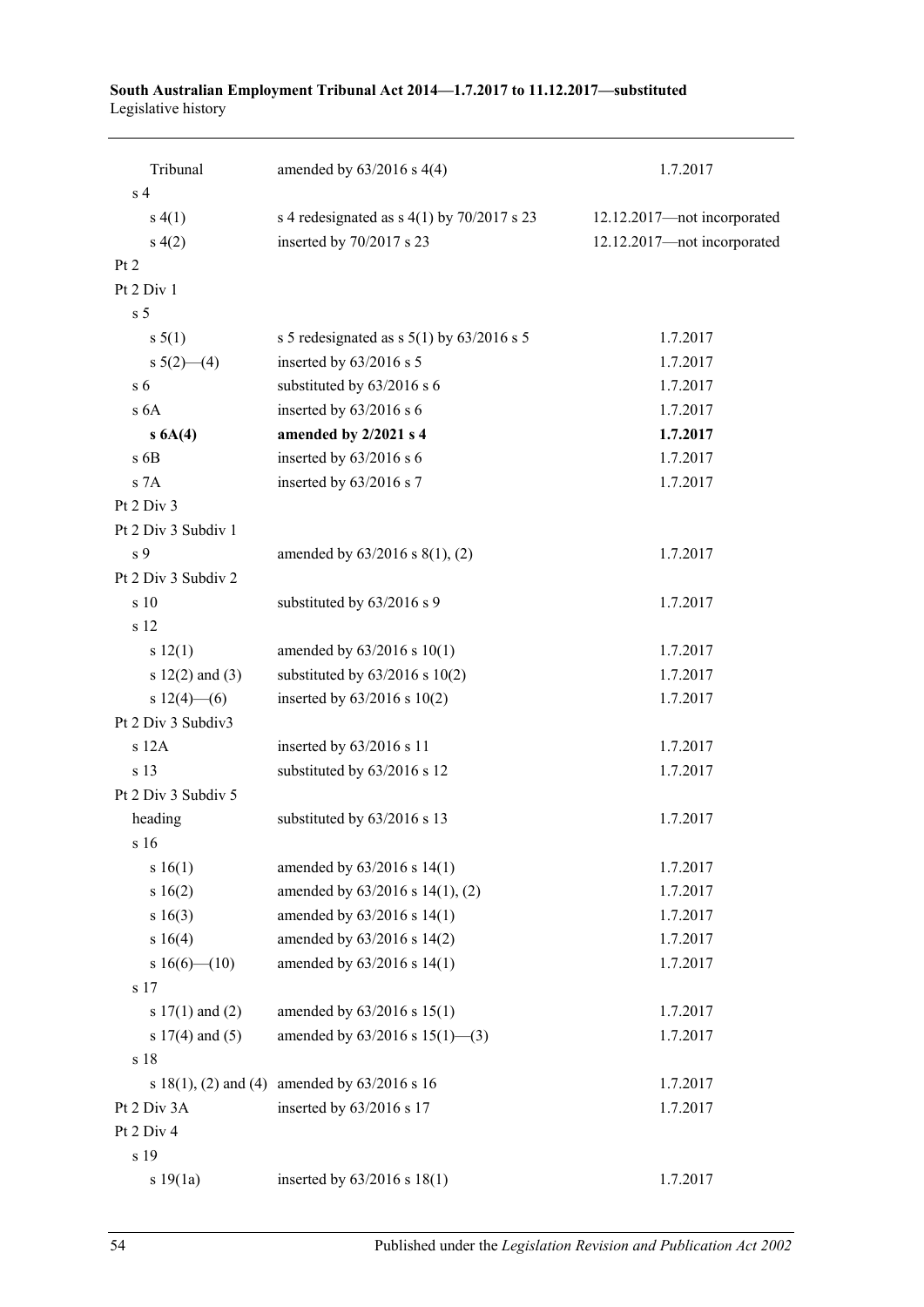| substituted—1.7.2017 to 11.12.2017—South Australian Employment Tribunal Act 2014 |                     |
|----------------------------------------------------------------------------------|---------------------|
|                                                                                  | Legislative history |

| s 19(3)               | amended by 63/2016 s 18(2)         | 1.7.2017 |
|-----------------------|------------------------------------|----------|
| s 19(5a)              | inserted by 63/2016 s 18(3)        | 1.7.2017 |
| s 20                  |                                    |          |
| $s \ 20(3)$           | amended by 63/2016 s 19            | 1.7.2017 |
| s 22                  |                                    |          |
| $s\,22(1)$            | amended by $63/2016$ s $20(1)$     | 1.7.2017 |
| $s\ 22(2)$            | amended by 63/2016 s 20(2)         | 1.7.2017 |
| $s\,22(3)$            | amended by 63/2016 s 20(3)         | 1.7.2017 |
| Pt 2 Div 5            |                                    |          |
| s23                   | deleted by 63/2016 s 21            | 1.7.2017 |
| Pt 2 Div 6            | inserted by 63/2016 s 22           | 1.7.2017 |
| Pt 2 Div 7            | inserted by 63/2016 s 22           | 1.7.2017 |
| Pt 2 Div 8            | inserted by 70/2017 s 24           | 1.7.2017 |
| Pt 3                  |                                    |          |
| Pt 3 Div 1            |                                    |          |
| heading               | inserted by 63/2016 s 23           | 1.7.2017 |
| s 26J                 | inserted by 63/2016 s 24           | 1.7.2017 |
| s <sub>27</sub>       |                                    |          |
| $s \, 27(1)$          | substituted by $63/2016$ s $25(1)$ | 1.7.2017 |
| s 27(6) and (7)       | substituted by $63/2016$ s $25(2)$ | 1.7.2017 |
| Pt 3 Div 2            | inserted by 63/2016 s 26           | 1.7.2017 |
| Pt 4                  |                                    |          |
| s 32                  |                                    |          |
| $s \frac{32}{1a}$     | inserted by 63/2016 s 27           | 1.7.2017 |
| s 34                  |                                    |          |
| $s \, 34(1)$          | amended by 63/2016 s 28(1)         | 1.7.2017 |
| $s \, 34(2)$          | substituted by $63/2016$ s $28(2)$ | 1.7.2017 |
| s 45                  |                                    |          |
| $s\,45(3)$            | inserted by 16/2017 s 4            | 1.7.2017 |
| s 49                  |                                    |          |
| s $49(1a)$ and $(1b)$ | inserted by 63/2016 s 29           | 1.7.2017 |
| s 52                  | substituted by 63/2016 s 30        | 1.7.2017 |
| s 53                  |                                    |          |
| s 53(1)               | amended by 63/2016 s 31            | 1.7.2017 |
| Pt 5                  |                                    |          |
| s 66                  |                                    |          |
| s 66(1)               | substituted by $63/2016$ s $32(1)$ | 1.7.2017 |
| s $66(1a)$ (1e)       | inserted by $63/2016$ s $32(1)$    | 1.7.2017 |
| $s\,66(2)$            | amended by 63/2016 s 32(2), (3)    | 1.7.2017 |
| $s\,67$               | substituted by 63/2016 s 33        | 1.7.2017 |
| s 68                  |                                    |          |
| s 68(1)               | amended by $63/2016$ s $34(1)$     | 1.7.2017 |
| s68(3)                | amended by 63/2016 s 34(2)         | 1.7.2017 |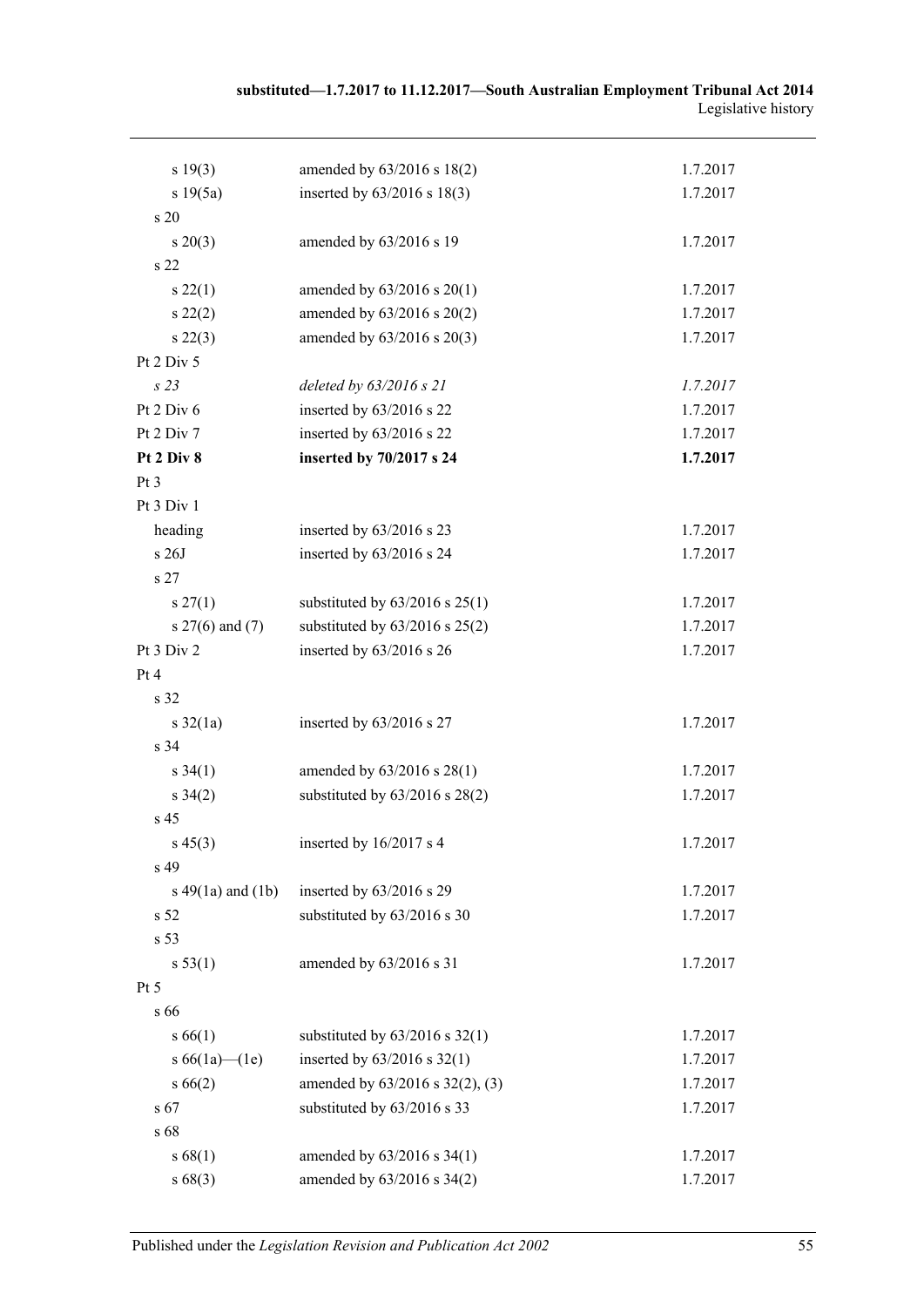#### **South Australian Employment Tribunal Act 2014—1.7.2017 to 11.12.2017—substituted** Legislative history

| $s\,93(2)$       | amended by 70/2017 s 26     | 1.7.2017                    |
|------------------|-----------------------------|-----------------------------|
| s <sub>93</sub>  |                             |                             |
| $s\,92(5)$       | amended by 70/2017 s 25(2)  | 12.12.2017-not incorporated |
| $s\,92(1)$       | amended by 70/2017 s 25(1)  | 12.12.2017-not incorporated |
| s 92             |                             |                             |
| $ss$ 91A and 91B | inserted by $63/2016$ s 40  | 1.7.2017                    |
| s 91             | substituted by 63/2016 s 40 | 1.7.2017                    |
| s 88A            | inserted by $63/2016$ s 39  | 1.7.2017                    |
| monetary order   | inserted by $63/2016$ s 38  | 1.7.2017                    |
| s 86(3)          |                             |                             |
| s 86             |                             |                             |
| Pt 7<br>s 83A    | inserted by $63/2016$ s 37  | 1.7.2017                    |
| 570(1)           | amended by $63/2016$ s 36   | 1.7.2017                    |
| s 70             |                             |                             |
| $s\,69(4)$       | amended by 63/2016 s 35     | 1.7.2017                    |
| s 69             |                             |                             |
|                  |                             |                             |

# **Transitional etc provisions associated with Act or amendments**

# *Statutes Amendment (South Australian Employment Tribunal) Act 2016*

# **41—Transitional provisions**

(1) In this section—

*principal Act* means the *[South Australian Employment Tribunal Act](http://www.legislation.sa.gov.au/index.aspx?action=legref&type=act&legtitle=South%20Australian%20Employment%20Tribunal%20Act%202014) 2014*;

*relevant day* means the day on which this section comes into operation;

*Tribunal* means the South Australian Employment Tribunal.

- (2) The person holding office as President of the Tribunal (other than on an acting basis) immediately before the relevant day—
	- (a) will continue to hold that office and will, if not already a judge of the District Court, be appointed as a judge of the District Court by force of this subsection; and
	- (b) will hold office taking into account the operation of section 10(2) of the principal Act, and subject to the operation of section 10(8) of the principal Act, as enacted by this Act.
- (3) A person holding office as a Deputy President of the Tribunal immediately before the relevant day—
	- (a) will continue to hold that office; and
	- (b) will hold that office subject to the operation of section 13(11) of the principal Act as enacted by this Act—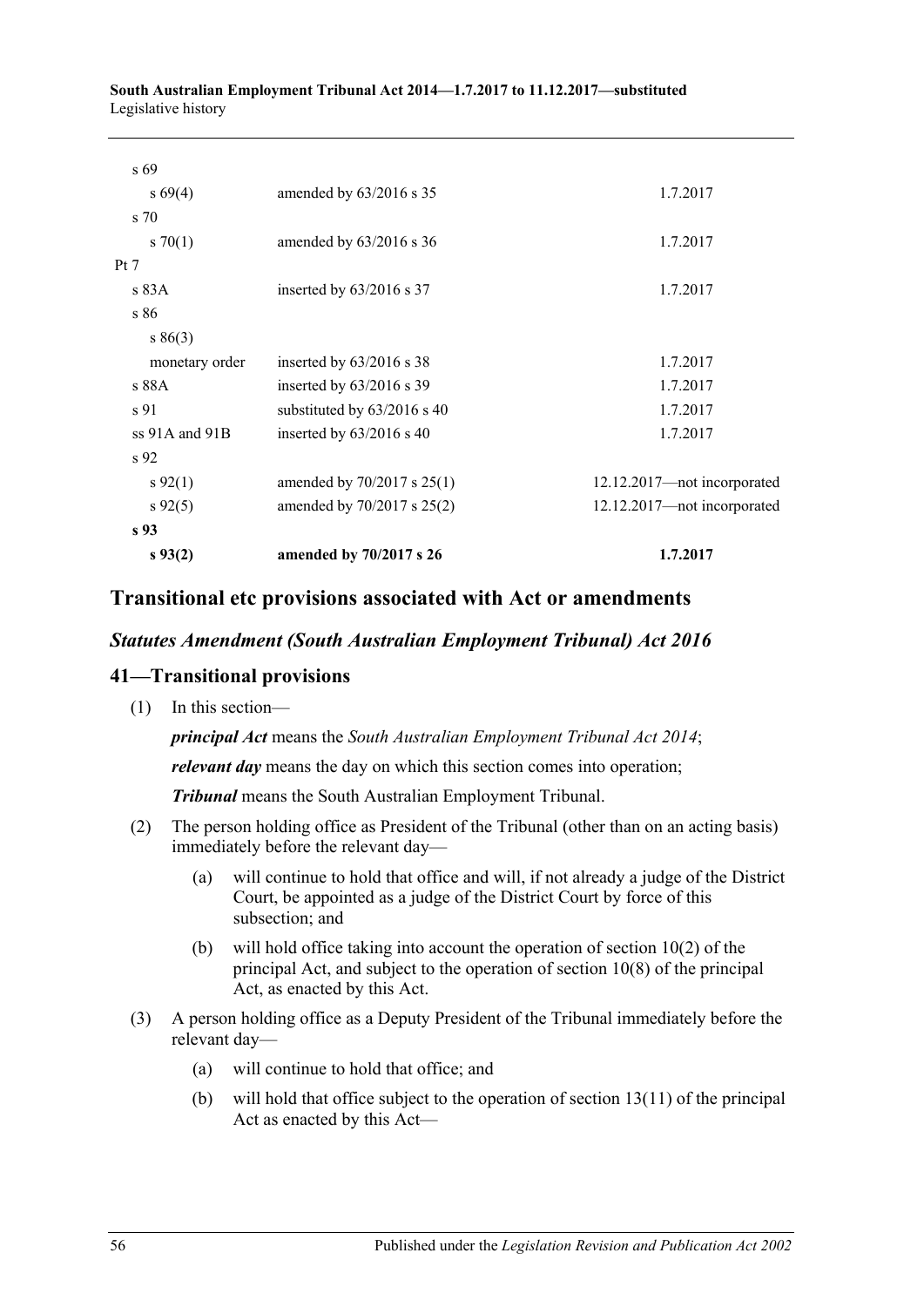- (i) in the case of a judge of the District Court (including as a result of an appointment under [subsection](#page-56-0) (4))—as if the person had been appointed under section  $13(1)(a)$  of the principal Act as enacted by this Act; and
- (ii) in the case of a magistrate—as if the person had been appointed under section 13(1)(b) of the principal Act as enacted by this Act.
- <span id="page-56-0"></span>(4) A Deputy President of the Tribunal who, immediately before the relevant day—
	- (a) was not a judge of the District Court; and
	- (b) was not a magistrate,

will be appointed as a judge of the District Court by force of this subsection.

(5) A person who was, immediately before the relevant day, a conciliation officer of the Tribunal will continue in office as a Commissioner of the Tribunal on the same terms and conditions as applied to the person immediately before the relevant day.

# *Statutes Amendment (Attorney-General's Portfolio No 3) Act 2017*

# **27—Transitional provisions**

(1) In this section—

*decision*, of the Industrial Relations Court includes a direction, determination or order of the Industrial Relations Court;

*decision*, of the Tribunal, has the same meaning as in the principal Act;

*Industrial Relations Court* means the Industrial Relations Court as in existence immediately before the commencement of section 69 of the *[Statutes Amendment](http://www.legislation.sa.gov.au/index.aspx?action=legref&type=act&legtitle=Statutes%20Amendment%20(South%20Australian%20Employment%20Tribunal)%20Act%202016)  [\(South Australian Employment Tribunal\) Act](http://www.legislation.sa.gov.au/index.aspx?action=legref&type=act&legtitle=Statutes%20Amendment%20(South%20Australian%20Employment%20Tribunal)%20Act%202016) 2016*;

*principal Act* means the *[South Australian Employment Tribunal Act](http://www.legislation.sa.gov.au/index.aspx?action=legref&type=act&legtitle=South%20Australian%20Employment%20Tribunal%20Act%202014) 2014*;

*relevant day* means the day on which this section comes into operation;

*Tribunal* means the South Australian Employment Tribunal.

- (2) A decision (or purported decision) of the Industrial Relations Court made in consequence of Schedule 9 clause 59(1) of the *[Return to Work Act](http://www.legislation.sa.gov.au/index.aspx?action=legref&type=act&legtitle=Return%20to%20Work%20Act%202014) 2014* in force immediately before the relevant day will, on and from the relevant day, be taken to be a decision of the Tribunal.
- (3) A right (or purported right) to bring proceedings in consequence of Schedule 9 clause 59(1) of the *[Return to Work Act](http://www.legislation.sa.gov.au/index.aspx?action=legref&type=act&legtitle=Return%20to%20Work%20Act%202014) 2014* before the relevant day (but not so exercised before that day) will be exercised as if Part 2 Division 8 of the principal Act had been in operation before the right arose, so that the relevant proceedings may be commenced before the Tribunal.
- (4) Any proceedings that were before (or purportedly before) the Industrial Relations Court in consequence of Schedule 9 clause 59(1) of the *[Return to Work Act 2014](http://www.legislation.sa.gov.au/index.aspx?action=legref&type=act&legtitle=Return%20to%20Work%20Act%202014)* before the relevant day will, subject to such directions as the President of the Tribunal thinks fit, be transferred to the Tribunal where they may proceed as if they had been validly commenced before the Tribunal.